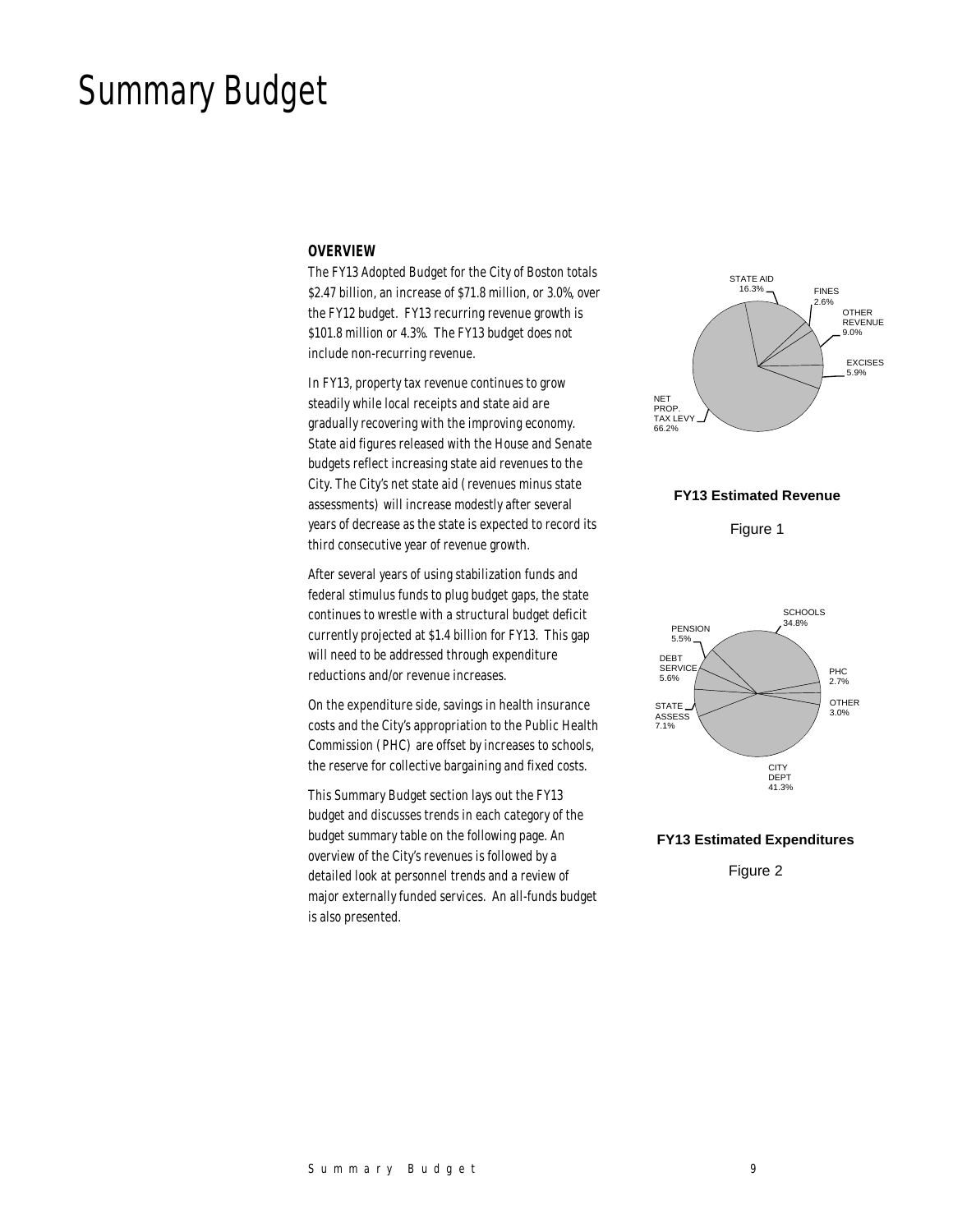## **CITY OF BOSTON BUDGET SUMMARY**

(Dollars in Millions)

|                                       | <b>FY10</b> | <b>FY11</b> | <b>FY12</b>   | <b>FY13</b>   |
|---------------------------------------|-------------|-------------|---------------|---------------|
| <b>REVENUES</b>                       | Actual      | Actual      | <b>Budget</b> | <b>Budget</b> |
| Property Tax Lew                      | 1,475.93    | 1,541.92    | 1,614.03      | 1,675.10      |
| Overlay Reserve                       | (35.73)     | (37.35)     | (38.66)       | (40.86)       |
| <b>Excises</b>                        | 103.42      | 125.23      | 131.93        | 145.23        |
| Fines                                 | 70.67       | 65.34       | 64.44         | 65.14         |
| Interest on Investments               | 3.18        | 1.39        | 1.15          | 1.00          |
| Payments In Lieu of Taxes             | 34.94       | 35.50       | 40.26         | 42.84         |
| Urban Redevelopment Chapter 121A      | 66.59       | 70.30       | 58.36         | 61.20         |
| Misc. Department Revenue              | 64.48       | 138.99      | 49.29         | 52.59         |
| <b>Licenses and Permits</b>           | 30.56       | 39.89       | 33.75         | 39.48         |
| Penalties & Interest                  | 7.96        | 9.19        | 7.76          | 8.81          |
|                                       | 17.08       | 17.11       |               |               |
| Available Funds                       |             |             | 17.07         | 15.00         |
| State Aid                             | 413.21      | 395.20      | 385.88        | 401.49        |
| <b>Teachers Pension Reimbursement</b> | 0.00        | 0.00        | 0.00          | 0.00          |
| <b>Total Recurring Revenue</b>        | 2,252.29    | 2,402.71    | 2,365.24      | 2,467.01      |
| Budgetary Fund Balance                | 45.00       | 27.00       | 30.00         | 0.00          |
| Non-Recurring Revenue                 | 5.98        | 0.00        | 0.00          | 0.00          |
| <b>Total Revenues</b>                 | 2,303.27    | 2,429.71    | 2,395.24      | 2,467.01      |
|                                       |             |             |               |               |
| <b>EXPENDITURES</b>                   |             |             |               |               |
| <b>City Departments</b>               | 1,006.00    | 1,018.32    | 1,017.16      | 1,019.09      |
| <b>Public Health Commission</b>       | 70.00       | 69.81       | 72.90         | 66.21         |
| School Department                     | 817.83      | 821.38      | 831.47        | 857.83        |
| Reserve for Collective Bargaining     | 0.00        | 8.55        | 10.03         | 30.12         |
| Other Post Employment Benefits        | 20.00       | 35.00       | 35.00         | 40.00         |
| <b>Total Appropriations</b>           | 1,913.83    | 1,953.06    | 1,966.56      | 2,013.25      |
| Pensions                              | 108.46      | 191.86      | 126.55        | 136.98        |
| Debt Service                          | 125.50      | 126.66      | 135.64        | 137.55        |
| <b>State Assessments</b>              | 141.87      | 147.70      | 162.56        | 174.58        |
| Suffolk County                        | 4.45        | 4.34        | 3.92          | 3.92          |
| Reserve                               | 0.07        | 0.19        | 0.01          | 0.73          |
| <b>Total Fixed Costs</b>              | 380.35      | 470.75      | 428.68        | 453.76        |
| <b>Total Expenditures</b>             | 2,294.18    | 2,423.80    | 2,395.24      | 2,467.01      |
| <b>Surplus (Deficit)</b>              | 9.09        | 5.91        | 0.00          | 0.00          |

Numbers may not add due to rounding

NOTE: FY11 Misc. Department Revenue and Pension expenses contain a one-time extraordinary amount of \$82.0 million.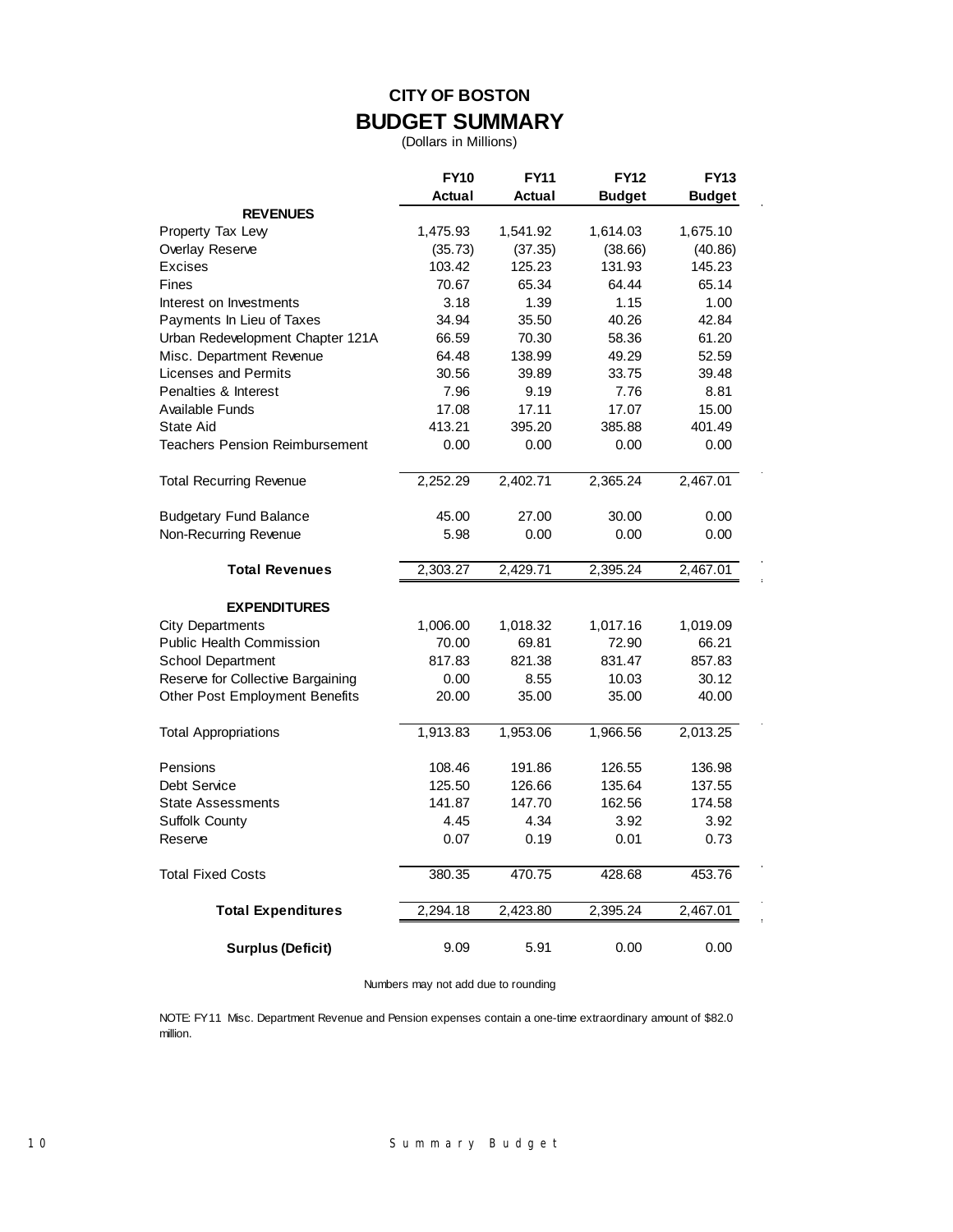The City's projected revenues provide the basis for planning FY13 appropriations and fixed costs to maintain a balanced budget. Selected FY13 budgeted City revenues compare with FY12 budgeted revenues as follows: the net property tax levy increases \$58.9 million or 3.7%; excises increase \$13.3 million or 10.1%; fines increase by \$0.7 million or 1.1%; interest on investments decreases \$0.2 million or 13.0%; payments-in-lieu-of-taxes increase \$2.6 million or 6.4%; Chapter 121A revenues increase \$2.8 million or 4.9%, miscellaneous department revenues increase by \$3.3 million or 6.7%; and licenses and permits increase by \$5.7 million or 17.0%.

On the expenditure side of the budget, total appropriations increase by \$46.7 million or 2.4% and fixed costs increase by \$25.1 million or 5.9%. Selected FY13 budgeted appropriations compare with FY12 budgeted appropriations as follows: City departments increase \$1.9 million or 0.2%, the Boston Public Health Commission decreases by \$6.7 million or 9.2%, and the School Department increases \$26.4 million or 3.2%.

FY13 budgeted fixed costs compare with FY12 budgeted fixed costs as follows: pensions increase \$10.4 million or 8.2%; debt service increases \$1.9 million or 1.4%; and state assessments increase \$12 million or 7.4%.

NOTE: The "Other" category on the FY13 Estimated Expenditures pie chart (Figure 2) is comprised of estimated expenditures for the collective bargaining reserve, other post-employment benefits (OPEB), Suffolk County, and a required reserve.

### *REVENUE*

The FY13 budget is balanced on the following projections of revenue streams including the property tax, state aid and other local receipts.

(Note: To ease comparison with other years, all figures, text, and calculations referring to or including FY11 departmental revenues will be stated without the \$82 million pension payment made in that year. In addition, all years prior to FY10 will be stated net of Teacher's Pension Reimbursement. See the Financial Management and Statutes and Ordinances sections for details of these issues).

### *Property Tax Levy*

The gross property tax levy has been the City's most dependable source of revenue growth during the past twenty-nine years. Property tax levy growth is

fundamental to the financial health of the City since it provides two-thirds of all recurring City revenue.

In each year since FY85, the City has increased its levy by the 2.5% allowable under the limits set forth in Proposition 2 ½. During these same years, the levy has also been positively impacted by taxable new value or "new growth" that is excluded from the levy limit. New growth is expected to be approximately \$20.0 million in FY13. While not the case in FY13, property tax growth from new growth has exceeded growth from the allowable 2.5% increase in 18 of the last 29 years.

The combined effect of the allowable 2.5% increase and new growth is an average annual gross levy increase from FY02 through FY12 of \$64.1 million or 5.1%, and a projected increase in FY13 of \$61.1 million or 3.8%. The gross property tax levy currently stands at \$1,614.0 million, and is estimated to rise to \$1,675.1 million in FY13.

While the total tax levy has continually gone up, property values in Boston have declined during the recent tough years in the residential and commercial real estate markets. FY10 and FY11 were only the first and second declines in property values recorded in the City since FY94. In the FY12 market indexed revaluation as of January 1, 2011, values increased to \$88.5 billion, a \$1.7 billion or 2.0% increase.

Given the recent declines in total property values, one might expect a decrease in residential taxes. Between FY02 and FY07 the average single-family property tax increased with property values, rising nearly 78% to \$3,091. During the next two years, the tax fell as values continued to rise and since it has regained its



Figure 3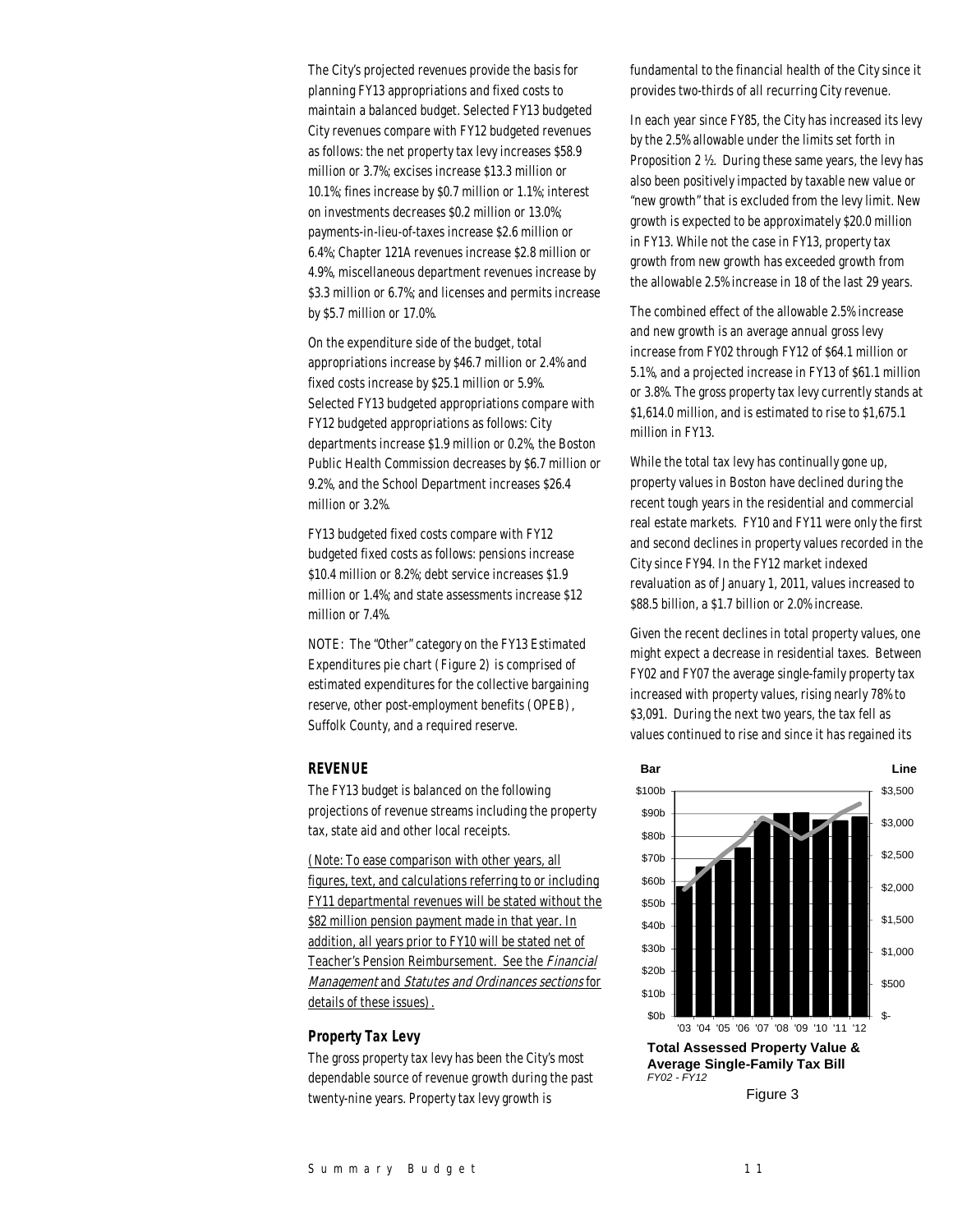upward momentum. In FY12, the average single-family tax bill increased to \$3,305, a 19.7% increase over FY09 (Figure 3).

The percentage of the total tax levy being borne by residents increased from 36.2% to 38.7% between FY09 and FY12. This shift is due to the larger decrease in commercial property values in the levy compared to residential property values. At its lowest point, the residential levy was 30% of the total levy (Figure 4).

A more detailed discussion of the property tax levy is provided in the Revenue Estimates and Analysis chapter of this volume.

### *STATE AID*

The primary sources of aid from the state to municipalities are education aid and unrestricted general government aid. The Commonwealth also distributes aid for libraries and provides some other reimbursements to municipalities.

State aid has been reduced substantially over the course of the last two recessions. Since FY02, net state aid (defined as state aid revenues less MBTA, charter school tuition, and other assessments) to the City has been reduced by over \$200 million. The City lost approximately \$79 million between FY02 and FY05, gained approximately \$16 million between FY06 and FY08, and has again lost approximately \$142 million between FY09 and budgeted FY12 – averaging a loss of over \$35 million per year. The FY13 projection of a minor increase of \$3.6 million brings the total loss since FY02 to \$201.4 million or 47%.

The City's FY13 state aid estimate is based on the lower of each line-item in the House and Senate budgets. A joint House and Senate Conference Committee budget released in mid-June contains a similar increase in state aid to the City's budget estimate. This Conference Committee budget has moved to the Governor for any vetoes, which will be followed by a return of the budget to the Legislature for any veto overrides before becoming law in early July.

### Education Aid

The City received "Chapter 70" education aid totaling \$217.0 million in FY10, \$204.3 million in FY11, and has budgeted \$205.4 million for FY12. The City estimates a small increase to \$207.9 million in FY13.



#### Figure 4

Current education aid is delivered in tandem with state-mandated costs for charter schools. Charter schools are publicly-funded schools administered independently from local school committees and teachers' union rules and regulations. Their charters are granted by the State Board of Education.

In the current year there are 5,749 Boston resident students attending "Commonwealth" charter schools. The City expects that number to rise to approximately 6,647 in FY13 with the addition of eight more charter schools opening to Boston students. These added schools are the result of legislation enacted in FY11 that increases the cap on charter schools in low performing districts. The law also changes the formula for reimbursement to sending districts for the annual increase in total Charter School tuition included in the state assessment.

The net cost to the City for charter schools (reimbursement from the Commonwealth less tuition assessment) was \$51.0 million and \$55.1 million in FY10 and FY11, respectively. The City has budgeted a \$63.2 million net cost in FY12 and a \$71.8 million net cost in FY13 (see Figure 5). These figures include the cost of a capital facilities charge that is 100% reimbursed.

#### Unrestricted General Government Aid

Beginning in the FY10 budget and going forward, the Governor and the Legislature combined general government aid from lottery and "additional assistance" into one account. The combined accounts were reduced by \$87.0 million or 37.0% of the total between FY08 and FY12, excluding a one-time supplemental appropriation from the Commonwealth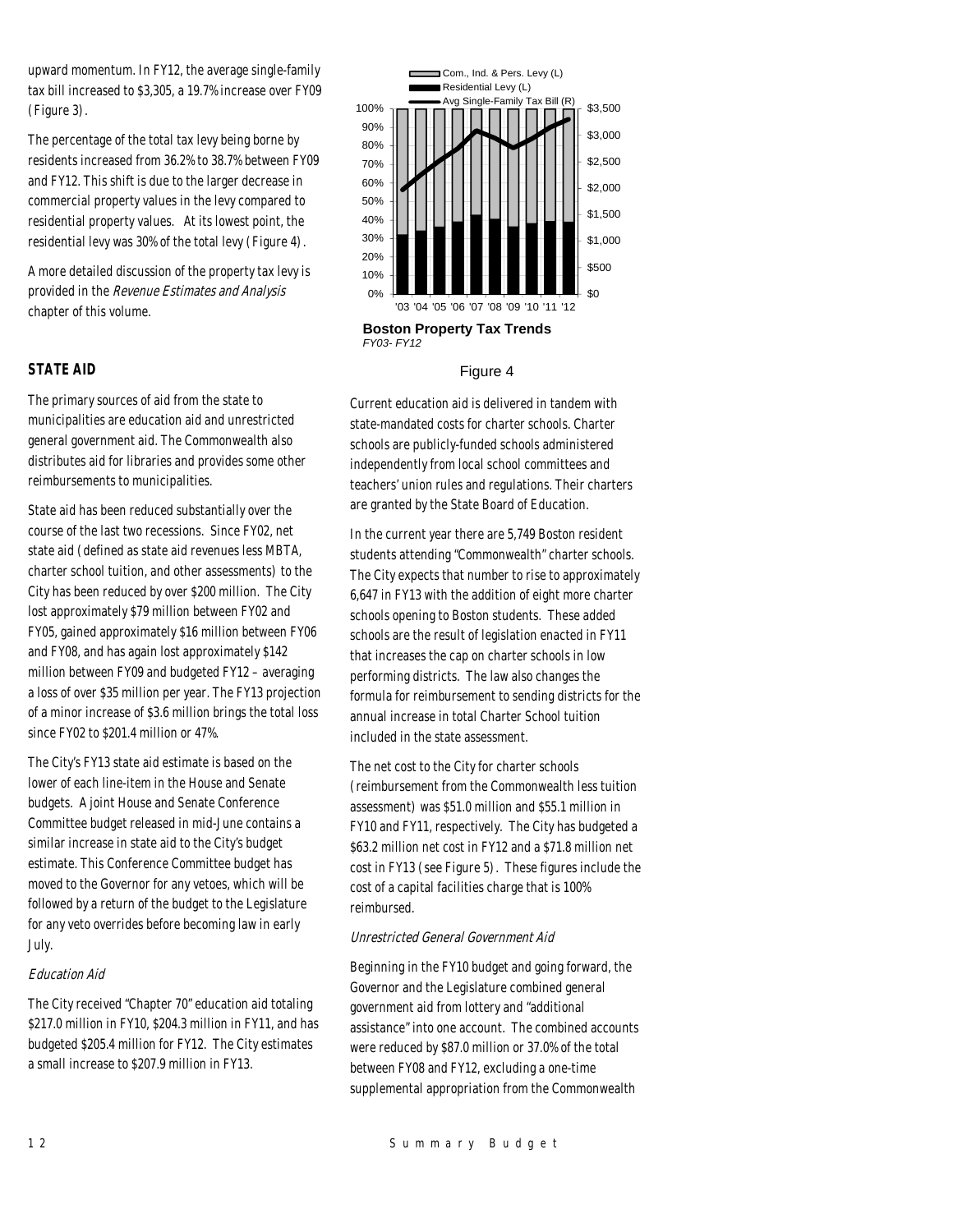

Figure 5

totaling \$11.5 million received in FY12. The City expects to receive \$148.7 million in FY12 before a onetime supplemental aid increase of \$11.6 million. This one-time supplemental is expected to become permanent in FY13, thus raising the amount of this type of aid to \$160.2 million.

Below are explanations of the component revenues.

#### Lottery Aid

The expected amount of lottery revenue available to be distributed to cities and towns as local aid has been in excess of the actual amount available for the past several years. This is due in part to slowing lottery sales and optimistic estimates by state budget writers. The difference has been made up with general state revenues.

For several years during and after the 2001-2002 recession, the state diverted lottery proceeds meant for cities and towns to the state's general fund. The City received \$53.9 million in FY04 and FY05 and \$60.5 million in FY06 as the state continued to divert growth in lottery receipts away from cities and towns. In FY07, the cap on lottery was fully eliminated instead of a planned annual phase-out that would end in FY09. This change increased the City's FY07 lottery aid to \$70.6 million. The City received \$71.6 million in lottery aid in FY08 and \$64.6 million in FY09 after a mid-year reduction. (\$71.6 million had been budgeted.) As mentioned above, the FY10 state budget combined lottery aid with additional assistance into a new account entitled Unrestricted General Government Aid.

### Additional Assistance

The Additional Assistance account was part of a "needs-based" aid package in the 1980's. Each municipality's allocation was determined through a formula that compared costs and revenues to statewide averages. Additional Assistance has been important to Boston in supporting schools, public safety and other basic city services.

Additional Assistance had been level-funded since FY94, with most local aid increases coming through Chapter 70 education aid instead. Its purpose and usefulness came into question during the FY03 state budget process when the governor vetoed \$31 million from the statewide appropriation and the legislature failed to override that veto. Subsequently, the governor reduced additional assistance yet again in January 2003 for a total decrease of \$73 million. As Boston received over 40% of the statewide distribution of additional assistance, those reductions fell disproportionately on the City.

The City received \$175.1 million in additional assistance in FY03 after the reductions in that year and \$164.2 million in FY04 after a further reduction. The City received additional assistance between FY05 and FY08 that was level with FY04 amounts. The City received \$148.2 million in FY09 after a mid-year reduction by the state.

As mentioned above, the FY10 state budget combined Additional Assistance with Lottery Aid into a new account entitled Unrestricted General Government Aid.

A detailed discussion of state aid is provided in the Revenue Estimates and Analysis chapter of this volume. Below is a brief summary.

### *LOCAL RECEIPTS*

Approximately 17% of the City's recurring revenue in FY13 is comprised of excise taxes, fines, payments-inlieu-of-taxes (including Chapter 121A), investment income, departmental revenue, licenses and permits, penalties and interest, and available funds.

In FY10 the City collected \$398.9 million from these combined sources and \$420.9 million in FY11 (excluding an \$82 million one-time pension payment).The FY12 Budget assumes a decrease to \$404.0 million and the FY13 budget assumes an increase to \$431.3 million (Figure 6). (See Revenue Estimates & Analysis section of Volume I for more detail on this revenue source.)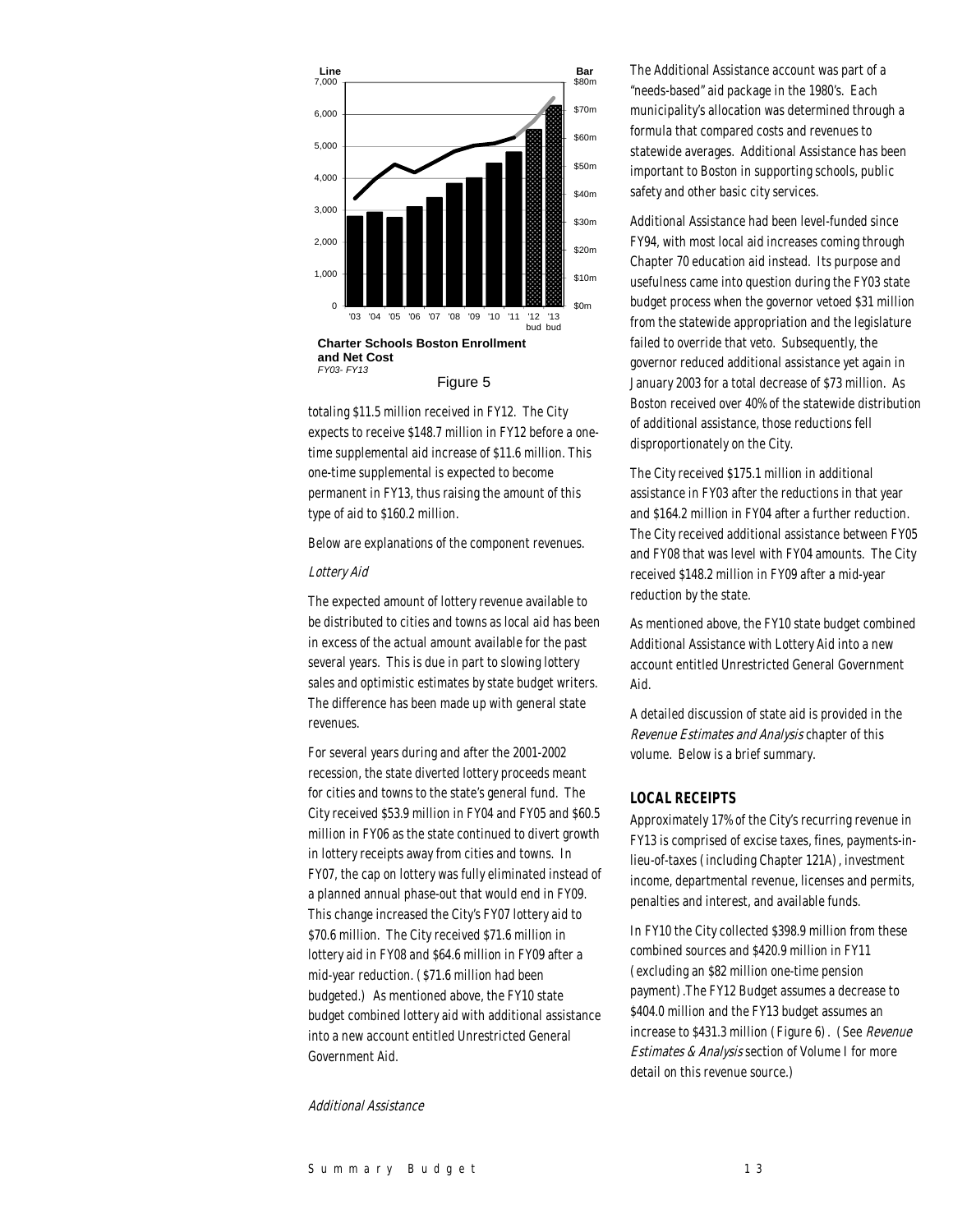FY13 budgeted local receipts continue to benefit from revenue that was, previous to FY12, dedicated to support special obligation debt service for the Boston Convention and Exhibition Center (BCEC). Additional room occupancy excise revenue and a vehicle rental surcharge are now available to the general fund to offset the debt which is now general obligation.

Many of the City's local receipts are extremely sensitive to current economic conditions. Excises, interest on investments, and license and permit revenues of the City declined in FY10 as a result of the recession. FY11 and FY12 assumed continued declines or marginal growth in these revenues except for those with tax rate or fee increases. The FY13 budget assumes increases in all of the above categories except interest earnings and available funds. What follows is a brief description of selected local receipts, their recent performance and expectations for the FY13 Adopted Budget.

- After a strong year in FY11, revenue from motor vehicle is expected to decrease in FY12 and gain modestly in FY13 as slowly increasing demand drives sales along with low interest rates and job growth.
- The Commonwealth granted municipalities a new 0.75% local option tax on restaurant meals beginning October 1, 2009. The City adopted this tax and collected a partial year of revenue in FY10. In FY11, the City collected \$20.2 million in meals tax. The FY12 and FY13 budgets assume a small decline and an increase to the FY11 level, respectively.
- After several weak years due to economic conditions, jet fuel and hotel revenues are increasing based on increasing travel and rising fuel prices. The hotel excise also benefits from its FY10 rate increase from 4% to 6% and the debt-related change mentioned above. In addition, a vehicle rental surcharge of \$1 per vehicle rental contract also moves to the general fund for FY13 and forward.
- With near-zero federal funds rates, the City's investment earnings have plummeted, even as cash balances have remained strong in recent years. FY12 and FY13 earnings are expected to remain very low.



**(non-property tax/state aid)**  *FY02 - FY13 (adj. for actual base hotel collections) FY12 forward includes base & new hotel tax*

#### Figure 6

- Voluntary payment-in-lieu-of-tax agreements with non-profit institutions (excluding the Massachusetts Port Authority) are expected to increase in FY12 and FY13 based on the results of a taskforce appointed by the Mayor which concluded its work last year. This taskforce recommended more standardization among agreements as well as a higher ratio of payment to property value than was in place previously.
- License and permit revenues, driven by building permits, have jumped considerably as large commercial construction projects have recently begun in earnest. Building permit fees are expected to rebound in FY13.
- Chapter 121A agreements are payments in lieu of tax for property developed in blighted areas. Those that qualify pay different taxes on income and property as determined under Chapter 121A of Massachusetts General Law. 121A payments in FY12 are expected to decline due to a one-time payment received in FY11 from one large property in downtown Boston as it moved to taxable status. Inflationary growth is expected in the remaining agreements for FY13.

The remaining sources of other revenue to the City are set rates of fees, fines, penalties or interest. These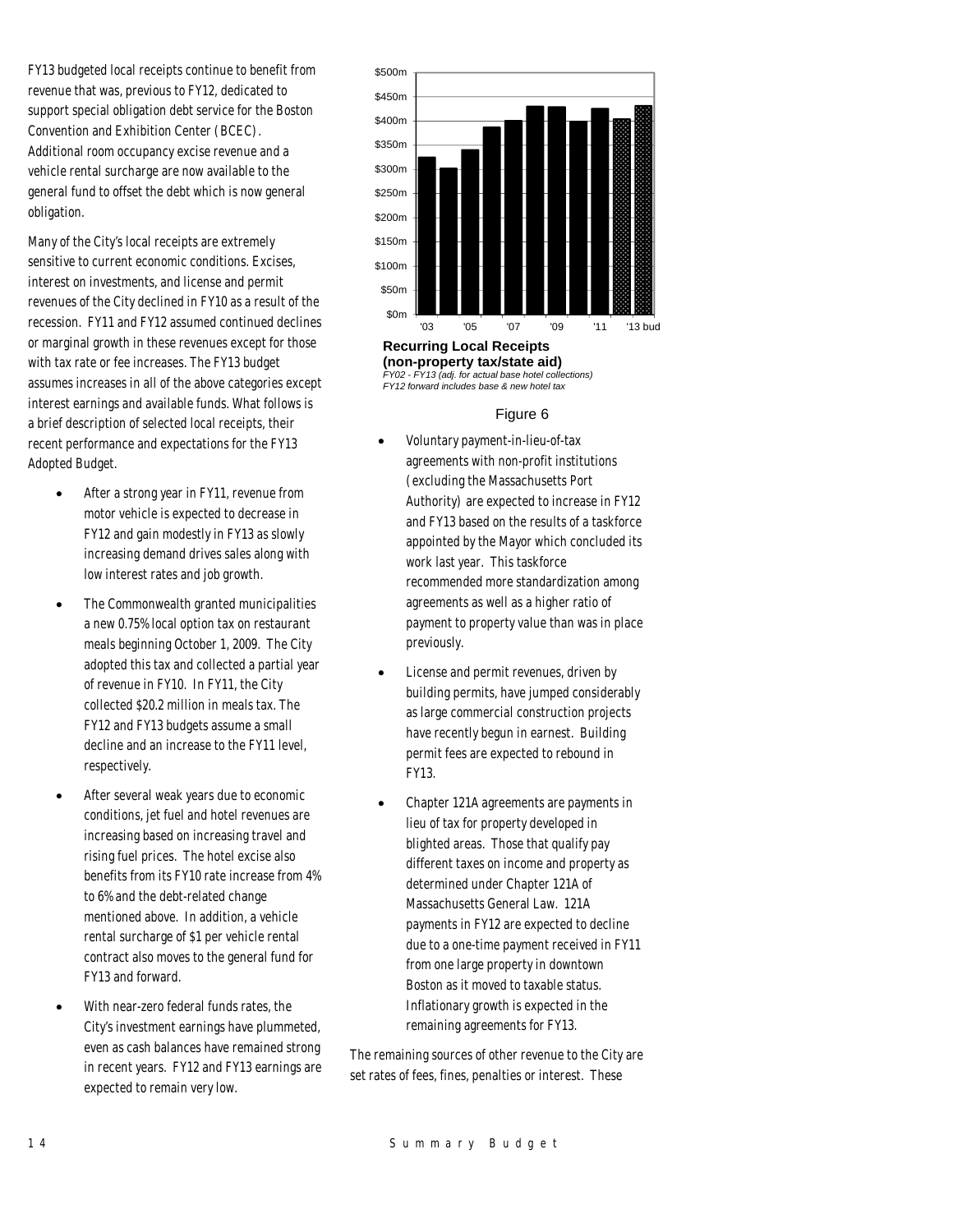usually endure economic changes with small changes in activity or revenue.

#### *Non-Recurring Revenue*

The City appropriates funds from the Surplus Property Disposition Fund on an as-needed basis for nonrecurring expenditures.

In FY12 and FY13, the City will not appropriate from the fund.

### *Budgetary Fund Balance*

Fund Balance can be appropriated for use during the fiscal year. Budgetary fund balance, more commonly referred to as "free cash," is described as the portion of available reserves, generated to a considerable degree by annual operating surpluses, which the City can responsibly appropriate for spending. The law governing the calculation and availability of budgetary fund balance for cities and towns is Chapter 59, section 23 of Massachusetts General Law and is administered by the Massachusetts Department of Revenue. The FY13 Budget assumes no use of budgetary fund balance and unlike prior years uses recurring revenue to fund the appropriation for other post-employment benefits (OPEB).

(See Financial Management section of Volume I for more detail on this revenue source.)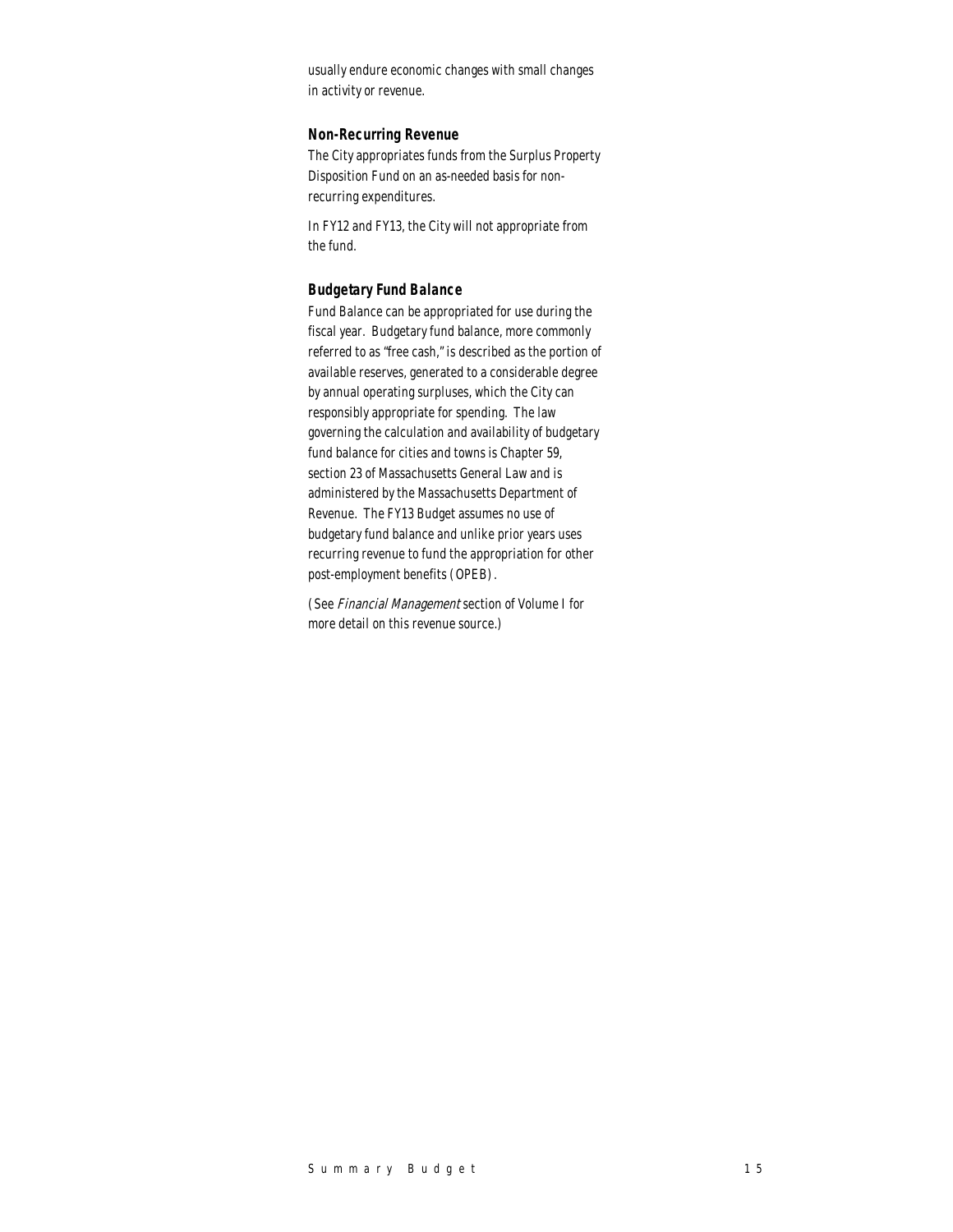



### *EXPENDITURES*

Expenditures are broken down into two primary groups: appropriations directly related to departmental services and fixed and mandated costs. FY13 appropriations are subdivided into three subgroups as follows:

City Departments, which includes all operating department appropriations, a risk retention reserve and a set-aside for tax title and annual audit expenses;

Boston Public Health Commission (PHC), the City appropriation for the quasi-independent authority and successor to the Department of Health and Hospitals; and

School Department, the City appropriation for the Boston Public Schools (BPS).

Appropriations are also presented by expenditure category across the three subgroups. (Figure 7)

Personnel Services include salaries, overtime, Medicare, unemployment compensation and workers' compensation, and a collective bargaining reserve for employees in City departments, PHC and BPS. Nearly all of the collective bargaining agreements between the City and the unions expired during calendar year 2010. The contract with the firefighters union expired on June 30, 2011. The City has settled collective bargaining agreements with several non-public safety unions and is currently in active negotiations with the remaining unsettled unions. The collective bargaining reserves contain funding based on estimates for successor agreements that would cover proposed wage increases and the retroactive impacts of wage increases that are being negotiated for FY11 – FY13.

Current reserve amounts are based on the wage pattern agreed to with the settled collective bargaining agreements.

The Health Benefits category includes the cost of health care coverage for City and BPS employees and retirees as well as PHC employees plus the appropriation for Other Post-Employment Benefits (OPEB).

The Contractual Services category includes expenditures for communications, repairs and service to buildings, equipment and vehicles, transportation, trash collection and disposal, as well as outside legal, advertising and printing expenses.

Included in the "Other" category are supplies and materials such as gasoline, uniform allowances, office supplies, workers' compensation medical expenses, medical indemnification in the Fire and Police Departments, legal liabilities and aid to veterans. Also included in the "Other" category are appropriations for equipment, vehicles, a risk retention reserve, the Housing Trust Fund, tax title and funding for the City's outside audit.

### *EMPLOYEE BENEFITS*

### *Balancing Responsibility for Health Care Costs*

In FY13, the City has budgeted \$289 million in health insurance premiums for city employees and retirees – almost 12% of total expenditures. Similar to other



**City Cost Increases (cumulative)** *FY01-FY15 (FY14-FY15 Projected)*

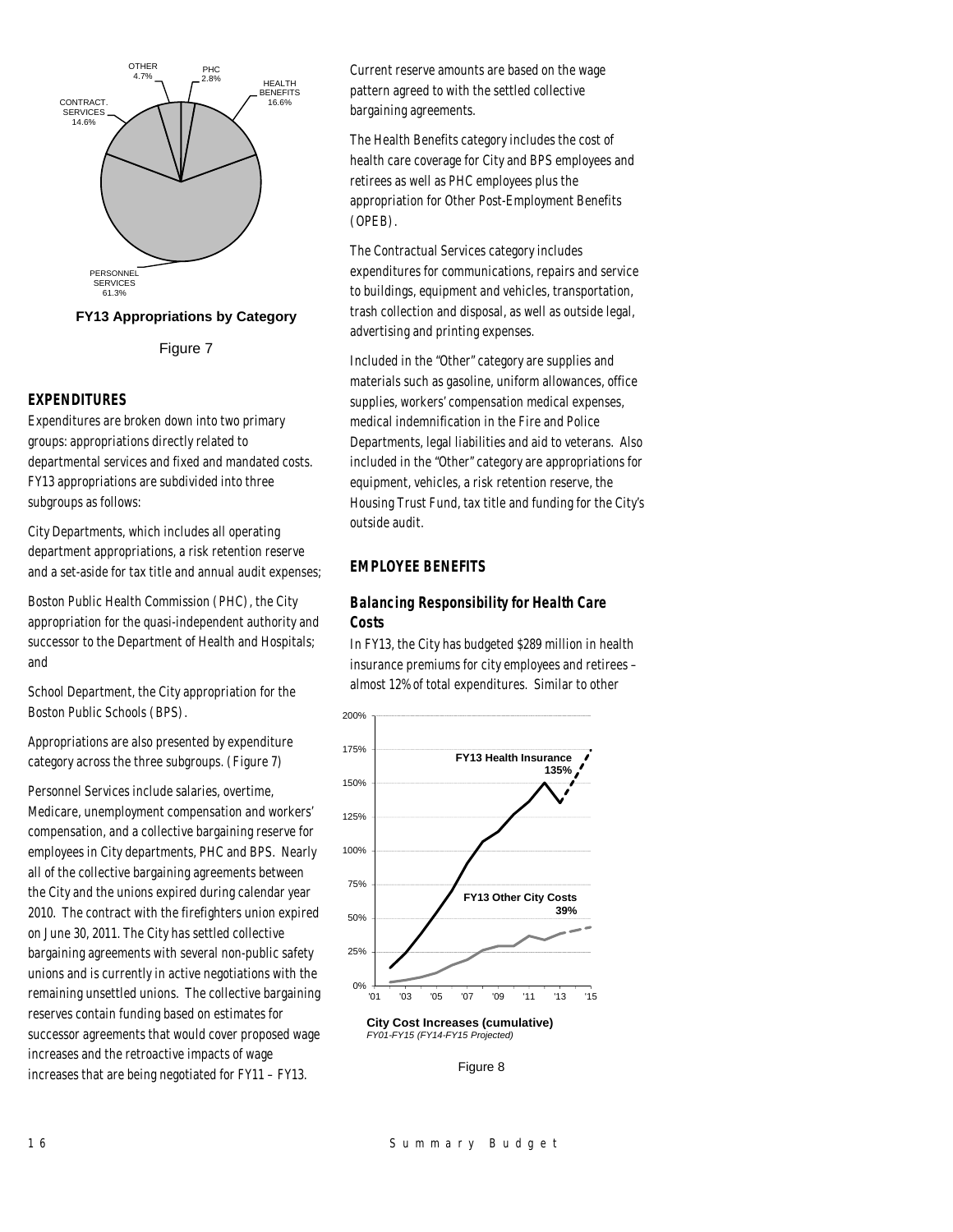Massachusetts municipalities, Boston's health insurance costs have dramatically increased over the last decade, restricting resources available for other purposes.

As Figure 8 demonstrates, the higher growth rate for health care, compared to other city costs, will continue into future years. However, in FY13, the City is experiencing a one year unusual cost decrease, shown more specifically in Figure 9. This decrease is due to the confluence of several factors: City employees and retirees continuing to share a larger portion of health care costs, Medicare beginning to pay

| Health Insurance (\$ Mil)                                                                                                                                                                                                     |              |               |         |  |  |  |  |
|-------------------------------------------------------------------------------------------------------------------------------------------------------------------------------------------------------------------------------|--------------|---------------|---------|--|--|--|--|
| <b>Fiscal</b>                                                                                                                                                                                                                 | <b>Total</b> | <b>Dollar</b> | Percent |  |  |  |  |
| Year                                                                                                                                                                                                                          | Cost         | Change        | Change  |  |  |  |  |
| <b>FY05</b>                                                                                                                                                                                                                   | \$189.2      |               |         |  |  |  |  |
| <b>FY06</b>                                                                                                                                                                                                                   | \$209.2      | \$20.0        | 10.5%   |  |  |  |  |
| <b>FY07</b>                                                                                                                                                                                                                   | \$234.3      | \$25.1        | 12.0%   |  |  |  |  |
| <b>FY08</b>                                                                                                                                                                                                                   | \$254.0      | \$19.7        | 8.4%    |  |  |  |  |
| <b>FY09</b>                                                                                                                                                                                                                   | \$263.0      | \$9.0         | 3.6%    |  |  |  |  |
| FY10                                                                                                                                                                                                                          | \$278.6      | \$15.6        | 5.9%    |  |  |  |  |
| FY11                                                                                                                                                                                                                          | \$290.5      | \$11.9        | 4.3%    |  |  |  |  |
| FY12*                                                                                                                                                                                                                         | \$307.4      | \$16.9        | 5.8%    |  |  |  |  |
| FY13*                                                                                                                                                                                                                         | \$289.0      | $-518.4$      | $-6.0%$ |  |  |  |  |
| $*$ FM4 3. But is the first that FM4 3. But the state of the state of the state of the state of the state of the state of the state of the state of the state of the state of the state of the state of the state of the stat |              |               |         |  |  |  |  |

\*FY12 Projection and FY13 Budget estimate Figure 9

its full share of the City's health claims (see later section on mandatory Medicare Enrollment), and lower health insurance premiums due to a lower claims year.

### *Partnership with Unions*

In FY11, the City adopted MGL Chapter 32B, S.19 and began working with the unions through coalition bargaining. As part of a four year agreement between the City and its thirty-six bargaining units, represented through the Public Employee Committee (PEC), City employees and retirees will pay an increased share of total health care costs. The agreement was established outside of, but was assisted by, new statewide legislation allowing municipalities more freedom in health plan design. The agreement is projected to save up to \$70 million in City costs from FY12 – FY15. Under this agreement, employee and retiree share of premiums for non-Medicare plans increased by 1.25% in FY12 and will increase by another 1.25% in FY13. Total premium share will vary by type of plan, ranging from 17.5% for HMOs to 27.5% for indemnity plans. In addition to the premium share



#### **FY13 Employee Share of Total Healthcare Costs**  *Premium plus "out-of-Pocket" (OOP) costs. Boston and GIC Premium shares for Harvard Pilgrim.*

#### Figure 10

increase, member co-pays will increase in FY13 for prescriptions, office visits, and emergency room visits.

Figure 10 demonstrates the higher share of total health care costs (including premiums and co-pays) borne by employees and retirees as a result of this agreement. In FY11, members paid roughly 18% of total health care costs, compared to 22% in FY13 after all changes are in place. In FY16, the City will have the ability to accept the new state legislation, and further increase employee and retiree out-of-pocket payments.

#### *Mandatory Medicare Enrollment*

The new state municipal health care legislation further mandates that all Medicare-eligible municipal retirees must enroll in Medicare Part B and a City health plan. The City projects annual savings, beginning in FY13, of almost \$6 million from this new legislation.

#### *The Broader Picture*

| <b>City Healthplan Subscribers Feb '12</b> |        |          |        |  |  |  |  |
|--------------------------------------------|--------|----------|--------|--|--|--|--|
| Healthplan                                 | Active | Retiree* | Total  |  |  |  |  |
| Indemnity                                  | 2.135  | 1.917    | 4.052  |  |  |  |  |
| <b>HMO</b>                                 | 13.193 | 3.248    | 16.441 |  |  |  |  |
| Medicare                                   |        | 8.545    | 8.545  |  |  |  |  |
| Total                                      | 15.328 | 13.710   | 29,038 |  |  |  |  |

\* Headcounts are projected for post mandatory M edicare enrollment.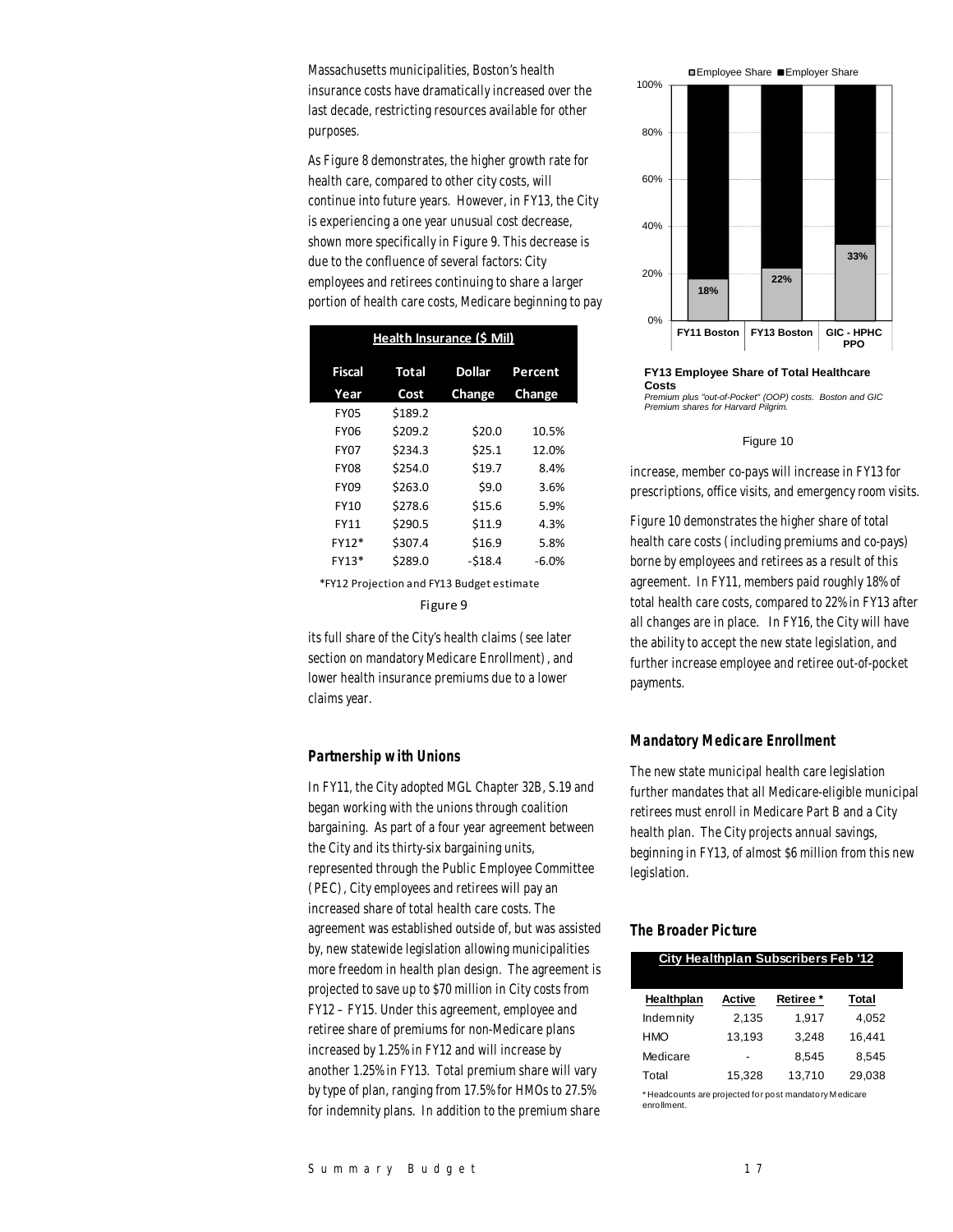As Figure 8 demonstrates, the City's steadily increasing health care costs experienced a slower average 6% annual trend from 2008 – 2013, compared to over 10% in prior years. This slightly lower trend reflects three components – lower premiums due to more aggressive rate negotiations along with lower overall claims inflation in that period, the increasing of cost share paid by City employees and retirees, and the phasing out of a high cost health plan (Blue Cross Master Medical). As mentioned earlier, after the one year FY13 negative cost adjustment due to these same factors and mandatory Medicare, costs will continue to increase based solely on medical cost increases, nationally projected to exceed 8% per year.

This continuing high rate of cost increase is due to multiple factors, including increasing medical provider charges, increasing available technologies, an aging population, overuse of certain services, high utilization of more expensive hospitals, and unhealthy lifestyle choices of members. These problems must be addressed by multiple parties.

The City, in cooperation with the Public Employee Committee (PEC), will continue to tackle the portion of these factors within its control. For example:

- From FY08 through FY12, the City and its unions agreed to phase out a costly indemnity plan, saving millions of dollars per year with no negative impact on members.
- In March 2012, the City and the PEC agreed to self-insure most of the City's health claims to reduce administrative costs, and establish a mechanism to smooth premium increases in the long run.
- Multiple efforts are being taken to encourage city employees and retirees to adopt healthier lifestyle choices. For example, targeted benefit improvements are being made to support smoking cessation. Also, the City is contracting with Atrius Health, a major health care provider, to provide additional chronic disease management services for City of Boston patients.

Note: FY13 health, dental and life insurance benefits for City employees and retirees are budgeted separately for City departments (\$196.8M), BPS (\$87.0M), and PHC (\$10.5M).

### *Other Post-Employment Benefits (OPEB)*

While the City is required by law to make an annual contribution toward reducing its unfunded pension liability, there is no such requirement for retiree health and life insurance benefits. The City pays for retiree health benefits as the actual expense is paid out on a pay-as-you-go basis, which greatly understates the full obligation. Similar to pensions, employees earn these other post-employment benefits (OPEB) over their years of service, but do not actually receive them until retirement. In fact, this liability is greater than the City's pension liability. An independent actuarial valuation estimates the City's total OPEB obligation at June 30, 2011 at \$3.1 billion.

In FY08, the City was required by the Governmental Accounting Standards Board (GASB) to implement new standards that required the City to identify and disclose this future estimate on non-pension benefits earned but not yet funded which the City is obligated to pay on behalf of current and future retirees. In FY08, in the absence of legal authority to establish a trust fund for the purpose of prefunding OPEB liabilities, the City established an OPEB Stabilization Fund and made an acknowledgement payment of \$20 million to that fund, a first step in addressing this unfunded promise. An additional \$25 million appropriation was made to this Stabilization Fund in FY09.

In June 2009, the City accepted Chapter 32B, section 20, as added by Chapter 479 of the Acts of 2008, authorizing the establishment of an irrevocable Other Post-Employment Benefits Liability Trust Fund. An appropriation of \$20 million to this Trust Fund was made in FY10 with \$35 million appropriated in both FY11 and FY12. In April 2011, the City transferred the balance of the OPEB Stabilization Fund to the irrevocable OPEB Trust Fund.

The City will allocate another \$40 million in FY13 toward reducing this liability. A fully funded annual required contribution (ARC) would set aside enough assets to pay the liability that current employees are incurring, as well as a portion of any liability due to benefits earned and never accounted for. The City's OPEB financing plan balances the duty to deliver valuable public services while acknowledging the cost of providing health benefits for our employees, both now and when they retire.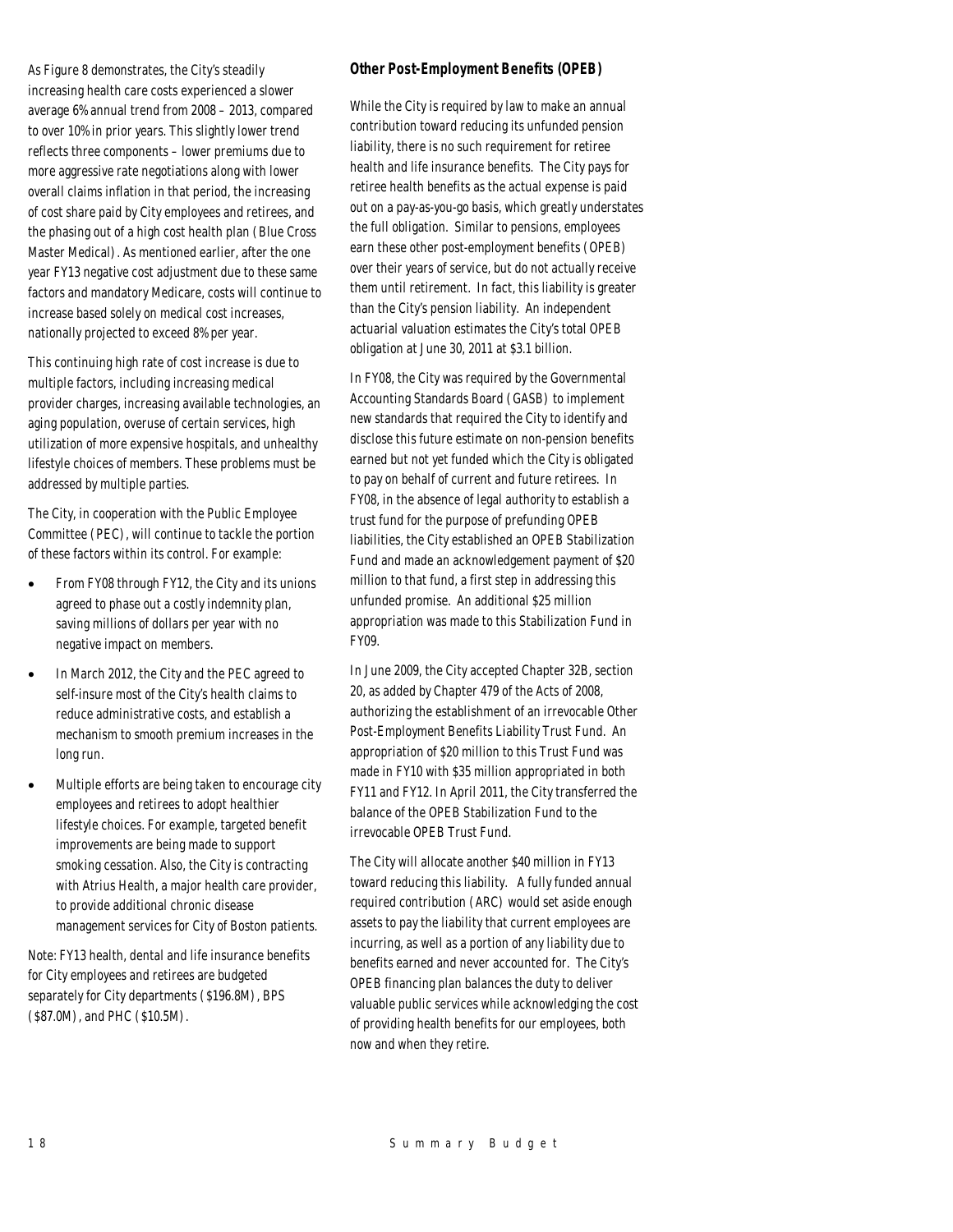### *Pensions*

The City participates in a contributory defined benefit retirement system that is administered by the State-Boston Retirement System (SBRS). SBRS is one of 106 public pension systems governed by Massachusetts General Law Chapter 32. The most recent completed valuation of the SBRS, based on January 1, 2010 data, committed to funding based upon a schedule which includes paying the normal cost and an annual contribution toward reducing the unfunded liability to zero by the year 2025. Current state law allows systems to fully fund by no later than 2040.

The City's annual pension funding contribution was \$108.5 million in FY10, \$192.0 million in FY11, and was budgeted for \$126.5 million in FY12 and \$137.0 million in FY13. The large-scale swings in pension cost during FY09-FY12 are driven by two main factors:

- 1) Legislation passed in May, 2010, transitioned the City's pension cost away from any relationship to teacher's liability (thus the lower "Required SBRS Appropriation" and the zeroing out of the "Teachers' Pension Reimbursement").
- 2) The extraordinary additional down payment of \$82 million on the pension unfunded liability in FY11.

The real trend in pension cost is best represented by the Net Required Pension Cost in Table 1. The Net Required Pension Cost hovers between \$94 million and \$110 million between FY09 through FY11, before a significant jump occurs in FY12. FY12 is the first year the SBRS required appropriation was impacted by the significant loss in pension assets in the 2008 calendar year.

### *ENERGY MANAGEMENT*

### *Energy Management Board*

The Mayor's Energy Management Board is charged with making decisions regarding the City's procurement, use and conservation of energy and to minimize the associated greenhouse gas impacts to public health. The Energy Management Board is comprised of the Chief of Environment and Energy, Chief Financial Officer, Chief of Public Property and the Chief of Public Health.

In FY13 energy budgets total \$55.5 million with electricity costs making up 49% of the budget, natural gas costs making up 29% of the budget and gasoline/diesel comprising 12% of the budgets. The remaining 10% of the budget funds water and sewer, steam and heating oil.

### *Energy Management Policies*

The City's energy management and reduction policies seek to:

- Coordinate and enhance existing conservation programs;
- Incorporate best practices for both operations & maintenance and future capital investment;
- Focus on efficiency projects using currentlyavailable and proven technologies; and
- Analyze the financial impacts of project implementation.

### *Energy Management Strategies*

Following the policy of best practices in both operations & maintenance and capital investment, strategies have been developed to implement energy conservation projects. Strategies include:

- Maximize the use of energy efficiency subsidies provided by energy efficiency distribution tariffs and distributed by local utility companies;
- Use existing Energy Management Systems to control energy use at existing buildings;

| . .              |                          |          |          |                             |    |               |    |         |         |        |
|------------------|--------------------------|----------|----------|-----------------------------|----|---------------|----|---------|---------|--------|
|                  | <b>Net</b>               |          |          |                             |    |               |    |         |         |        |
|                  | <b>SBRS</b><br>Teacher's |          | Required |                             |    |               |    | Total   |         |        |
|                  |                          | Required |          | Pension<br>Pension          |    | Extraordinary |    |         | Pension |        |
|                  |                          |          |          | Appropriation Reimbursement |    | Cost          |    | Payment |         | Cost   |
| <b>FY13</b>      | \$                       | 136.98   | S        |                             | \$ | 136.98        | \$ |         | \$      | 136.98 |
| <b>FY12</b>      |                          | 126.55   |          |                             |    | 126.55        |    | ۰       | \$      | 126.55 |
| <b>FY11</b>      |                          | 110.01   |          |                             |    | 110.01        |    | 82.00   |         | 192.01 |
| <b>FY10</b>      |                          | 108.46   |          |                             |    | 108.46        |    |         |         | 108.46 |
| FY <sub>09</sub> |                          | 213.23   |          | 118.84                      |    | 94.39         |    |         |         | 94.39  |
| FY <sub>08</sub> |                          | 202.90   |          | 105.40                      |    | 97.50         |    |         |         | 97.50  |
|                  |                          |          |          |                             |    |               |    |         |         |        |

**Changes to City Pension Funding Obligations (\$millions)**

Table 1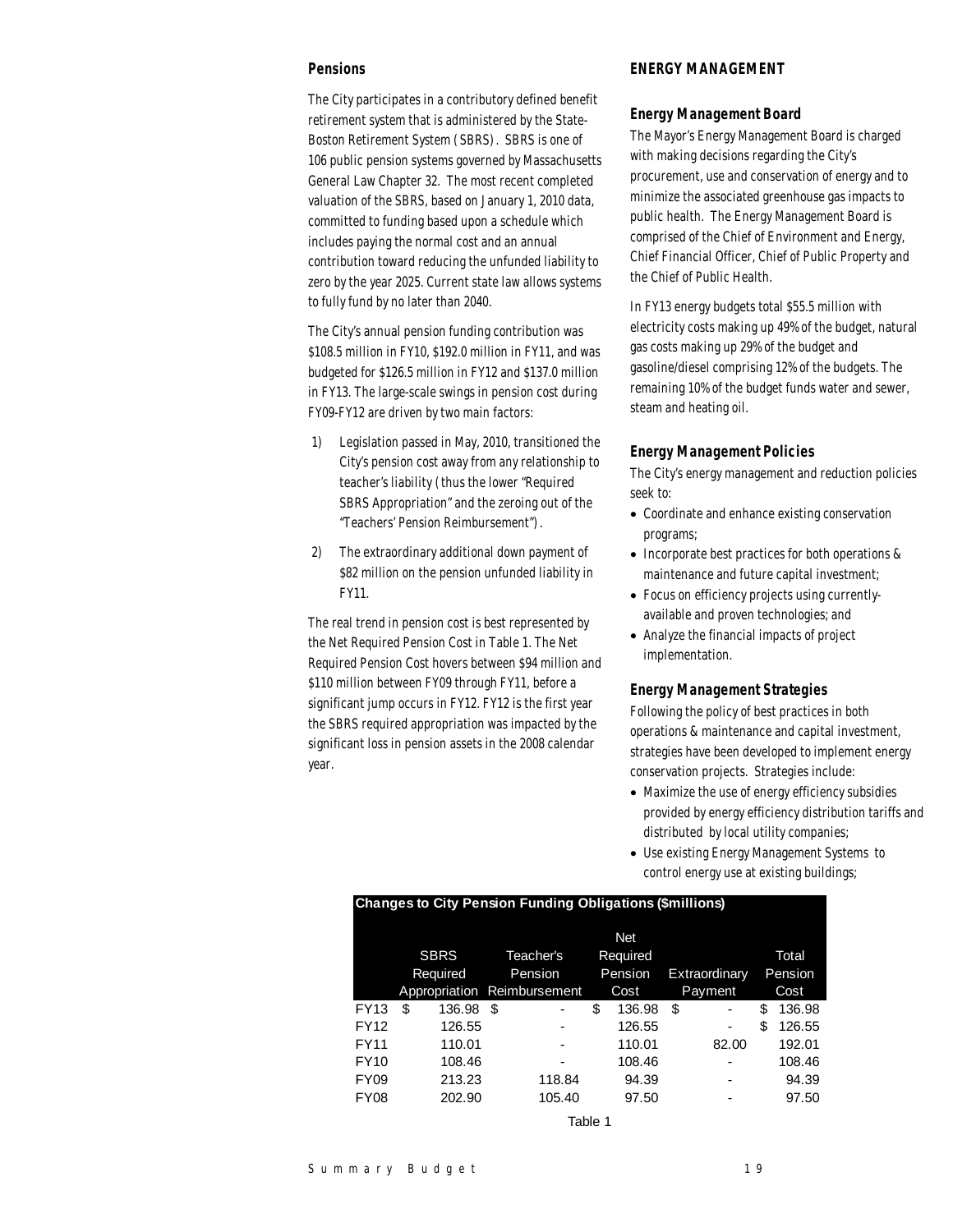- Provide for a green energy component in the City's electric supply contract;
- Support electric grid reliability and generate revenue and energy savings with demand response contract; and,
- Implement energy performance contracts to get necessary capital improvements and ensure operational efficiencies.

### *Energy Management Successes*

In FY13, the City hopes to continue its trend of energy management successes and to continue to benefit from decisions made in prior fiscal years.

The City competitively procures it electric supply and is currently covered by a contract that will be in place through March 2013. The contract uses a pricing model where the City buys its electricity in the variable day-ahead electric supply market to get the lowest cost possible. The City measures its success in this contract by comparing its electric supply costs incurred through the third party supply vendor to what it would have paid NSTAR, the local electric distribution company, for the same electric supply.

During FY12 and into FY13, the most dramatic change in energy use will come in the Public Works Department. Through a collaborative effort of the Environment and Energy Cabinet, the Public Works Department and NSTAR, the local electric distribution company, three financial resources have been combined to implement a significant retrofit project. The project involves the replacement of mercury vapor street lighting fixtures with energy efficient Light Emitting Diodes (LEDs). In FY12 the LED project will save 11.3 million kilowatt hours of electricity savings and an estimated \$1.5 million. The cost of the LED project is currently funded with City capital bond funding and energy efficiency incentive dollars distributed by NSTAR, and has been funded from the Energy Efficiency and Conservation Block Grant, funded by the American Recovery and Reinvestment Act (ARRA).

Additional energy projects implemented in FY12 include the upgrade to the energy management system (EMS) at the main branch of the Boston Public Library at Copley Square and a second phase of energy improvements at Boston City Hall that involved improvements to the heating, ventilation, and air conditioning (HVAC) system that includes a chiller automation system and variable speed drives for water pumps. These two projects are projected to produce

estimated FY12 savings of 1.3 million kilowatt hours and \$163 thousand.

Continuing a successful partnership with the City's local utility companies and accessing energy efficiency incentive grant funds, future projects for FY13 and beyond include the continued upgrade of street lights fixtures to LEDs that should save an additional 7.5 million kilowatt hours of electricity and an estimated \$936 thousand in FY13. Additionally a third phase of energy improvements is scheduled for Boston City Hall that involves an upgrade to the energy management system and additional HVAC improvements to improve exhaust and return air upgrades along with improvements to dampers and distribution systems. This phase is projected to save an estimated 1.6 million kilowatt hours of electricity and \$213 thousand in FY13.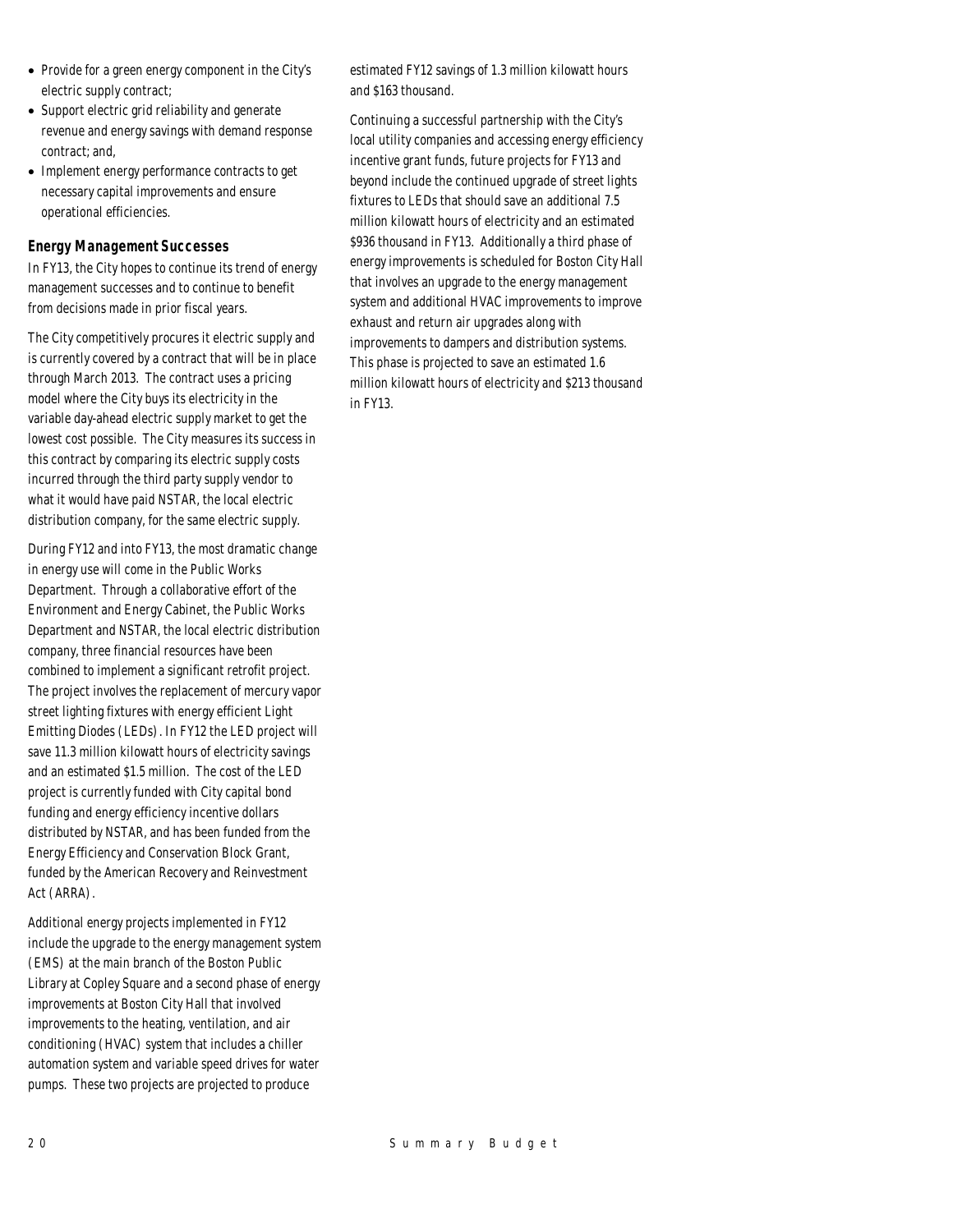### *APPROPRIATIONS*

#### *Departmental Appropriations*

The combined appropriations for City Departments, the Public Health Commission (PHC) and the School Department (BPS) as shown in the FY13 Budget Summary have increased by 1.0% from the FY12 appropriations. Approximately 73% of the amount shown for City Departments covers four appropriations: Police, Fire, Public Works and Health Benefits. (Health Benefits are also included in the appropriations for PHC and BPS.)

The departmental appropriations are shown in the General Fund Appropriation by Cabinet table.

Departmental appropriations also can be divided by cabinet, to better reflect the overall policy priorities and trends by service area. (Figure 10)

Some of the highlights of FY12/FY13 changes by cabinet are as follows:

#### *Mayor's Office*

Overall, in FY13 the departments in the Mayor's Office cabinet will see an increase of 0.3%. Departments included in the Mayor's Office Cabinet are the Mayor's Office, Emergency Management, Law, Office of Neighborhood Services and Public Information. The Mayor's Office Cabinet will continue to house the Office of New Urban Mechanics dedicated to civic innovation, focusing on delivering both transformative and basic City services to Boston's residents. The Mayor's 24-Hour Office of Constituent Engagement in the Public Information Department works in partnership with the Department of Innovation and Technology (DoIT) and front-line service delivery departments to manage the Constituent Relationship Management (CRM) system. This system dispatches work to the responsible city departments and tracks the final resolution. Costs related to CRM technology are budgeted in the Department of Innovation and Technology (DoIT) which is under the Chief Information Officer.

### *Advocacy and Strategic Investment*

The Advocacy and Strategic Investment Cabinet focuses on enacting legislative reform, strengthening education, fostering job creation and serving Boston's diverse communities supported by local, state and federal partners. The cabinet is comprised of the Boston Residents Job Policy, Intergovernmental Relations, Office of New Bostonians and the Small and



### **FY13 Appropriations by Cabinet**

#### Figure 10

Local Business departments. The budgets in this cabinet will see a 1.4% increase in FY13. The Office of Boston Residents Jobs Policy's mission is to increase construction opportunities for Boston's residents, minorities and women. The Intergovernmental Relations department keeps the Mayor informed on intergovernmental issues at the city, state and federal levels. The Office of New Bostonians seeks to strengthen the ability of new immigrants in the City of Boston to fully participate in economic, civic, social and cultural life of the City. The Small and Local Business Enterprise Office (S/LBE) is responsible for ensuring the equitable participation of small and local businesses, as well as minority and women businesses, in the City's contracting arena.

The Advocacy and Strategic Investment Cabinet plays a leadership role in the Circle of Promise initiative working to foster collaboration between City government centered in Boston Public Schools, notfor-profit organizations, and families in the Circle of Promise to combat family poverty by helping secure jobs and job training, housing, food and health care services, and any other public benefits necessary to improve people's lives.

#### *Administration and Finance*

The Administration and Finance Cabinet administers the day-to-day management of city government. In addition to various administrative departments and the Boston Public Library, the Administration and Finance Cabinet houses the central City appropriations for Execution of Courts, Health Insurance, Medicare Payments, Pensions and Annuities, Unemployment and Workers' Compensation Fund. As a result of a one-year decrease in the central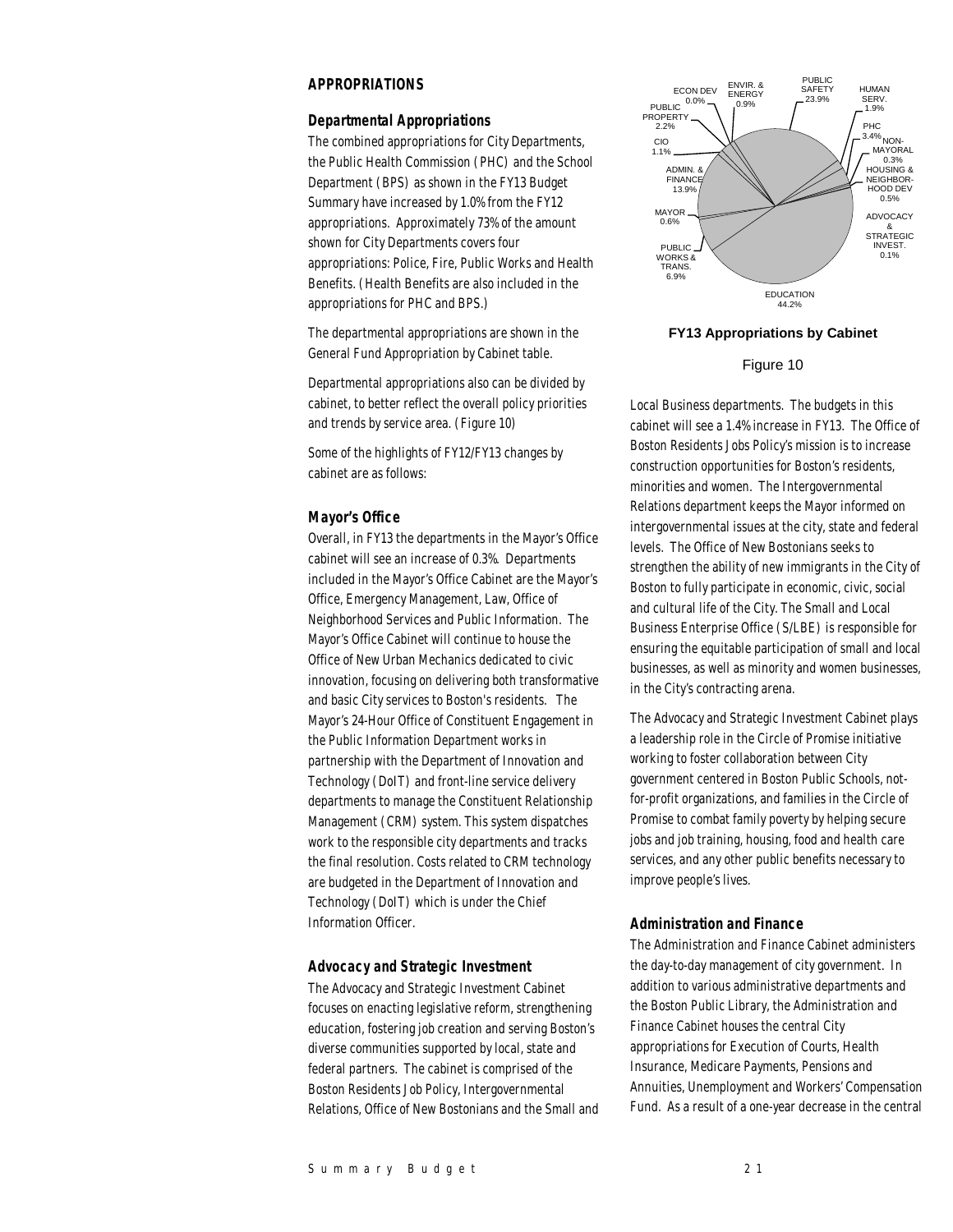Health Insurance appropriation (more fully discussed in the Employee Benefits section earlier in this chapter), the Administration and Finance Cabinet will see a 6.9% decrease in FY13.

The Assessing Department will see a 2.7% increase in its appropriation primarily due to increased costs related to the revaluation process in FY13 and collectively bargained wage increases. Assessing is required to conduct a comprehensive parcel-specific revaluation of the City's taxable property every three years.

The Auditing Department is responsible for monitoring the City's internal controls, managing grant funds, providing financial reports and maintaining the financial records of the City. Auditing will see a 5.4% increase in its FY13 appropriation as the department reorganizes to provide centralized accounts payable services – a business process change that will come as a result of the Boston Administrative Information System (BAIS) Financials upgrade. The Auditing Department is the lead business sponsor for the BAIS Financials upgrade project but the project will involve most of the departments within the Administration and Finance Cabinet along with the continued partnership with the Department of Innovation and Technology (DoIT). The goals of the BAIS Financials project are to upgrade the BAIS application to improve operational efficiency and effectiveness, reengineer and standardize business processes and to provide a more environmentally friendly operation that eliminates paper processes with improved electronic workflow. The project is funded with a combination of external and capital budget resources and is scheduled to be completed for FY13.

The Office of Budget Management (OBM) manages the City's operating and capital budget development and resource planning processes as well as the Boston About Results (BAR) performance management program with the Office of Administration and Finance. OBM will see essentially level funding in its FY13 appropriation.

The Health Insurance appropriation for City employees and City and BPS retirees will see a oneyear unusual decrease of 9.9% compared to the FY12 appropriation, a cost reduction of \$21.5 million. The Health Insurance appropriation also includes the cost of dental and vision coverage for employees (non- BPS and PHC) and retirees who are eligible for coverage

through collective bargaining agreements or executive order.

 The Human Resources Department will see a 4.2% increase in its FY13 appropriation with the addition of a position plus a contract to provide classification and compensation reviews for city employees and positions. As it continues to prioritize cost management, the Human Resources Department has added additional staff in its Health Benefits unit.

The Boston Public Library (BPL) Department will see a 3.4% increase in its FY13 general fund appropriation. In FY13 the BPL will restore its materials budget back to FY11 funding level. The additional funds will be spent on downloadable e-books as well as books and DVDs for branches throughout the system. In FY13 a new e-reader lending program will be developed to bring this new technology to those unable to buy ereaders. Resources have also been designated to make creative facility improvements to the branch libraries. These improvements include an early literacy nook at Charlestown, a teen writing lab at Egleston, a teen zone at Hyde Park, and the rejuvenation of outdoor space in South Boston. Additionally, staff resources have been added to support the management of larger capital facility improvements.

The Purchasing Department will be a leader in the use of one of the new modules included in the BAIS Financials upgrade discussed earlier. The eProcurement module will provide new functionality in the BAIS Financials application and will streamline the purchasing process.

### *Chief Information Officer*

The Department of Innovation and Technology (DoIT) will see a 5.7% increase in its FY13 appropriation. This budget reflects the Mayor's commitment to invest in technology to increase efficiencies and deliver improved city services. Much of the budgetary growth for DoIT in FY13 relates to new enterprise-wide software maintenance costs for the City's disaster recovery technology infrastructure, new modules for the BAIS Financials application and Boston About Results (BAR) software. These technology improvements benefit all departments but are centrally budgeted in DoIT.

In FY13 DoIT will hire a civic software developer to be a liaison to Boston's native developer communities and support the City's open data strategy and host developer engagement events. This new position will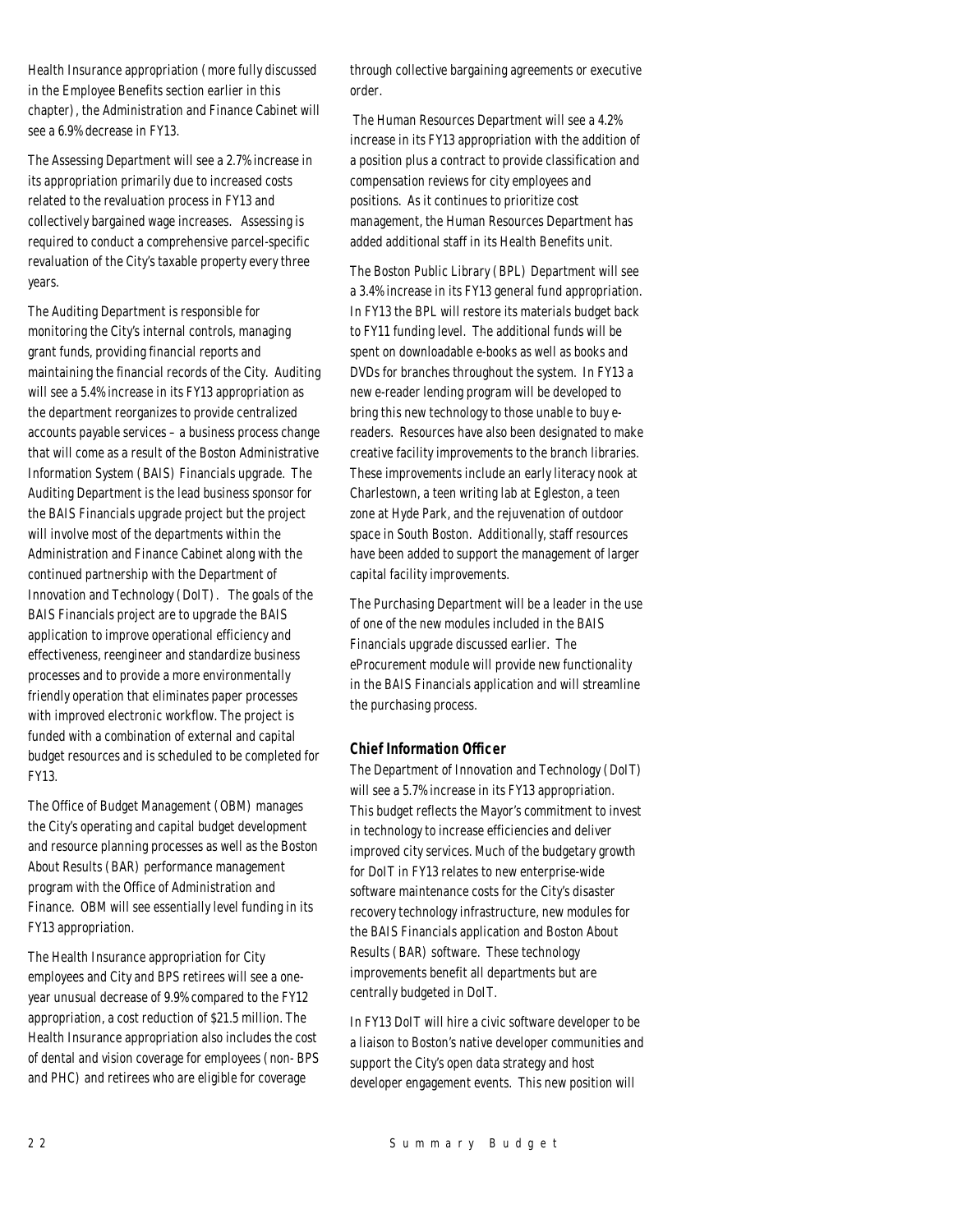work closely with the Mayor's Office of New Urban Mechanics. During FY13, DoIT will continue to shape the City's Information Technology (IT) strategy and to manage the City's entire technology project portfolio including ongoing projects such as enterprise-wide permitting and licensing, the new Boston Business Hub (BizHub) web portal, the Constituent Relationship Management (CRM) system, expansion of Geographic Information Systems (GIS), the Computer Aided Dispatch (CAD) system and providing technological support for the Community Learning Initiative involving the Boston Public Schools (BPS), Boston Public Library (BPL) and the Boston Centers for Youth and Families (BCYF). DoIT also provides technical support to the upgrade to the Boston Administrative Information System (BAIS) Financials application discussed earlier in the Administration and Finance Cabinet section.

DoIT is managing the Boston Public Computing and Sustainable Broadband Adoption grants. These competitive grants, funded by the American Recovery and Reinvestment Act (ARRA), have created 48 modern public computing sites located at BCYF, BPL and Boston Housing Authority (BHA) facilities with 627 computers available for public use. This investment has resulted in over 9,000 citizens attending computer training and will allow for an additional 45,000 citizens to have access to computers and broadband internet.

### *Public Safety*

In FY13 the Public Safety Cabinet that includes the Fire and Police Departments will see a 2.8% increase.

The FY13 budget for the Fire Department will increase by approximately \$3.5 million or 1.9%. The budget includes the impact of a new firefighter recruit class to start in July, 2012 and a second recruit class scheduled to start in mid FY13. The recruit classes are intended to replace retirees and to ensure that staffing levels in the fire suppression category are maintained at the desired operational level. The FY13 Fire Department budget will make a considerable investment in a new inspection and cleaning program for its bunker gear as recommended by national standards. The FY13 budget includes funding to repair and clean existing sets of bunker gear and continues the ongoing plan to replace bunker gear that has reached the end of its useful life.

The Police Department's FY13 budget will increase by \$9.3 million or 3.5%. In FY13 the Police Department's budget will need to absorb the majority of the cost of

50 police officers that were funded on the ARRA-Community Oriented Policing Services (COPS) Hiring Recovery Grant for the last three years. Pursuant to the terms of the grant the City agreed to cover the fourth year of salaries with City funding. Additionally, the FY13 budget includes funding for a recruit police officer class currently planned for the fall of 2012 to ensure that the City will maintain its sworn staffing levels. The Police Department will make investments in necessary equipment for police officers including bullet-proof vests and guns. The FY13 budget also includes a large allocation to cover the cost of developing and implementing a new exam for superior officers.

In FY13 the department will implement a new Community Oriented Policing Services (COPS) grant to support increased officers on Safe Street Teams. The successful award of this new COPS grant requires a local match that has been included in the FY13 budget. Safe Street Teams engage Boston police officers in community problem-oriented policing of violent crime hot spot areas. Safe Street Team officers are assigned to these areas for a sustained period of time which allows officers to get to know local residents and business owners and form effective working partnerships. Since deployed, the neighborhoods with Safe Street Teams have seen a material reduction in crime. In an effort to better coordinate the department's community outreach and increase the number of neighborhood crime watches, a Director of Neighborhood Outreach will be hired. The Bureau of Intelligence and Analysis will continue, through the Boston Regional Intelligence Center (BRIC), to be the central clearinghouse of information from all available sources providing tactical and/or strategic expertise to support law enforcement activities throughout the department. The BRIC is partnering with the Massachusetts Institute of Technology (MIT) to create a predictive policing model to stop problems before they arise.

### *Economic Development*

The Boston Redevelopment Authority (BRA) continues to fully fund its operation as the City's central planning and economic development agency within the existing BRA revenue structure without support from the City's general fund in FY13. The BRA does access the City's capital budget to make investments in economic development areas under its control.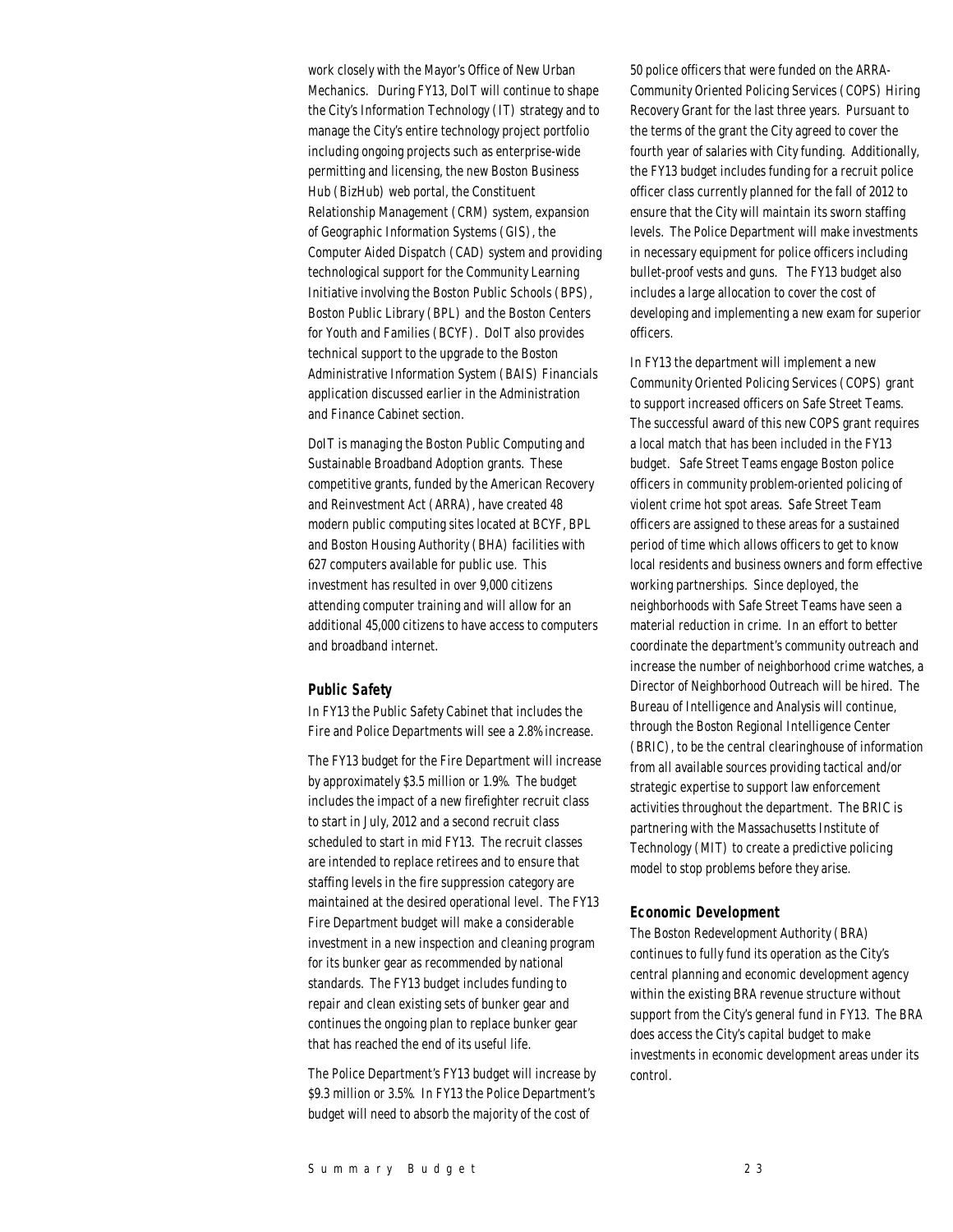### *Public Property*

The Public Property Cabinet as a whole will see an increase of 6.5%. Coming out of a period of severe fiscal constraint, the City is experiencing a pent-up demand for capital investment and requires a steppedup program to address deferred maintenance of its capital assets. To address these concerns about the City's capital assets, the Property and Construction Management (PCM) Department will see a \$1.2 million or 6.5% increase in its appropriation in FY13. Most of the increase comes from additional staff being hired in the capital construction unit of PCM to manage the execution of the facility component of the City's capital plan. The FY13 budget also includes wage increases for settled collective bargaining agreements. In addition, an increase to PCM's operating budget for repairs to buildings will help with ongoing building preventative maintenance and repairs to avoid more costly capital repairs.

The Office of Arts, Tourism & Special Events will see a 7.9% increase in its FY13 appropriation primarily related to a decision to create in-house City positions to manage the Parkman House and the Strand Theatre. These City facilities were previously staffed with employees of a non-profit organization. Additionally, with increased activity at the Strand Theatre the department's utility budget is seeing an increase. The Consumer Affairs & Licensing department shows a slight decrease in FY13 that will have no impact on services.

The Department of Voter Mobilization will see a 5.1% decrease in its FY13 appropriation. The department's budget varies each year based on the number and type of elections scheduled to take place. In FY13, two elections are scheduled, a state primary election and the state and Presidential final election. In the state elections, unlike municipal elections, the state will bear all of the costs associated with printing the ballots for every registered voter. The department will continue to canvass all of Boston's neighborhoods during the annual listing process to have a full and complete list of Boston residents over the age of 17 to provide to the state's Jury Commission. Expanded outreach to non-English speakers is also a priority.

The Parks and Recreation Department budget will see an increase of 9.4% in FY13. The bulk of the increase is attributed to an expanded seasonal workforce that is assigned to Parks Maintenance crews from April to October and a special allocation of funding targeted at deferred maintenance and beautification projects in

city parks. The FY13 budget also includes wage increases for settled collective bargaining agreements. The Parks Department will add an additional tree climber position to establish two full in-house tree crews that work in conjunction with outside contractors to address the single most frequent customer service request – tree maintenance. The Mayor's "Boston Blooms" program will be expanded with additional flowers and bulb plantings in partnership with community groups.

### *Public Works & Transportation*

Individual budgets in this cabinet include Public Works, Central Fleet Management and Transportation, as well as the City's appropriation for snow removal. Excluding the budget for snow removal, the Cabinet reflects an increase of 2%.

The Public Works Department's FY13 appropriation has been increased by 2.5%. Public Works will see an increase to its waste removal appropriation with the continuation of multi-year waste removal contracts that contain increases tied to the consumer price index or pre-approved price schedules. Also, Public Works recently accepted contract bids for street sweeping that will increase the cost of day and night street sweeping in FY13. Public Works, like many frontline departments, has added vehicle replacement to their FY13 budget. Through a collaborative effort with the Environment and Energy Cabinet and NSTAR, the local electric distribution company, Public Works will continue to retrofit existing street light fixtures with energy efficient Light Emitting Diodes (LEDs). The cost of the ongoing LED project is funded with City funding and energy efficiency incentive dollars managed by NSTAR.

In FY13, the Transportation Department will see a decrease of .7%. The FY13 decrease is tied to two areas. The reduction in personnel is the result of a more controlled hiring process particularly for parking enforcement officer positions while the department continuously evaluates the optimum number of parking enforcement officers needed to enforce current regulations, improve traffic flow and allow for enforcement on streets posted for non-parking during scheduled street sweeping operations. The reduction in the lease purchase budget relates to the retirement of lease purchase equipment financing debt during FY12 for parking meter and other equipment purchased during FY09.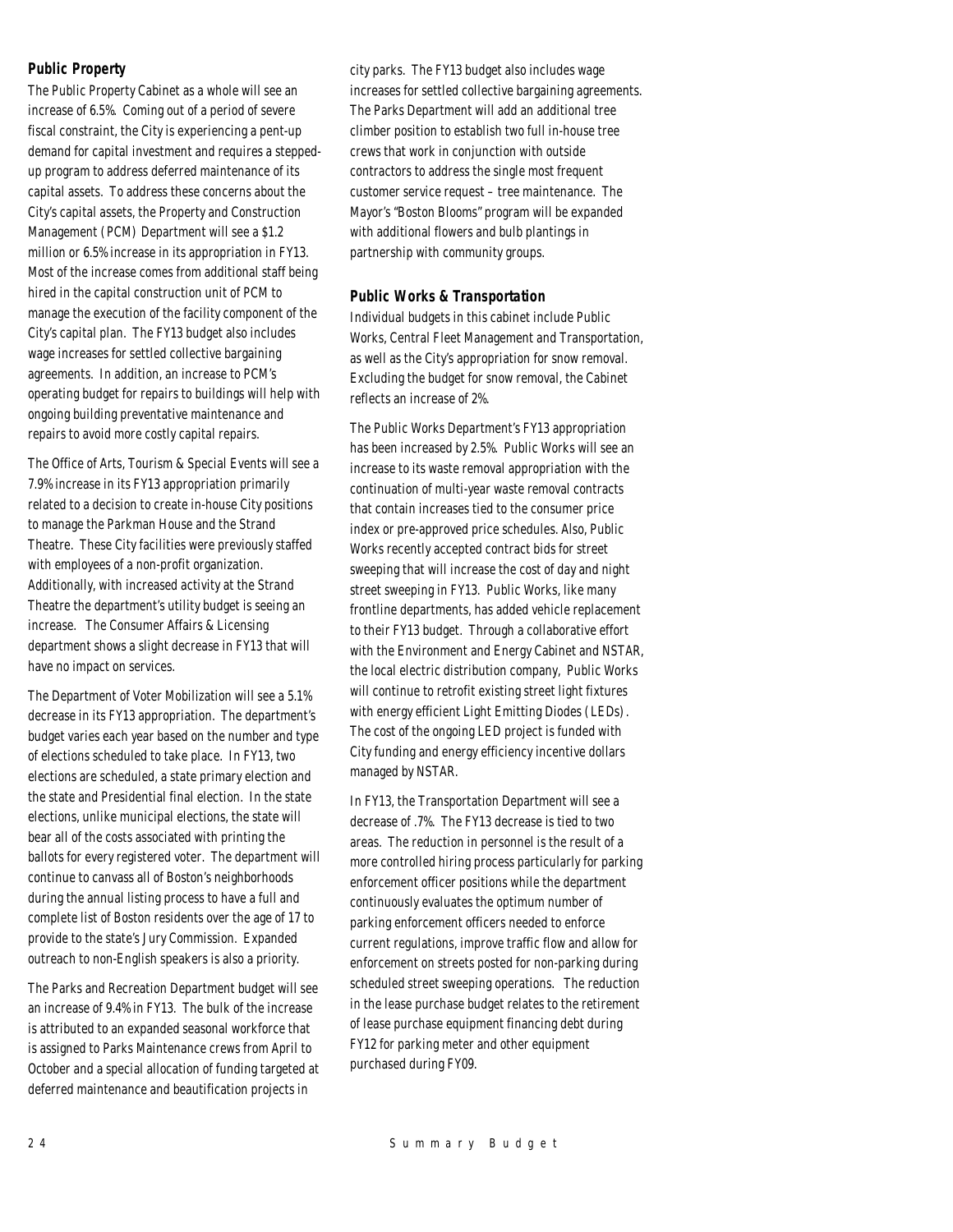Transportation will increase its use of Global Positioning Systems (GPS) in FY13 to better track traffic enforcement efforts. The Transportation budget includes funding for community bicycle programs originally funded with external resources and for the cost of pavement markings including bicycle lanes. The cost of pavement markings was budgeted in Public Works in FY12.

As was mentioned earlier, many frontline city departments, including the Transportation Department, have provided for vehicle replacement in their FY13 budget. The Central Fleet Management (CFM) Department played a critical role in the analysis of departmental vehicle inventories that included information about vehicle age, mileage and repair history so that departments could make informed decisions with regard to vehicle replacement plans and budgets. CFM helped make the business case that, more often than not, it is more cost effective to replace a vehicle rather than keeping it beyond its useful life and incurring costly maintenance and repairs. CFM is reviewing vehicle utilization and has procured vehicle sharing software to create a larger pool of shared city vehicles dubbed FleetHub. The goal of FleetHub is to increase utilization per vehicle, which will allow a reduction in total vehicles needed. The software provides a more efficient and userfriendly means of scheduling vehicle use among city staff. Also, in an effort to eliminate the costly practice of maintaining departmental back-up vehicles, CFM will provide a central pool of loaner vehicles for front line departments so that a scheduled vehicle repair will not interfere with the delivery of basic city services. All of these efforts are being made to create a smaller fleet of city vehicles that optimizes their use, maintains an appropriate replacement schedule and prioritizes regular ongoing preventative maintenance.

#### *Environment and Energy*

The Environment and Energy Cabinet, which includes the Environment and Inspectional Services (ISD) departments, will see a 4.1% increase in FY13. The Environment and Energy Cabinet focuses on energy policy including renewable energy, green buildings, and electricity deregulation in addition to enforcing the City's building, housing, and environmental regulations. The collective efforts are generally referred to as the City's Municipal Sustainability Program.

The Inspectional Services Department (ISD) will see an increase of 1.1%. ISD was the first city department

to begin to move their business processes to a new Automated Permitting and Inspection System (APIS) being implemented by the Department of Innovation and Technology (DoIT). The goal of the enterprise permitting and licensing system is to move all City permitting to a central system to provide consistent levels of service and data across all city departments. In conjunction with APIS, ISD will collaborate with other permitting agencies such as the Fire Department and Neighborhood Development to support the Boston Business Hub (BizHub), a onestop permitting center to support constituents and small businesses with easier and more accessible permitting. ISD has included items in their FY13 budget aimed at improving customer service. In FY13 ISD will buy technology that will allow for the electronic transmission and review of construction plans by multiple departments. Also, in an effort to help the customers who come to do business at ISD's offices located at 1010 Massachusetts Avenue, ISD will install active video displays to help customers navigate the required permit processes and procedures.

The Environment Department will see a significant increase of 36.6%. The increase reflects a commitment to programmatic activities that were originally funded with external resources. Two municipal energy managers currently being funded by the Energy Efficiency and Conservation Block Grant, an American Recovery and Reinvestment Act (ARRA) grant, will move to the Environment Department's operating budget in FY13. The Environment Department wants to continue to support the Renew Boston initiative even though the Energy Efficiency and Conservation Block Grant will expire during FY13. (Renew Boston is a network of energy efficiency providers helping to assist qualified Boston homeowners and landlords in making energy improvements to their properties). The department will hire an in-house Renew Boston Outreach Manager to continue the collaboration with local utility companies and community-based organizations that are currently retrofitting existing homes and implementing energy efficiency programs in small businesses.

With the Mayor's ongoing commitment to support healthy food policies, the Environment Department will move its Food Policy Director position from external funding on to the operating budget in FY13 and add a new Food Policy Coordinator. The Food Policy Council will continue to advance the Mayor's food agenda by working to increase access to fresh,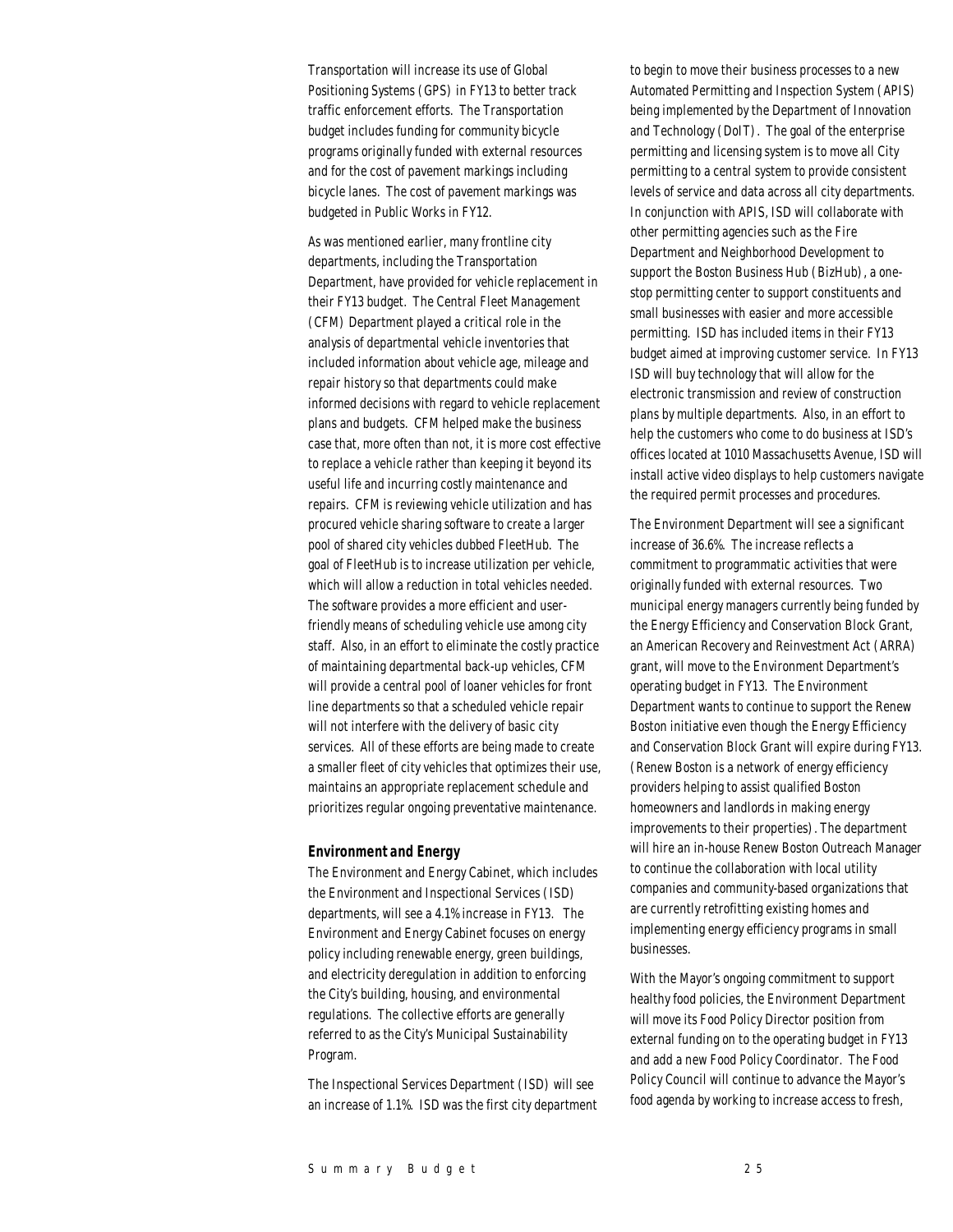affordable, and local food, especially for those at risk of going hungry.

Finally in an effort to preserve historic records additional funding has been provided for the Environment Department's Landmarks Commission to scan existing records in an electronic format. This will allow the public to access these records online.

### *Human Services*

Overall, the FY13 appropriation for the Human Services Cabinet has increased by 2.9%. The Boston Centers for Youth and Families (BCYF) budget will increase by 4.1%. BCYF has successfully consolidated down to 35 sites over the past two fiscal years and continues its commitment to move beyond providing just gym and swim to provide full service community centers in every neighborhood. Full service community centers provide diverse quality programming, appropriate staff to participant ratios, and consistent hours of operation, quality facilities and a commitment to working with partner organizations and community stakeholders to provide the highest levels of service to the community.

In FY13 BCYF will implement an outcome measurement tool, "YOU Count", to gain a deeper understanding of the true impact BCYF is having on the community it serves. Data gathered from the tool will inform program changes at the centers to meet community needs as they arise.

BCYF will begin to address requests for diverse recreational activities and will install rock climbing walls and high ropes courses at five community centers. Redesigned teen centers, piloted at 5 sites, will provide "teen friendly" spaces that will include music studio elements, new furniture, homework space, games, and technology to provide education and enrichment. In an effort to encourage more citizens to fully utilize their centers, community friendly spaces will be created to convene meetings. Spaces will be painted, furniture will be upgraded and audio visual equipment and technology infrastructure will be installed.

The Youth Fund will continue its successful partnering with community-based organizations. The FY13 general fund appropriation for the Youth Fund has been level funded and together with anticipated state funds is projected to provide an estimated 3,400 summer jobs. The City is expecting to receive funding from the Commonwealth of Massachusetts for the

YouthWorks program that targets summer jobs for atrisk and low income youth. Together with all of its partners, the City's goal is to provide 8,800 jobs.

The Commission for Persons with Disabilities' budget will increase by 8.9% in FY13. The Commission will restructure its staff to meet its commitment to reduce architectural, procedural, attitudinal, and communication barriers that affect people with disabilities.

In FY13, the Elderly Commission will see a 3.1% increase with a plan to provide more events and programs for seniors. The Commission will also focus on engaging the aging baby boomer population. The FY13 budget includes wage increases for settled collective bargaining agreements. The slight decrease reflected in the Veteran's Services department will not impact services. The Aid to Veteran's appropriation account that covers state-mandated veteran expenses paid by the City and reimbursed by the Commonwealth of Massachusetts at 75% of the actual costs will be funded at the same level as FY12.

### *Housing and Neighborhood Development*

The Housing and Neighborhood Development cabinet will increase by 1.6% in FY13. The Department of Neighborhood Development (DND) will see a increase of 3.8%. DND is in the process of adjusting to significant cuts to federal grants such as HOME and CDBG. The reductions have resulted in a decrease in available funding for central administration. DND's FY13 operating budget has absorbed some but not all of the cost of administrative positions that would have had to be eliminated.

Leading the Way resources will support efforts in the areas of foreclosure prevention, intervention and property reclamation, neighborhood stabilization, and rental housing development and preservation.

Economic development and job creation will be supported with funding, technical assistance, and training for the Main Street Districts whose mission is to build vibrant neighborhood commercial districts throughout the City. DND will continue its partnership with the Department of Innovation and Technology (DoIT) and other permitting departments like Inspection Services and the Fire Department to support the Boston Business Hub (BizHub). BizHub's goal is to be a convenient place for small businesses to navigate required business permits and get technical assistance.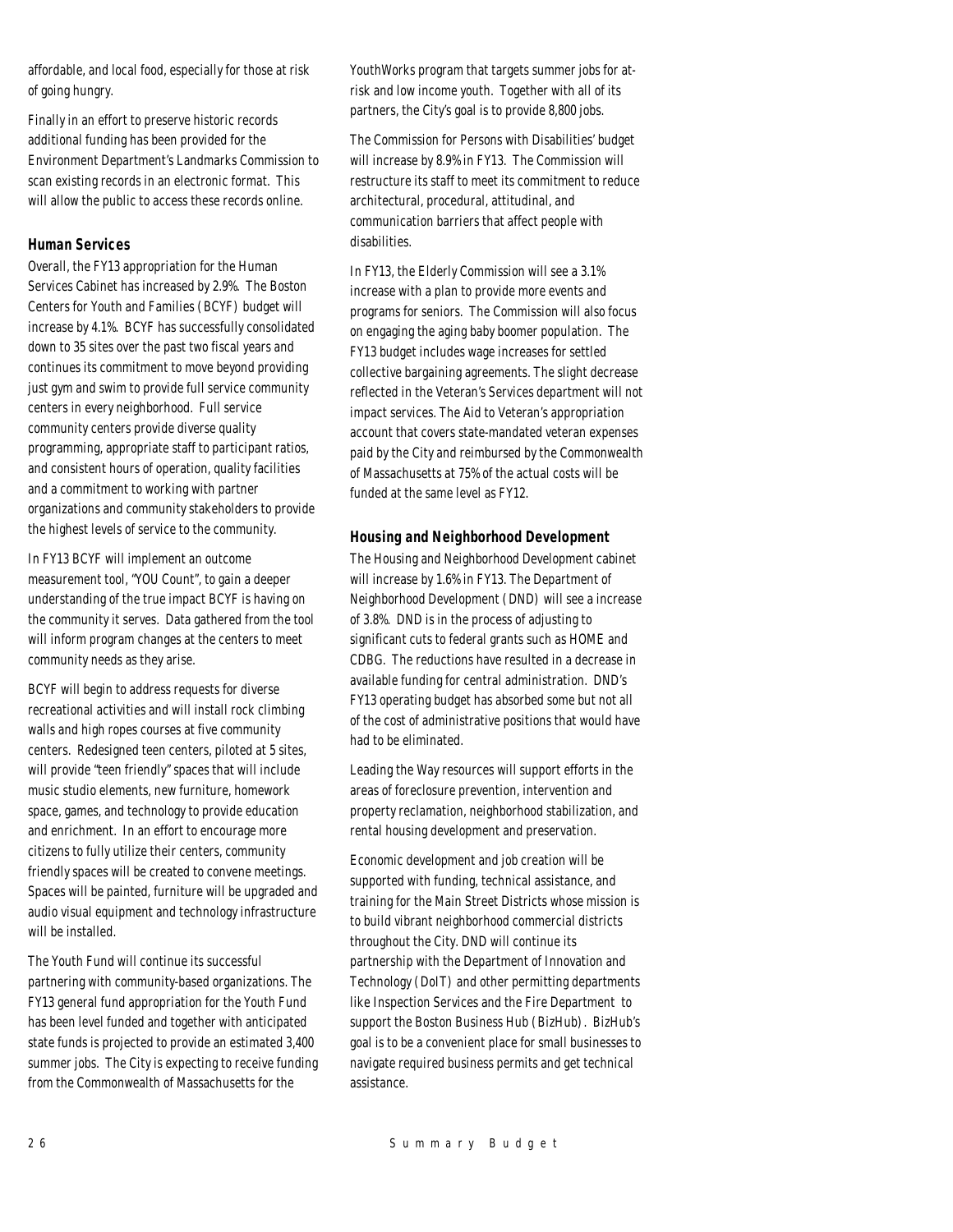#### *Public Health Commission*

The Boston Public Health Commission (BPHC) serves as the city's health department and provides community health programming, infectious disease surveillance, shelter, food, and advocacy for homeless individuals, substance abuse prevention and treatment programs, school based health services, and emergency medical services. The FY13 appropriation for the Public Health Commission will decrease by 9.2%. The reduction is non-programmatic and is due to the removal of the Boston Medical Center (BMC) assistance grant from this department's appropriation. (See note below.) In addition it should be noted that unlike most departments, the Public Health Commission appropriation includes provisions for health insurance, pension costs, and other postemployment benefits. The actual operating budget for the Public Health Commission, excluding health insurance, pension and other costs, increased by 3.3% from FY12.

The Public Health Commission plays a leading role in the Mayor's goal to narrow racial and ethnic health inequities, achieved through strategies that include the implementation of data collection regulations at 10 Boston hospitals and programming in the neighborhoods to address the social determinants of health. The Commission has adopted the following overarching 5 year goals:

- 1. Reduce low birth rates among Boston residents, and reduce the gap in low birth rates between black and white residents by 25%;
- 2. Reduce chlamydia rates overall among Boston residents 15 through 24 years of age, and reduce the gap in chlamydia rates between black, Latino, and white residents 15 through 24 years of age by 25%; and,
- 3. Reduce obesity rates among Boston residents and reduce the gap between white and black/Latino obesity/overweight rates in children and youth by 30% and in adults by 20%.

The FY13 appropriation includes a one-time investment to build a data exchange warehouse that will allow the Commission to provide real time information on health risks and the burden of disease, as well as tracking best practices and health outcomes.

The Public Health Commission will continue to develop innovative programs to address chronic disease prevention and wellness promotion in the City of Boston using strategies focused on increasing opportunities for healthy eating and safe physical activity. To support the Mayor's new anti-obesity efforts, the FY13 budget includes funding for "Boston Moves for Health", a multi-pronged initiative to promote healthy living for residents.

Violence prevention efforts remain a priority and the Commission works closely with residents to address community violence through the Violence Intervention and Prevention (VIP) initiative and Partnerships Advancing Communities Together (PACT).

The FY13 appropriation also provides \$12.5 million in funding for Emergency Medical Services (EMS) and includes funding for a new recruit class of Emergency Medical Technicians planned for fall/winter 2012.

NOTE: The Public Health Commission (PHC) budget previously included a \$10.75 million direct payment to the Boston Medical Center (BMC) - the Assistance Grant - required by the agreement reached when the City consolidated Boston City Hospital and Boston University Medical Center Hospital in 1995. This payment was then used to reimburse the City for the Boston City Hospital special obligation bond's annual debt service. In FY12 the City refinanced the special obligation debt as general obligation bonds. The debt for these general obligation bonds is now included in the City's centralized debt service account eliminating the need for the \$10.75 annual appropriation for PHC.

#### *School Department*

The FY13 Boston Public Schools (BPS) budget will increase by \$26.4 million, or 3.2%, from the FY12 appropriation. The FY13 budget was developed using the Weighted Student Funding (WSF) allocation model. Using the WSF methodology the funding follows the student and a school's allocation is based on the specific needs on the students enrolled. The FY13 BPS budget provides for the expansion of seven high performing schools, adds pre-kindergarten classrooms for the youngest learners (3 and 4 year olds), increases training and professional development for teachers and, strengthens vocational opportunities by transforming Madison Park High School. The budget focuses on student health by increasing the number of school nurses, expanding student access to school breakfast and will increasing support for students with social/emotional impairments.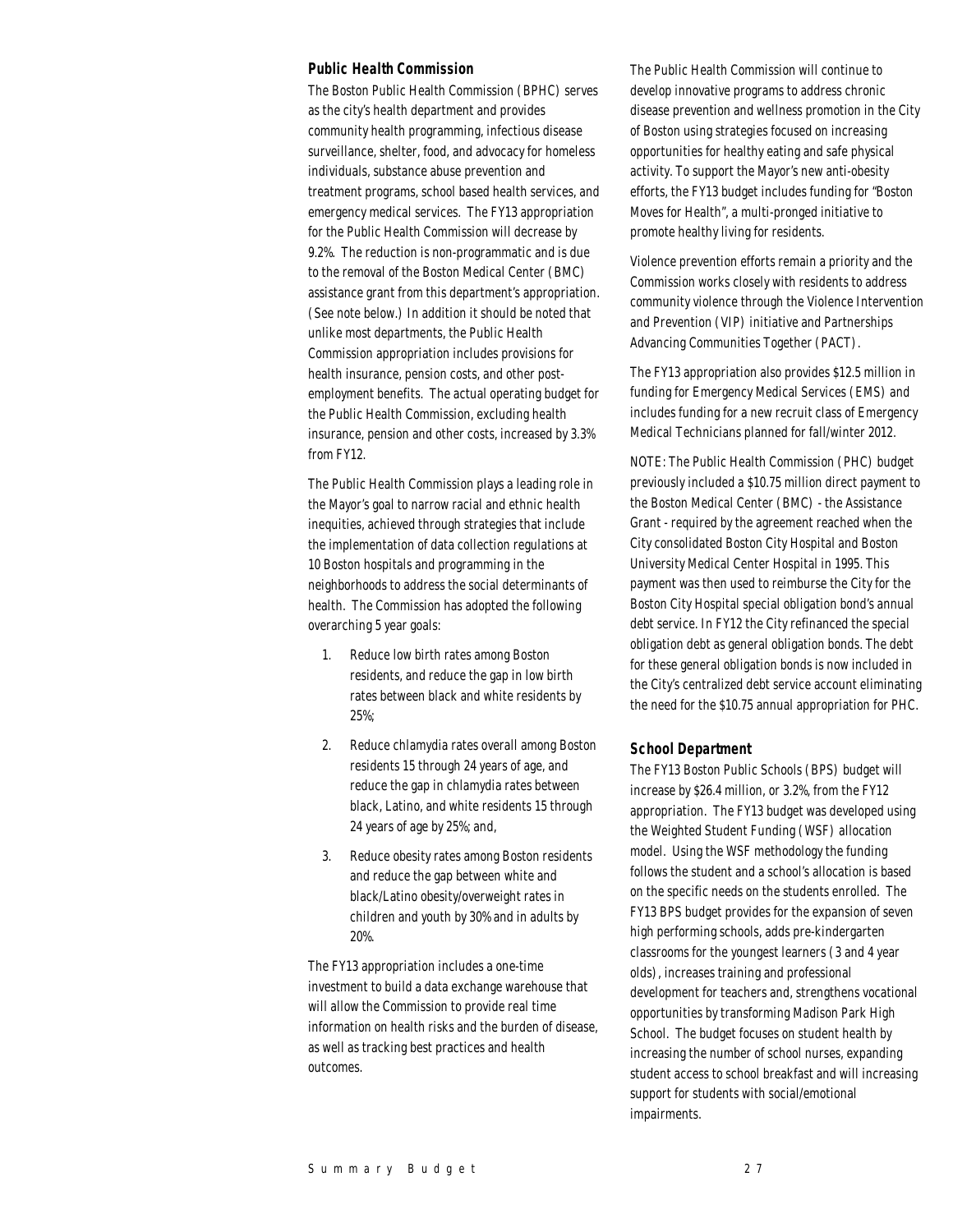(See the *Innovations in Education* chapter of this volume for more details.)

### *Reserve for Collective Bargaining*

The FY13 recommended collective bargaining reserve includes funding for collective bargaining agreements that are still outstanding.

### *Debt Service*

The City had expenditures for debt service of \$125.5 million in FY10 and \$126.7 million in FY11. The City has a budget of \$135.6 million for debt service in FY12 and expects to spend \$137.6 million on debt service in FY13. The City carries a favorable debt position and debt burden due to well-defined debt policies and a long-term capital strategy that benefits from nonproperty tax support. A history of balanced budgets, prudent fiscal policies and a conservatively structured debt profile continue to serve the City well. In March 2012, Moody's Investors Service and Standard & Poor's Rating Services affirmed Boston's credit rating at Aaa and AA+, respectively. (Moody's raised Boston's credit rating from Aa1 to Aaa in April 2010, when they recalibrated their long-term U.S. municipal ratings to its global scale.) A higher bond rating translates into lower interest rates and real dollar savings for the City.

For further detail see the Capital Planning and Financial Management chapters of this volume.

### *State Assessments*

Accompanying the local aid distributions on the State's cherry sheet are charges to the City from the Commonwealth. Aside from the assessments for the Massachusetts Bay Transportation Authority (MBTA) and Charter School Tuition, state assessments are relatively small. In accordance with Proposition 2 1/2, these charges, except for Charter School Tuition, cannot increase by more than 2.5% annually on a statewide basis. The City's state assessments

(inclusive of Charter School Tuition) were \$141.9 million in FY10 and \$147.7 million in FY11. The City expects growth in assessments to \$162.6 million in FY12 and to \$174.6 million in FY13.

### *Suffolk County*

The appropriation for Suffolk County, which is mandated by State legislation, is included in the Fixed Costs section of the Budget Summary.

During FY10 State legislation was passed that moved the Sheriff's department and its employees to the state effective January 1, 2010. The one residual liability that will continue to be a cost for the City is the unfunded pension liability of current retirees of the Sheriff's department, who shall remain as members of the State-Boston Retirement System (SBRS). The FY13 annual cost will be level with what was provided in FY12 for Suffolk County. This funding level will be required to be paid during the course of the multi-year pay down. Once the unfunded liability is fully extinguished, all funding by the City for Suffolk County shall cease.

### *Reserve*

The City is required by law to maintain a reserve on its balance sheet of 2.5% of the prior year appropriations, not including the School Department, which has its own separate reserve. The current balance of this reserve is \$27.5 million. The reserve can be used to provide for extraordinary and unforeseen expenditures and the Mayor may make drafts or transfers against this fund with City Council approval only in the month of June. Since the establishment of this reserve, the City has yet to make any drafts or transfers from the reserve.

| <b>State Assessments</b>      |                   |  |               |  |               |             |               |
|-------------------------------|-------------------|--|---------------|--|---------------|-------------|---------------|
|                               | <b>FY10</b>       |  | <b>FY11</b>   |  |               | <b>FY12</b> |               |
|                               | <b>Actual</b>     |  | <b>Actual</b> |  | <b>Budget</b> |             | <b>Budget</b> |
| M.B.T.A.                      | \$<br>74,728,852  |  | 74,532,457    |  | 77,760,210    |             | 78,301,126    |
| <b>Charter School Tuition</b> | 62,020,257        |  | 68,292,834    |  | 79,761,953    |             | 91,441,282    |
| RMV Non-Renewal Surcharge     | 3,359,720         |  | 3,186,780     |  | 3,186,780     |             | 2,906,560     |
| Other Assessments             | 1,762,826         |  | 1,687,395     |  | 1,852,345     |             | 1,932,767     |
|                               | \$<br>141,871,655 |  | 147,699,466   |  | 162,561,288   |             | 174,581,735   |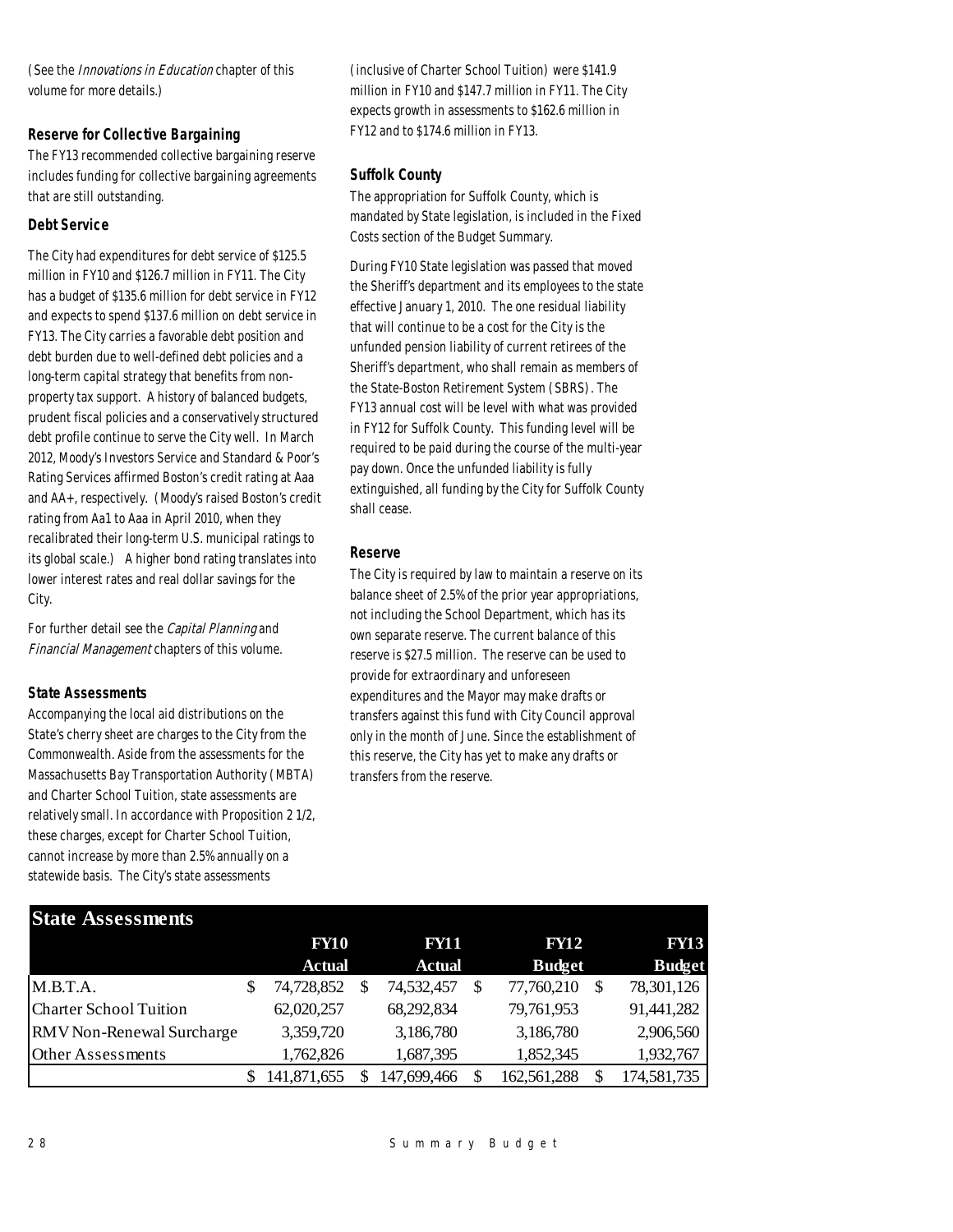|                                                             | <b>General Fund Appropriations by Cabinet</b>       |                    |                               |                               |                          |                          |                          |  |  |
|-------------------------------------------------------------|-----------------------------------------------------|--------------------|-------------------------------|-------------------------------|--------------------------|--------------------------|--------------------------|--|--|
|                                                             |                                                     |                    | <b>FY10</b>                   | <b>FY11</b>                   | <b>FY12</b>              | FY13                     | Inc./Dec.                |  |  |
| Cabinet                                                     | Department                                          |                    | Expenditure                   | <b>Expenditure</b>            | Appropriation            | Appropriation            | 13 vs 12                 |  |  |
| Mayor's Office                                              | <b>Emergency Management</b>                         |                    | 284,106                       | 308,122                       | 311,392                  | 311,392                  |                          |  |  |
|                                                             | Law Department<br>Mayor's Office                    |                    | 5,330,590<br>2,019,129        | 5,448,039<br>2,054,880        | 5,864,016<br>2, 173, 135 | 5,884,722<br>2,199,041   | 20,706<br>25,906         |  |  |
|                                                             | Neighborhood Services                               |                    | 1,257,600                     | 1,181,860                     | 1,280,133                | 1,255,887                | $-24,247$                |  |  |
|                                                             | Public Information                                  |                    | 1,126,647                     | 1,092,647                     | 1,305,584                | 1,311,130                | 5,546                    |  |  |
|                                                             |                                                     | Total              | 10,018,072                    | 10,085,547                    | 10,934,261               | 10,962,172               | 27,911                   |  |  |
| Advocacy & Strategic Investment Boston Residents Job Policy |                                                     |                    | 442,798                       | 440,459                       | 479,621                  | 478,894                  | $-727$                   |  |  |
|                                                             | Intergovernmental Relations                         |                    | 1,005,159                     | 1,071,492                     | 1, 164, 167              | 1, 197, 632              | 33,464                   |  |  |
|                                                             | Office of New Bostonians                            |                    | 309,204                       | 318,568                       | 336,849                  | 346,841                  | 9,992                    |  |  |
|                                                             | Small/Local Business                                |                    | 594,363                       | 617,713                       | 621,637                  | 616,134                  | $-5,503$                 |  |  |
|                                                             |                                                     | <b>Total</b>       | 2,351,524                     | 2,448,232                     | 2,602,274                | 2,639,500                | 37,227                   |  |  |
| <b>Administration &amp; Finance</b>                         | Office of Administration & Finance                  |                    | 743,536                       | 665,522                       | 833,847                  | 886,337                  | 52.490                   |  |  |
|                                                             | <b>Assessing Department</b>                         |                    | 6,492,064                     | 6,323,647                     | 6,347,993                | 6,518,856                | 170,863                  |  |  |
|                                                             | <b>Auditing Department</b>                          |                    | 2,254,051                     | 2, 152, 641                   | 2,292,644                | 2,417,373                | 124,730                  |  |  |
|                                                             | <b>Budget Management</b>                            |                    | 3,006,838                     | 2,812,751                     | 2,639,982                | 2,641,827                | 1,846                    |  |  |
|                                                             | <b>Execution of Courts</b>                          |                    | 15,969,757                    | 21,021,654                    | 3,500,000                | 3,500,000                | $\Omega$                 |  |  |
|                                                             | <b>Graphic Arts Department</b>                      |                    | 1,516,636                     |                               |                          |                          | $\Omega$                 |  |  |
|                                                             | Health Insurance<br><b>Human Resources</b>          |                    | 196,076,530<br>3,065,926      | 200,780,123<br>3,094,777      | 218,282,804<br>3,347,733 | 196,755,586<br>3,487,109 | $-21,527,218$<br>139,376 |  |  |
|                                                             | <b>Labor Relations</b>                              |                    | 1,370,637                     | 1,324,500                     | 1,411,049                | 1,443,982                | 32,933                   |  |  |
|                                                             | <b>Library Department</b>                           |                    | 29,862,259                    | 30,378,419                    | 30, 138, 833             | 31, 177, 053             | 1,038,220                |  |  |
|                                                             | <b>Medicare Payments</b>                            |                    | 6,594,999                     | 5,697,616                     | 7,924,250                | 8,280,841                | 356,591                  |  |  |
|                                                             | Pensions & Annuities                                |                    | 4, 149, 212                   | 4, 141, 672                   | 4,200,000                | 4,200,000                | 0                        |  |  |
|                                                             | <b>Purchasing Division</b>                          |                    | 1,305,957                     | 1,621,172                     | 1,649,633                | 1,668,329                | 18,697                   |  |  |
|                                                             | <b>Registry Division</b>                            |                    | 933,379                       | 965,187                       | 1,046,514                | 1,012,774                | $-33,739$                |  |  |
|                                                             | <b>Treasury Department</b>                          |                    | 4,227,495                     | 4,208,159                     | 4,313,185                | 3,911,663                | $-401,522$               |  |  |
|                                                             | Unemployment Compensation                           |                    | 16,318                        | 159.806                       | 350,000                  | 350,000                  | $\mathbf 0$              |  |  |
|                                                             | <b>Workers' Compensation Fund</b>                   |                    | 2,022,698                     | 1,444,746                     | 2,200,000                | 2,200,000                | $\Omega$                 |  |  |
|                                                             |                                                     | Total              | 279,608,294                   | 286,792,392                   | 290,478,465              | 270,451,731              | $-20,026,734$            |  |  |
| <b>Chief Information Officer</b>                            | Department of Innovation and Technology             |                    | 19,337,932                    | 18,576,271                    | 20,576,559               | 21,749,449               | 1,172,890                |  |  |
|                                                             |                                                     | <b>Total</b>       | 19,337,932                    | 18,576,271                    | 20,576,559               | 21,749,449               | 1,172,890                |  |  |
| <b>Public Safety</b>                                        | <b>Fire Department</b>                              |                    | 173,632,218                   | 178,020,674                   | 181,950,838              | 185,483,773              | 3,532,936                |  |  |
|                                                             | <b>Police Department</b>                            |                    | 282,413,333                   | 275,779,005                   | 269,341,881              | 278,670,777              | 9,328,896                |  |  |
|                                                             |                                                     | <b>Total</b>       | 456,045,551                   | 453,799,679                   | 451,292,718              | 464, 154, 550            | 12,861,832               |  |  |
| Education                                                   | <b>Boston Public Schools</b>                        |                    | 817,830,215                   | 821,375,358                   | 831,466,550              | 857,828,589              | 26,362,039               |  |  |
|                                                             |                                                     | <b>Total</b>       | 817,830,215                   | 821,375,358                   | 831,466,550              | 857,828,589              | 26,362,039               |  |  |
| Economic Development                                        | <b>Boston Redevelopment Authority</b>               | <b>Total</b>       | $\overline{0}$<br>$\mathbf 0$ | $\overline{0}$<br>$\mathbf 0$ | 0                        | $\overline{0}$<br>0      | $\overline{0}$<br>0      |  |  |
| <b>Public Property</b>                                      | Arts, Tourism & Special Events                      |                    | 1,608,366                     | 1,570,325                     | 1,631,239                | 1,759,761                | 128,521                  |  |  |
|                                                             | Consumer Affairs & Licensing                        |                    | 424,014                       | 423,065                       | 441,872                  | 432,631                  | $-9,241$                 |  |  |
|                                                             | Department of Voter Mobilization                    |                    | 3,808,537                     | 3,235,810                     | 3,582,458                | 3,398,862                | $-183,596$               |  |  |
|                                                             | Parks & Recreation Department                       |                    | 15,611,363                    | 15,495,353                    | 15,375,474               | 16,827,314               | 1,451,840                |  |  |
|                                                             | Property & Construction Mgmt.                       |                    | 21,095,297                    | 21,811,969                    | 18,999,620               | 20,225,288               | 1,225,668                |  |  |
|                                                             |                                                     | <b>Total</b>       | 42,547,578                    | 42,536,522                    | 40,030,663               | 42,643,856               | 2,613,193                |  |  |
| Public Works & Transportation                               | Central Fleet Management                            |                    | 2,404,408                     | 2,457,080                     | 2,013,665                | 2,055,381                | 41,716                   |  |  |
|                                                             | Office of Chief of PWD & Transportation             |                    | 1,270,559                     | 1,271,077                     | 1,387,668                | 1,384,570                | $-3,097$                 |  |  |
|                                                             | <b>Public Works Department</b>                      |                    | 81,495,461                    | 81,050,263                    | 80,363,998               | 82,408,248               | 2,044,250                |  |  |
|                                                             | Snow Removal                                        |                    | 11,967,496                    | 21,461,489                    | 17,059,444               | 17,843,045               | 783,601                  |  |  |
|                                                             | <b>Transportation Department</b>                    |                    | 30,329,180                    | 29,869,749                    | 30, 142, 971             | 29,939,146               | $-203,825$               |  |  |
|                                                             |                                                     | Total              | 127,467,104                   | 136, 109, 658                 | 130,967,746              | 133,630,391              | 2,662,645                |  |  |
| Environment & Energy                                        | <b>Environment Department</b>                       |                    | 1,304,262                     | 1,251,527                     | 1,521,048                | 2,077,449                | 556,400                  |  |  |
|                                                             | <b>Inspectional Services Dept</b>                   |                    | 15,613,457                    | 15,544,850                    | 15,972,042               | 16, 139, 849             | 167,807                  |  |  |
|                                                             |                                                     | Total              | 16,917,720                    | 16,796,377                    | 17,493,091               | 18,217,298               | 724,207<br>902,221       |  |  |
| <b>Human Services</b>                                       | Boston Centers for Youth & Families<br>Civil Rights |                    | 21,811,328<br>315,114         | 21,382,933<br>318,360         | 21,800,073<br>125,996    | 22,702,295<br>125,996    | 0                        |  |  |
|                                                             | Commission for Persons with Disabilities            |                    | 0                             |                               | 315,438                  | 343,579                  | 28,141                   |  |  |
|                                                             | <b>Elderly Commission</b>                           |                    | 2,846,292                     | 2,818,100                     | 2,798,645                | 2,886,514                | 87,869                   |  |  |
|                                                             | <b>Emergency Shelter Commission</b>                 |                    | 565,480                       |                               |                          |                          |                          |  |  |
|                                                             | Veterans Services Department                        |                    | 4,807,932                     | 5, 176, 247                   | 5,537,779                | 5,534,052                | $-3,727$                 |  |  |
|                                                             | Women's Commission                                  |                    | 158,318                       | 157,999                       | 159,556                  | 161,092                  | 1,535                    |  |  |
|                                                             | Youth Fund                                          |                    | 4,636,922                     | 4,637,150                     | 4,639,184                | 4,639,184                | 0                        |  |  |
|                                                             |                                                     | Total              | 35, 141, 386                  | 34,490,789                    | 35,376,671               | 36,392,710               | 1,016,039                |  |  |
| Housing & Neighborhood Develo  Leading the Way              |                                                     |                    | 4,979,000                     | 5,000,000                     | 5,000,000                | 5,000,000                | $\Omega$                 |  |  |
|                                                             | Neighborhood Development                            |                    | 3,410,790                     | 3,332,856                     | 3,741,073                | 3,883,666                | 142,593                  |  |  |
|                                                             |                                                     | Total              | 8,389,790                     | 8,332,856                     | 8,741,073                | 8,883,666                | 142,593                  |  |  |
| <b>Public Health</b>                                        | Public Health Commission                            |                    | 70,000,000                    | 69,808,000                    | 72,902,815               | 66,209,076               | $-6,693,739$             |  |  |
|                                                             |                                                     | Total              | 70,000,000                    | 69,808,000                    | 72,902,815               | 66,209,076               | $-6,693,739$             |  |  |
| Non-Mayoral Departments                                     | <b>City Clerk</b>                                   |                    | 975,133                       | 969,124                       | 1,008,313                | 1,009,886                | 1,573                    |  |  |
|                                                             | City Council                                        |                    | 4,458,130                     | 4,508,925                     | 4,676,230                | 4,800,230                | 124,000                  |  |  |
|                                                             | Finance Commission                                  |                    | 219,543                       | 174,346                       | 185,460                  | 188,735                  | 3,274                    |  |  |
|                                                             | Licensing Board                                     |                    | 649,023                       | 599,031                       | 720,079                  | 687,357                  | $-32,723$                |  |  |
|                                                             |                                                     | Total              | 6,301,828                     | 6,251,426                     | 6,590,083                | 6,686,207                | 96,124                   |  |  |
|                                                             |                                                     | <b>Grand Total</b> | 1,891,956,992                 | 1,907,403,106                 | 1,919,452,969            | 1,940,449,195            | 20,996,226               |  |  |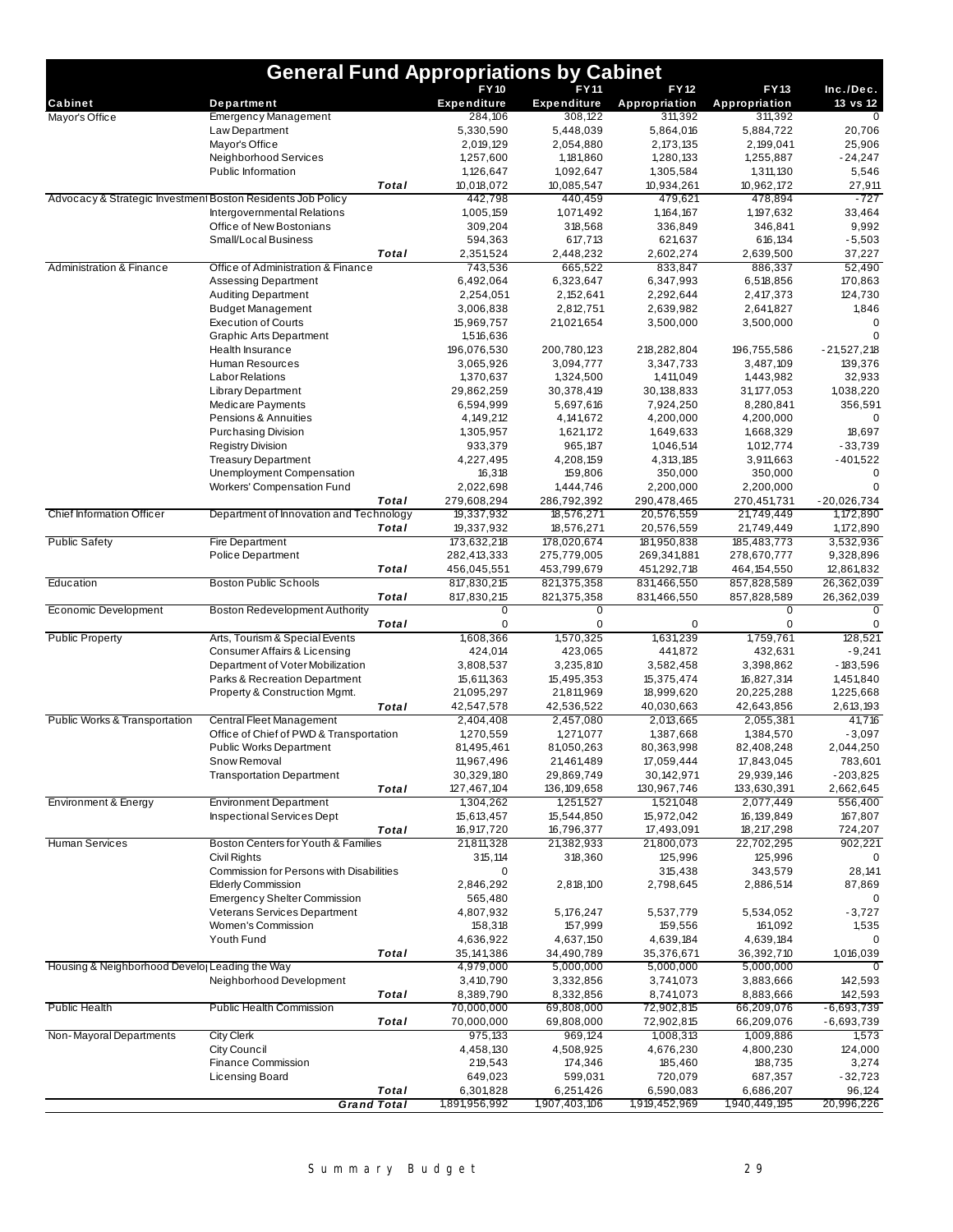|                                            | <b>Personnel Summary</b>                 |                          |                |                |               |                  |
|--------------------------------------------|------------------------------------------|--------------------------|----------------|----------------|---------------|------------------|
|                                            |                                          | 1/1/10                   | 1/1/11         | 1/1/12         |               | 1/1/13 Projected |
|                                            |                                          | FTE                      | FTE            |                | FTE Projected | Inc/(Dec)        |
| Office of the Mayor                        | Law Department                           | 44.0                     | 46.0           | 48.0           | 48.0          |                  |
|                                            | Mayor's Office                           | 20.0                     | 23.0           | 24.0           | 24.0          |                  |
|                                            | Neighborhood Services                    | 22.0                     | 21.0           | 21.0           | 21.0          |                  |
|                                            | Office of Emergency Preparedness         | 2.0                      | 1.0            | 1.0            | 1.0           |                  |
|                                            | Public Information                       | 17.6                     | 17.6           | 17.1           | 19.1          | 2.0              |
|                                            | Total                                    | 105.6                    | 108.6          | 111.1          | 113.1         | 2.0              |
| <b>Advocacy &amp; Strategic Investment</b> | Boston Residents Job Policy              | 7.0                      | 6.0            | 7.0            | 7.0           |                  |
|                                            | Intergovernmental Relations              | 8.7                      | 8.7            | 9.8            | 9.8           |                  |
|                                            | Office of New Bostonians                 | 5.0                      | 5.0            | 5.0            | 5.0           |                  |
|                                            | <b>Small/Local Business</b>              | 7.0                      | 8.0            | 8.0            | 8.0           |                  |
|                                            | Total                                    | 27.7                     | 27.7           | 29.8           | 29.8          | $\blacksquare$   |
| <b>Administration &amp; Finance</b>        | Office of Administration & Finance       | 7.0                      | 7.0            | 6.0            | 7.0           | 1.0              |
|                                            | <b>Assessing Department</b>              | 86.0                     | 85.0           | 84.0           | 85.0          | 1.0              |
|                                            | <b>Auditing Department</b>               | 32.0                     | 30.0           | 29.0           | 32.0          | 3.0              |
|                                            | <b>Budget Management</b>                 | 23.9                     | 23.1           | 23.1           | 23.1          |                  |
|                                            | <b>Graphic Arts</b>                      | 23.0                     | $\overline{a}$ | $\mathbb{Z}^+$ |               |                  |
|                                            | Human Resources                          | 46.6                     | 44.1           | 47.1           | 47.1          | ٠                |
|                                            | <b>Labor Relations</b>                   | 11.0                     | 10.0           | 10.0           | 10.0          |                  |
|                                            | <b>Library Department</b>                | 396.6                    | 382.8          | 376.1          | 378.1         | 2.0              |
|                                            | <b>Purchasing Division</b>               | 18.0                     | 22.0           | 22.0           | 22.0          |                  |
|                                            | <b>Registry Division</b>                 | 18.0                     | 18.0           | 19.0           | 19.0          |                  |
|                                            | <b>Treasury Department</b>               | 53.0                     | 50.0           | 50.0           | 50.0          |                  |
|                                            | Total                                    | 715.1                    | 672.0          | 666.3          | 673.3         | 7.0              |
| <b>Chief Information Officer</b>           | Dept of Innovation & Technology (DoIT)   | 108.0                    | 109.0          | 112.0          | 121.0         | 9.0              |
|                                            | Total                                    | 108.0                    | 109.0          | 112.0          | 121.0         | 9.0              |
| <b>Public Safety</b>                       | Fire Department                          | 1,560.2                  | 1,572.2        | 1,571.2        | 1,627.0       | 55.8             |
|                                            | Police Department                        | 2,870.3                  | 2,903.7        | 2,875.1        | 2,910.0       | 34.9             |
|                                            | Total                                    | 4,430.5                  | 4,475.9        | 4,446.3        | 4,537.0       | 90.7             |
| Education                                  | School Department                        | 8,210.5                  | 8,047.2        | 8,052.3        | 8,116.3       | 64.0             |
|                                            | Total                                    | 8,210.5                  | 8,047.2        | 8,052.3        | 8,116.3       | 64.0             |
| <b>Public Property</b>                     | Arts, Tourism & Special Events           | 18.0                     | 17.0           | 17.0           | 20.0          | 3.0              |
|                                            | Consumer Affairs & Licensing             | 6.6                      | 6.6            | 6.8            | 6.8           | ×.               |
|                                            | Department of Voter Mobilization         | 25.2                     | 23.0           | 23.0           | 23.0          |                  |
|                                            | Parks and Recreation                     | 209.0                    | 198.0          | 200.0          | 201.0         | 1.0              |
|                                            | Property & Construction Mgmt.            | 213.6                    | 203.0          | 199.0          | 208.0         | 9.0              |
|                                            | Total                                    | 472.4                    | 447.6          | 445.8          | 458.8         | 13.0<br>÷.       |
| <b>Public Works &amp; Transportation</b>   | Chief of Public Works & Transportation   | 16.0                     | 15.0           | 16.0           | 16.0          |                  |
|                                            | Central Fleet Management                 | 43.0<br>335.0            | 42.0           | 38.0           | 38.0<br>312.0 |                  |
|                                            | <b>Public Works Department</b>           |                          | 317.0          | 312.0          |               |                  |
|                                            | Transportation                           | 369.9                    | 349.9          | 352.9          | 349.9         | (3.0)            |
| <b>Environment &amp; Energy</b>            | Total<br>Environment                     | 763.9<br>18.0            | 723.9<br>17.0  | 718.9<br>17.0  | 715.9<br>22.0 | (3.0)<br>5.0     |
|                                            |                                          |                          |                |                |               |                  |
|                                            | <b>Inspectional Services</b>             | 225.0                    | 221.0          | 212.0          | 215.0         | 3.0              |
|                                            | Total                                    | 243.0                    | 238.0          | 229.0          | 237.0         | 8.0              |
| <b>Human Services</b>                      | Boston Center for Youth & Families       | 374.7                    | 350.6          | 338.0          | 345.8         | 7.8              |
|                                            | Civil Rights                             | 9.0                      | 7.0            | 4.0            | 4.0           |                  |
|                                            | Commission for Persons with Disabilities | $\overline{\phantom{a}}$ | $\blacksquare$ | 7.0            | 7.0           |                  |
|                                            | <b>Elderly Commission</b>                | 64.0                     | 59.0           | 63.0           | 63.0          |                  |
|                                            | <b>Emergency Shelter</b>                 | 4.0                      | $\blacksquare$ | $\mathbb{R}^n$ |               |                  |
|                                            | <b>Veterans Services</b>                 | 15.2                     | 12.2           | 10.2           | 12.2          | 2.0              |
|                                            | Women's Commission                       | 2.0                      | 2.0            | 2.0            | 2.0           |                  |
|                                            | Youth Fund                               | 4.0                      | 8.0            | 7.0            | 7.0           | $\sim$           |
|                                            | Total                                    | 472.9                    | 438.8          | 431.2          | 441.0         | 9.8              |
| Neighborhood Development                   | Neighborhood Development                 | 32.9                     | 39.5           | 29.3           | 28.5          | (0.8)            |
|                                            | Total                                    | 32.9                     | 39.5           | 29.3           | 28.5          | (0.8)            |
|                                            |                                          |                          |                |                |               |                  |
| <b>Public Health</b>                       | Public Health Commission                 | 797.4                    | 794.2          | 803.3          | 820.3         | 17.0             |
|                                            | Total                                    | 797.4                    | 794.2          | 803.3          | 820.3         | 17.0             |
| Non-Mayoral                                | City Clerk                               | 13.4                     | 13.4           | 13.0           | 14.0          | 1.0              |
|                                            | City Council                             | 82.7                     | 81.6           | 73.9           | 81.4          | 7.5              |
|                                            | Finance Commission                       | 3.0                      | 3.0            | 3.0            | 3.0           | $\blacksquare$   |
|                                            | Licensing Board                          | 8.6                      | 6.6            | 7.6            | 7.6           |                  |
|                                            | Total                                    | 107.7                    | 104.6          | 97.5           | 106.0         | 8.5              |
| <b>Grand Total</b>                         |                                          | 16,487.6                 | 16,227.0       | 16,172.8       | 16,398.0      | 225.2            |
|                                            |                                          |                          |                |                |               |                  |

30 Summary Budget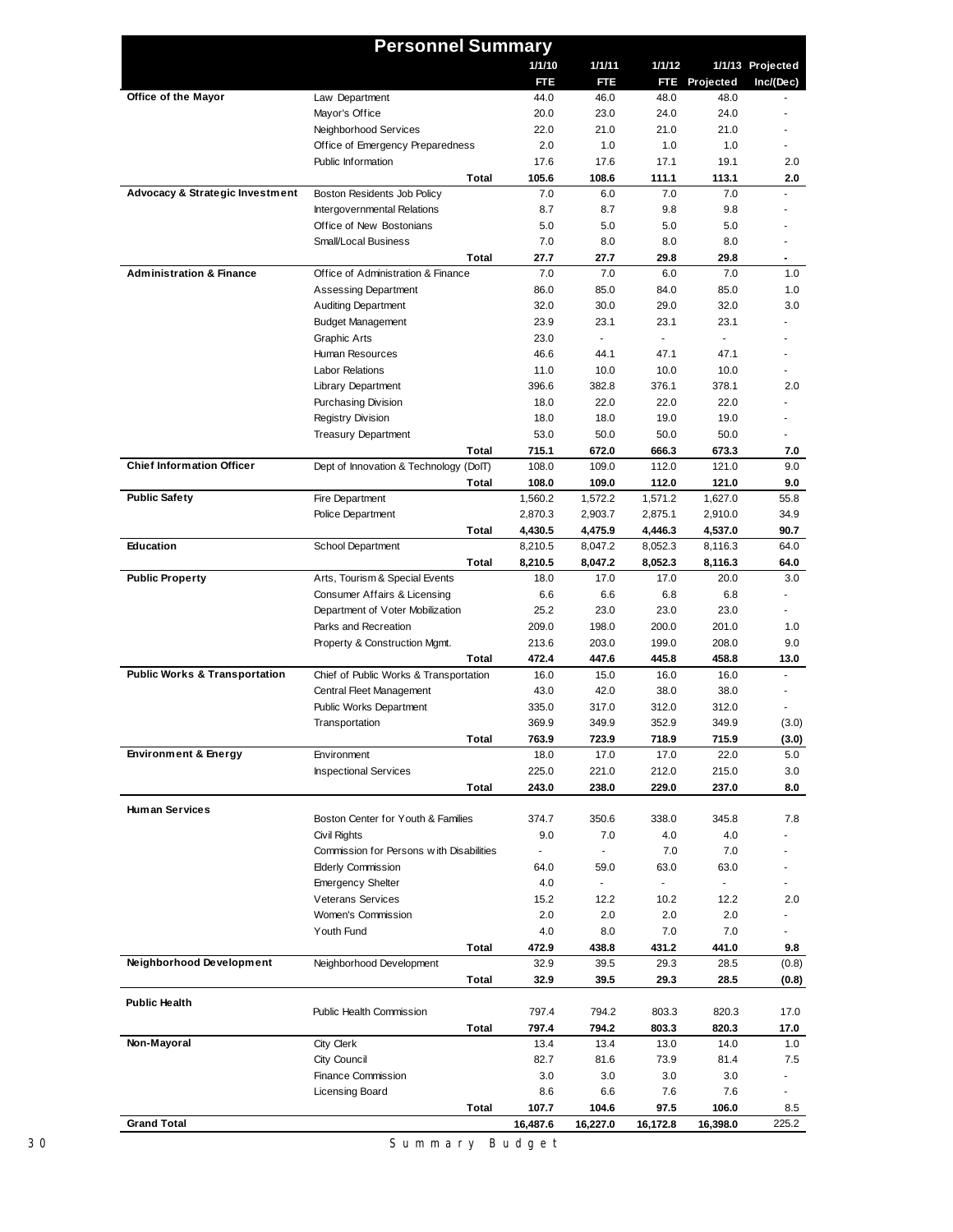### *PERSONNEL CHANGES*

The Personnel Summary table shows a four-year comparison of city funded full-time equivalent (FTE) positions. (This includes both permanent and emergency employees.) The projected FTE numbers used for FY13 are estimates based on the personnel funding levels contained in the FY13 budgets.

### *FY11- FY12 FTE Changes*

The total net decrease in FTEs from January 1, 2011 to January 1, 2012 was 54.2. The City's Position Review Committee continued to review all proposed job postings for vacant positions. All hiring was scrutinized and only critical positions were approved.

After several years of decreases the School Department remained fairly level with an overall increase of 5.1 FTEs. There was a decline in regular education teachers related to school closings and mergers as well as efforts to manage class size. Additional areas that saw reductions in FTEs were school level administration and other non-academic support positions. However, the number of bilingual teachers increased as the School Department continued to make significant investments in programs for English Language Learners. The department also added new specialists to support students with autism.

Staffing levels in the Public Safety cabinet decreased by 29.6 FTEs. The Fire Department had little year to year change with the addition of a new class in November. The Police Department was down 28.6 FTEs on January  $1<sup>st</sup>$  because its new class came on later that month.

The Environment & Energy Cabinet decreased by 9 FTEs. This reduction was due to vacancies in the Inspectional Services Department.

The Human Services Cabinet's FTEs declined by 7.6. This change is mainly a result of Boston Centers for Youth and Families (BCYF) closing or consolidating sites with some staff redeployed and vacant positions eliminated. The Commission for Persons with Disabilities, formerly a program of Civil Rights, became a department; 4 positions were transferred and 3 were added.

The Department of Neighborhood Development decreased by 10.2 FTEs. The department has left vacancies unfilled because some positions are partially funded by federal funding, which is declining.

The Public Health Commission's city-funded staffing increased by 9.1 FTEs primarily as a result of taking in-house many administrative services, previously provided by Boston Medical Center (BMC), in order to achieve greater efficiencies.

### *FY12-FY13 Projected FTE Changes*

The City projects that the net increase in FTE levels will be 225.2 from January 1, 2012 to January 1, 2013.

Staffing in the Mayor's Office Cabinet is projected to remain constant between January 1, 2012 and January 1, 2013 except for the Office of Public Information. The department is expected to fill currently vacant call taker positions in the 24 hour hotline service. The Advocacy & Strategic Investment Cabinet will also remain stable.

The Administration & Finance (A & F) Cabinet is projected to see a staffing increase of 7. One vacancy will be filled in the A & F Office to support the citywide effort to revamp the school assignment process. The Auditing Department will fill vacant positions as it gears up to provide centralized Accounts Payable services – a business process change that will come as a result of a major upgrade to the city's financial system.

The projected increase in staffing in the Chief Information Officer Cabinet/Department of Innovation Technology (DoIT) is the result of filling vacancies and adding positions to reduce the City's reliance on outside consultants.

Historically, the number of Public Safety employees on the payroll as of January 1 of any year has fluctuated with the timing of classes and the timing of retirements. The Fire Department is projected to increase by 55.8 FTEs assuming normal attrition and the hiring of new classes this June and in December. The timing of the December class will make the projected January 1, 2013 FTE number higher than normal. Later that month retirements, which are typically higher in January than other months, will cause the number to go down again. The goal of the department is to have enough firefighters in the suppression force to cover the minimum manning level of 262 and to reduce overtime. The projected increase of 34.9 FTEs in the Police Department is also based on normal attrition as well as a new police class in late fall of 2012. As in the case of the Fire Department, the timing of the fall class will also cause the January 1, 2013 number to be higher than usual before retirements begin to bring the number back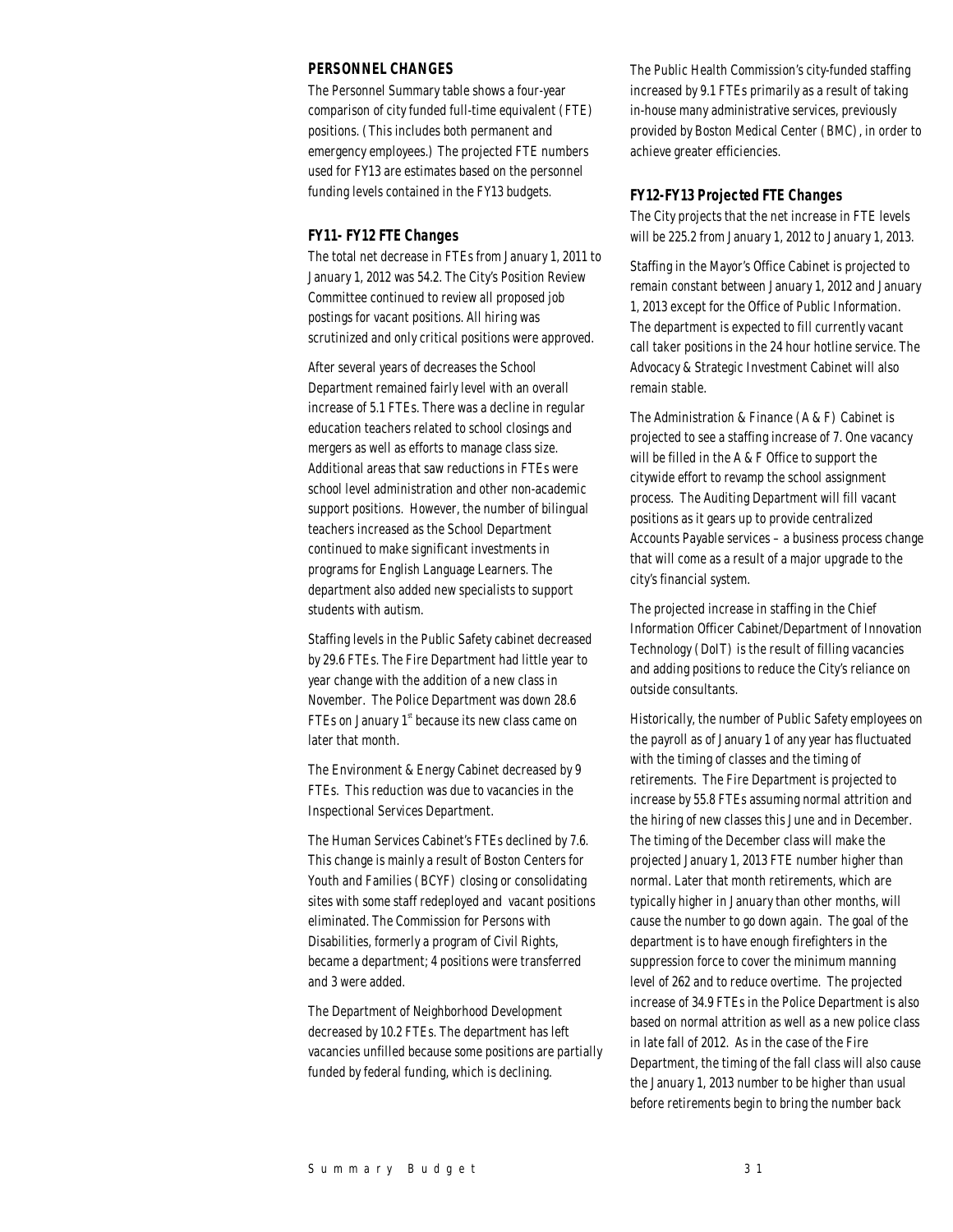down again. It should be noted that the Police Department is committed to keeping a sworn strength number that is consistent with the number in place when the City was receiving funding from the COPS three year hiring grant. This commitment must be met in the fourth year when the funding is no longer available. The department will also add a Director of Neighborhood Outreach who will be responsible for daily oversight and coordination of all community outreach efforts including the formation of new crime watch groups.

From FY12 to FY13 the School Department is projecting a net increase of 64 FTEs. This includes increases in the areas of bilingual education, as the School Department continues its commitment to investing in quality programs for English Language Learners and in special education support. There will also be an increase in the number of school nurses.

The Public Property Cabinet is projected to have an increase of 13 FTEs. The majority of the increase is in the Capital Construction unit of the Property & Construction Management Department. The City's current capital plan, including the large project at Dudley, will require more project management in order to keep projects on schedule. A tree climber will be added to the Parks Department to enable the department to field two full tree crews daily to keep up with customer service requests for tree work. The Office of Arts, Tourism and Special Events will add 3 positions formerly funded through external resources in the Fund for Boston Neighborhoods.

Staffing in the Public Works & Transportation Cabinet is projected to decrease by 3 FTEs based on current levels of staffing. The FTE count in the Environment & Energy cabinet is expected to increase by 8 based on current staffing in the Inspectional Services Department and the addition of 5 new operating budget positions in the Environment Department. Two of the new positions in the Environment Department staff the Energy Management Office and are currently being funded through an ARRA –EECBG grant. As this funding expires the two positions will move to the operating budget to continue the work of the Office. A third contract position currently being funded through the grant will move to the operating budget to continue working as the City's Outreach Manager for the Renew Boston energy program.

The Mayor's Food Policy Council, which is a unit within the Environment Department, currently has a Director who is funded through external resources. In FY13, the Director will move to the operating budget and a second position will be added.

The Human Services Cabinet is expected to have an increase of 9.8 FTEs. Boston Centers for Youth and Families (BCYF), after a two-year reorganization, is filling vacancies; the projected increase is based on current staffing levels. The Veterans Department, now under new leadership, also went through a reorganization and has filled 2 vacancies subsequent to January 1, 2012. All other departments in the cabinet are expected to have level staffing.

Staffing at the Public Health Commission (PHC) is expected to increase by 17. Emergency Medical Services (EMS) will have a new EMT class in the fall or early winter to cover attrition. The Commission will also add 3 new positions to implement the "Boston Moves for Health" program.

The FTE counts in the Housing & Neighborhood Development cabinet are expected to remain level although there will be a loss in grant funded positions.

The Non-Mayoral group of departments will increase from January 1, 2012 to January 1, 2013 based on current and historical staffing levels. (It should be noted that January 1, 2012 was a low point for the City Council; vacancies have since been filled.)

### *EXTERNAL FUNDS*

The City's \$2.47 billion operating budget is supplemented by approximately \$316.8 million in external funds. These funds consist mainly of federal, state and private funding earmarked for specific purposes. Education, housing, economic development, public safety and public health are some of the largest areas for which these funds are targeted.

Twenty-four departments and agencies expect to receive federal, state or other forms of external funding in FY13. Since there are hundreds of grants and many of them are small, the focus here is on the largest grants. Nearly 94% of the City's external funds are found in seven of those twenty-four departments. These seven departments are the School Department, Neighborhood Development, Public Health Commission, Office of Emergency Management, Police Department, Library Department and the Parks and Recreation Department. Other departments that also have significant grant funding are the Elderly Commission and the Transportation Department.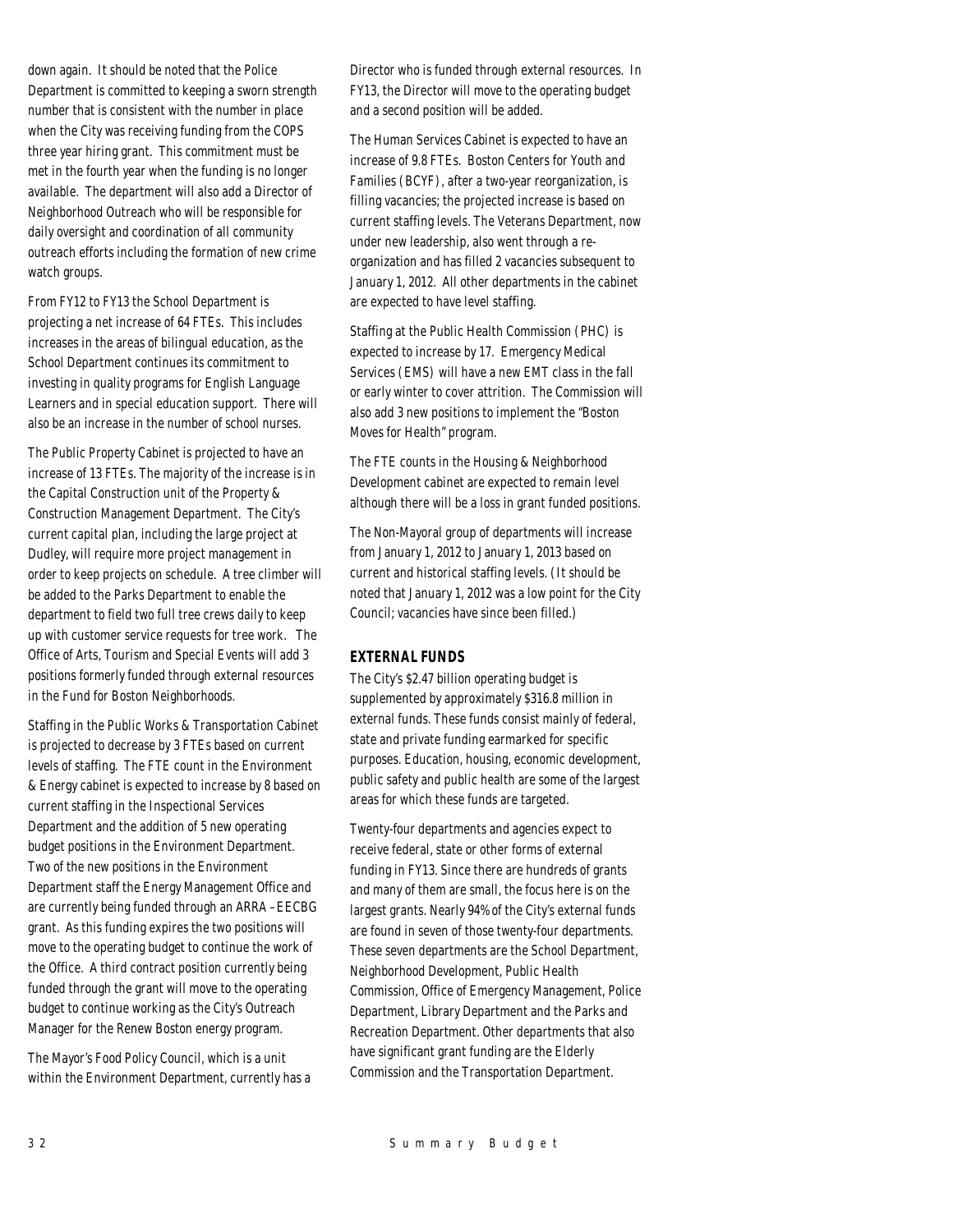Descriptions and amounts for grants by department can be found in Volumes II and III.

#### *Federal and State Grants*

Federal grants provide funding for key City priorities. In February of 2009, President Barack Obama signed the American Recovery and Reinvestment Act (ARRA) – a significant investment nationwide in areas including education, public safety, housing, clean energy and infrastructure. The City of Boston receives ARRA funds in three ways: direct appropriation from the federal government, competitive grants from the federal government and competitive grants from the Commonwealth of Massachusetts. ARRA funds have been provided for transportation projects such as Dorchester Avenue, traffic signal and traffic management upgrades and a \$21 million citywide paving program all of which are managed by the Massachusetts Department of Transportation.

The Department of Neighborhood Development received ARRA funds for increased levels of Community Development Block Grants, Homeless Prevention and Rapid Re-Housing Grants and Neighborhood Stabilization Grants. The Police Department received an ARRA- Byrne Justice Assistance Grant to retain fifty police officers scheduled for layoff and was also successful in securing a competitive ARRA Community Oriented Policing Services (COPS) hiring grant totaling more than \$11.8 million over three years to retain fifty police officers who were scheduled to be laid off in October 2009.

The School Department had received increased ARRA allocations for Individuals with Disabilities Education Act (IDEA) and Title I grants as well as allocations of ARRA funding from the Commonwealth of Massachusetts State Stabilization grant in lieu of state dollars that would have been allocated through Chapter 70, traditional state aid for education. In FY12 the School Department will exhaust its ARRA funding for Title I and IDEA but will continue to receive standard allocations from those two sources in FY13.

The School Department will exhaust its ARRA – Education Jobs Program funding in FY12, however, ARRA-Race to the Top, ARRA School Improvements at Burke High School and UP Academy and the ARRA-Title I School Improvement grant will continue into FY13.

The City continues to receive Community Development Block Grant (CDBG) and HOME funding for a variety of neighborhood development activities but at reduced funding levels. Other sources of federal funding received by the City are used to address diverse needs and/or creative approaches such as homeland security, community policing and housing support for the homeless. The Environment Department received an ARRA-Energy Efficiency Block Grant that will end in FY13. The ARRA- Solar Market Transformation Grant will expire in FY12.

Descriptions of the largest federal and state supported programs in the departments managing the bulk of the City's external fund resources are given below.

#### *School Department*

The School Department's FY13 general fund budget of \$857.8 million is supplemented with approximately \$143 million in external funds, largely consisting of grants made directly to the Boston Public Schools from state and federal government entities. There are three main categories of external funding: formula grants, competitive grants, and reimbursement grants. Title I of the No Child Left Behind Act (NCLB), the school lunch reimbursement program, and resources allocated in support of the Individuals with

| <b>External Funds</b>           |                    |                  |                  |  |  |  |
|---------------------------------|--------------------|------------------|------------------|--|--|--|
|                                 | <b>FY11</b>        | <b>FY12</b>      | <b>FY13</b>      |  |  |  |
|                                 | <b>Expenditure</b> | <b>Estimated</b> | <b>Estimated</b> |  |  |  |
| <b>Boston Public Schools</b>    | 170,324,654        | 162,215,921      | 142.973.021      |  |  |  |
| Neighborhood Development        | 64.843.669         | 75.429.829       | 70.000.359       |  |  |  |
| <b>Public Health Commission</b> | 51.911.629         | 47.902.217       | 43.507.006       |  |  |  |
| <b>Emergency Management</b>     | 8.291.611          | 12.966.878       | 14,770,643       |  |  |  |
| <b>Police Department</b>        | 10.795.904         | 16.068.175       | 11.134.355       |  |  |  |
| <b>Library Department</b>       | 7.805.960          | 6.516.456        | 8.202.933        |  |  |  |
| Parks & Recreation Department   | 6,688,658          | 6,247,858        | 8,027,890        |  |  |  |
| Other                           | 21,469,211         | 32.247.185       | 18,140,580       |  |  |  |
|                                 | 342.131.296        | 359.594.520      | 316,756,786      |  |  |  |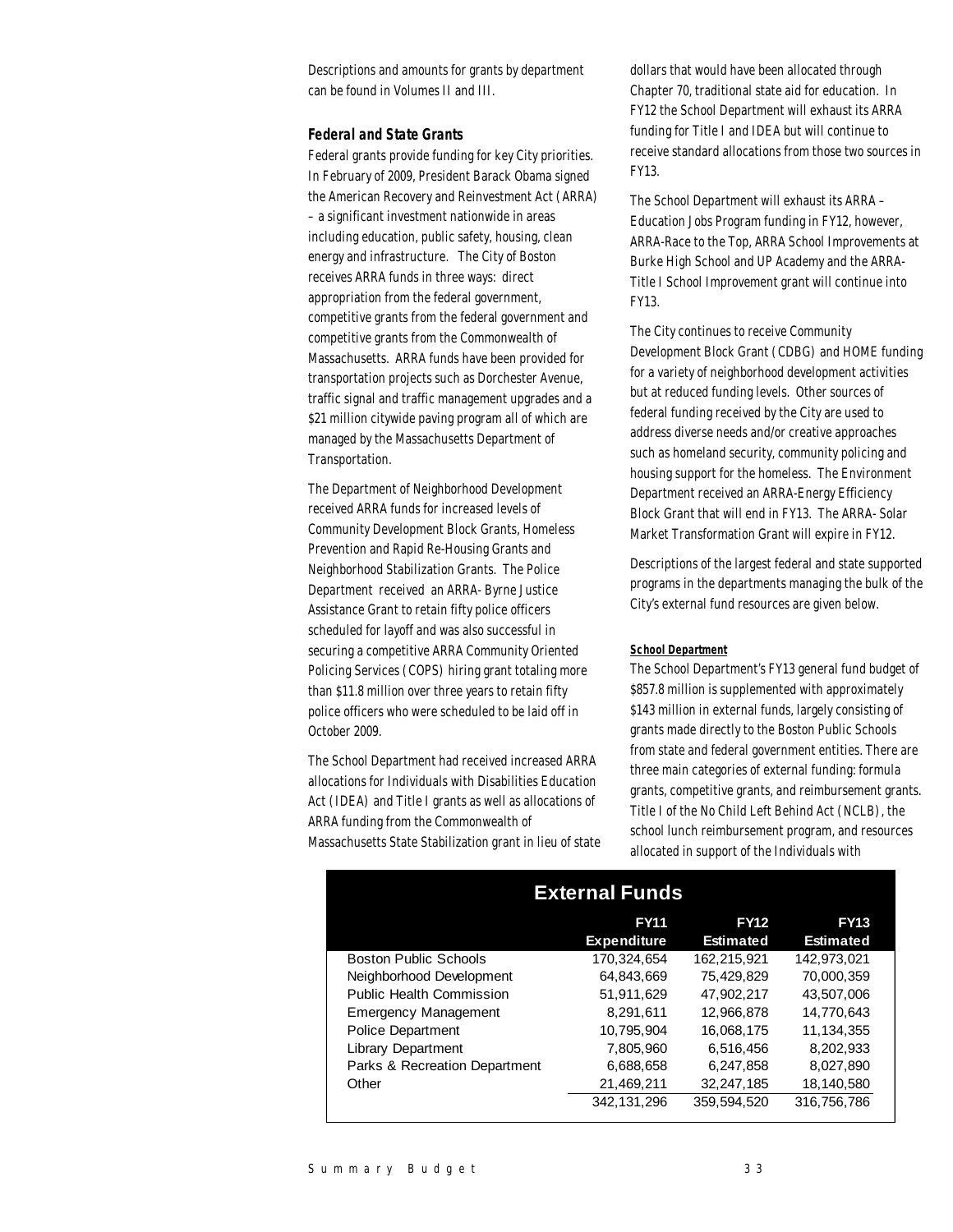Disabilities Education Act (IDEA) are the three largest sources of external funding and comprise the bulk of federal support. The Title I and IDEA grant programs were expanded with the American Recovery and Reinvestment Act (ARRA). Other significant sources of external funding include Title II (teacher quality grant), the special education "circuit breaker" reimbursement, and the Community Partnership grant.

Title I - This federal program supplements education in schools with significant populations of low-income students. This key source of funding for the Boston Public Schools makes up a large portion of the federal formula grant funding received. The School Department estimates spending levels for Title I to be \$40.8 million in FY12 and reduced to \$36.3 million in FY13. Title I schools will also have access to the ARRA Title I School Improvement grant that targets improvements and corrective action for the lowest performing schools called turnaround schools. This program expects to spend \$7.5 million in FY12 and FY13.

School Lunch - The School Lunch program, administered by the U.S. Department of Agriculture, reimburses local school districts on a per-meal basis for the costs of breakfast and lunch for low-income students. The School Department expects to receive \$27.4 million in reimbursements in FY12 and \$27.9 million in FY13.

Title II Teacher Quality – The School Department expects to spend \$7.1 million in FY12 and \$5.5 million in FY13 from this federal formula grant program to improve teaching and learning.

Individuals with Disabilities Education Act (SPED-IDEA) - This federal formula grant supports special education programs. The amount budgeted by the School Department in both FY12 and FY13 is \$19.1 million.

ARRA–Race to the Top – This competitive grant was created to reward states and school districts that create conditions for education innovation and reform. ARRA – Race to the Top funding seeks to impact teacher effectiveness, school curriculum and culture and to target improvements to the lowest achieving schools while readying students for college and the workplace. The School Department expects to spend \$9.6 million in FY12 and \$16.5 million in FY13.

Education Jobs Funding – This funding provided through federal legislation approved by the President in August 2010 was distributed to cities and towns by the Commonwealth of Massachusetts using the same formula it uses for Chapter 70 state aid. These funds are being used to support School Department staff. The department expects to spend \$10.2 million in FY12. Funding has not been reauthorized for FY13.

Community Partnerships for Children - The Community Partnership Program is a state program that creates comprehensive, high-quality programs for preschool-aged children in public preschools, Head Start centers, private day care centers and familybased day care centers. The amount budgeted by the School Department, which serves as the fiscal agent for this program, is \$1.3 million for both FY12 and FY13.

Title III Bilingual Language Acquisition Program – This Federal grant provides for investments in English language learners (ELLs), including summer learning academies for ELLs, professional development for teachers and coaches and family liaisons. The department expects to spend \$2.9 million in FY12 and FY13.

Quality Full-Day Kindergarten – This grant from the Commonwealth of Massachusetts is used for extended time at the Early Learning Centers (ELCs) and Early Education Centers (EECs). The department expects to spend \$2.1 million in FY12 and FY13.

Summer Food Program – This Federal grant provides support to feed children in summer school and summer activities held in schools, community centers and community – based organizations. The department expects to spend \$1.7 million in FY12 and FY13.

21st Century Community Learning –This Federal grant provides extended learning opportunities for at risk students. The department expects to spend \$1.5 million in FY12 and FY13.

Expanded Learning Time – This grant from the Commonwealth of Massachusetts provides funding for extended teaching time at the Edwards Middle School and Boston Arts Academy. The department expects to spend \$2.7 million in FY12 and \$1.2 million FY13.

TILT - Turnaround with Inc Learn Time – This Federal grant will extend the day at the McCormack and Irving schools for the next three years. The department expects to spend \$1.1 million FY13.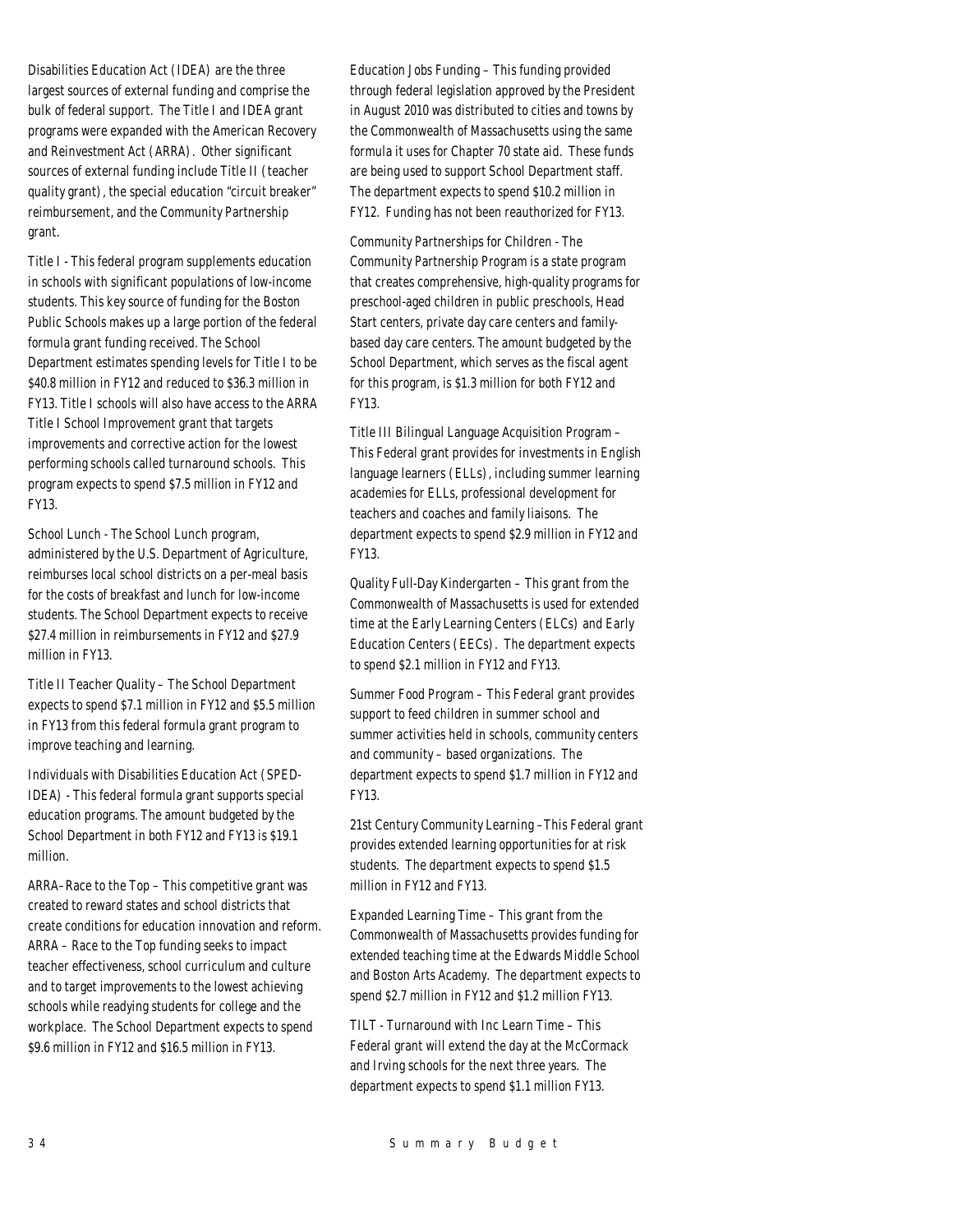#### *Neighborhood Development*

The External Funds budget for the Department of Neighborhood Development (DND) is projected to decrease by 7.2% in FY13. The decrease primarily comes from expiring one-time grants provided by the American Recovery and Reinvestment Act (ARRA) including ARRA-CDBG, ARRA-Homeless Prevention and Rapid Re-housing and ARRA Neighborhood Stabilization, as well as a decrease in funding for CDBG and HOME grants.

Community Development Block Grant (CDBG) – CDBG is an annual entitlement grant from the U.S. Department of Housing and Urban Development (HUD) to the City of Boston. The CDBG program funds a variety of neighborhood development activities. The City's Department of Neighborhood Development (DND), the Fair Housing Commission and the Mayor's Office of Jobs and Community Services expect to spend \$21.2 million in FY12 and \$19.9 million in FY13. At least 70% of CDBG funds must be used to benefit low- and moderate-income households. The City uses CDBG funds to produce and preserve affordable housing, revitalize neighborhood commercial districts, assist the renovation of nonprofit facilities, improve vacant lots, promote and monitor fair housing activities, and assist non-profit organizations in the operation of emergency shelters, health care, youth and adult literacy programs. CDBG funds cannot be used for general government services and cannot replace funding cut from existing public service activities. CDBG funding is also used as security for Section 108 loans.

Section 108 Loan Project/Economic Development Initiative - Section 108 funds are available to eligible cities from HUD on an application basis and can only be used for economic development projects. The City receives and administers Section 108 funds through a pledge of its current and future CDBG grant awards. DND will continue its Boston Invests in Growth II Program in FY13 with projected spending of \$10 million.

Emergency Solutions Grant/HOPWA/Shelter Plus Care/Supportive Housing - The City expects to spend \$21.8 million from these four HUD grants in FY12 and another \$23.1 million in FY13. The Emergency Solutions Grant, formerly known as the Emergency Shelter Grant, and the Housing Opportunities for Persons With AIDS Grant (HOPWA) are entitlement grants that become available each July. The Emergency Solutions Grant supports the development and operation of emergency shelters for the homeless

and the HOPWA program provides housing, rental assistance and support services for persons with AIDS. The Shelter Plus Care program provides rental assistance for homeless people with disabilities, primarily those with serious mental illness or chronic problems with alcohol and/or drugs. Other federal, state or local sources provide support services that must match the value of the rental assistance. The Supportive Housing Program provides service, operating, and/or capital funds for a broad range of housing and social service projects. The program requires that applicants match the amount of supportive housing acquisition and development funds requested with an equal amount of funding from other sources. Shelter Plus Care and Supportive Housing are both competitive grants with FY13 awards becoming available in the fall.

HOME Investment Partnership - The HOME Partnership Program is an entitlement grant from HUD to support the development of affordable housing. The City estimates spending \$9.3 million in FY12 and \$6.2 million in FY13. Eligible activities include new construction or rehabilitation of housing, tenant-based rental assistance for up to two years, and assistance to first-time homebuyers. All HOME funds must be used to benefit low and moderate-income households. Fifteen percent of HOME funds are set aside for projects sponsored by Community Housing Development Organizations. Up to five percent may be set aside for operating costs for Community Housing Development Organizations.

Neighborhood Stabilization Program Two (NSP2) – NSP2 is the second round of funding made available through a competitive application process from HUD as authorized by the American Recovery and Reinvestment Act of 2009. DND received a grant award of \$13.6 million in mid FY10. These funds are used to support the City's efforts to reclaim and re-occupy abandoned bank owned properties and turnkey development. An estimated \$6.9 million will be expended in FY12 and an estimated \$1.8 million will be expended in FY13.

Choice Neighborhoods Implementation Grant and Community Planning Challenge Grant – In FY12 DND was awarded two new competitive grants from the US Department of Housing and Urban Development (HUD). The Choice Neighborhoods Implementation Grant aims to link affordable housing with quality schools, public transportation, good jobs, and safe streets. Specifically, funds will be used to redevelop the Woodledge/Morrant Bay Apartments and revitalize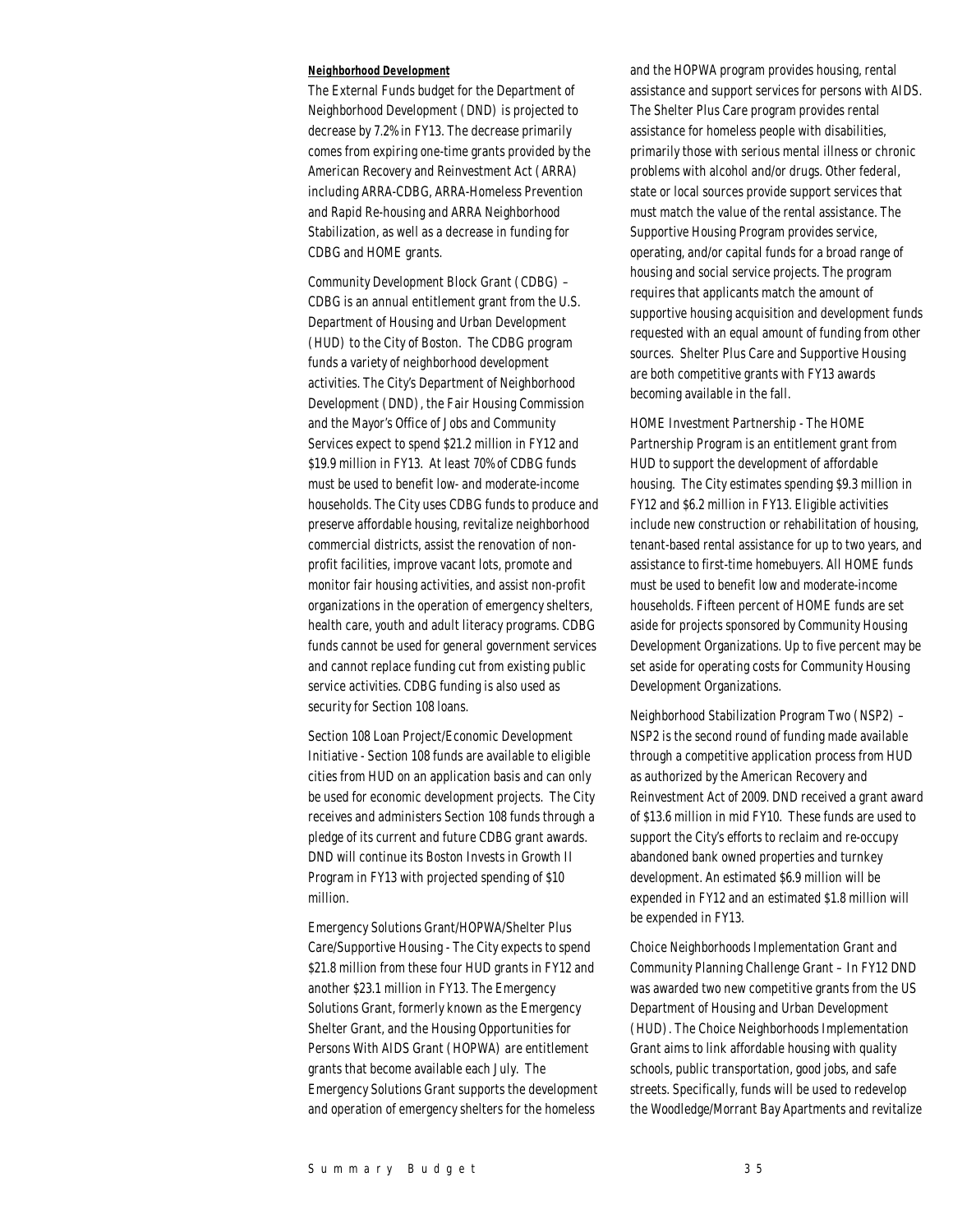Dorchester's Quincy Street Corridor. The City anticipates spending \$1 million on this program in FY12 and an estimated \$4 million in FY13. The Community Planning Challenge Grant is being used for planning, strategic land acquisition, and outreach and engagement in order to facilitate smart growth and transit-oriented development along the Fairmount Commuter Rail Line. The City anticipates an estimated \$613,000 of spending on this project in FY13.

### *Public Health Commission*

Ryan White Care Act - This funding is intended to help communities increase the availability of culturally and linguistically competent primary health care and support services, increase access for underserved populations and improve the quality of life of those living with HIV/AIDS and their families. In FY12, contracts supported approximately 42 community agencies and 95 programs in the ten county regions of Massachusetts and southern New Hampshire. The estimated level of spending for this federally funded program is \$13.8 million for FY13.

ARRA – CPPW – The Commission is in the final year of grant funding from the Centers for Disease Control's Communities Putting Prevention to Work program under the ARRA initiative. The Obesity, Physical Activity, and Nutrition grant provided \$6.4 million over two years to work on programs and policies to decrease consumption of sugar-sweetened beverages, increase active transit including a new bike share program, improve neighborhood-based food production and distribution, and enhance efforts to integrate physical activity into the school day. The Tobacco Prevention grant of \$6.1 million over two years, funded a variety of activities in the Healthy Homes Division including work to engage youth and community members in policy efforts to reduce youth tobacco use and exposure and to increase the number of available smoke free housing units. PHC has received a non-cost extension from the CDC for these grants ending in January 2013.

Homeless Services – External funding for the Long Island Shelter provides services to homeless clients in the form of shelter, food, clothing, health care, and social services for up to 800 homeless adult men and women on a daily basis. The Shelter also provides training and support services to 3,815 homeless individuals annually. Funding from the Substance Abuse Mental Health Services Administration

(SAMHSA) provides supportive housing to chronically homeless clients with co-occurring mental illness and substance abuse issues. Emergency Shelter clients receive Section 8 vouchers from the Boston Housing Authority and community-based management services over a 9-12 month period. Overall, projected external funding for homeless services in the Public Health Commission budget for FY13 totals \$9.3 million.

Addictions Prevention, Treatment and Recovery Service – A \$1.5 million, 3 year grant, from SAMHSA funds the Entre Familia: Comprehensive Family Service Model (CFSM). Programs will provide an intensive outpatient substance abuse treatment which includes enhanced group, individual and case management services for pregnant women. Through state funding totaling \$460,000 in FY13, the Commission will support eight neighborhood-based No Drugs Coalitions to develop strategic substance abuse prevention plans. The Massachusetts Department of Public Health is expected to provide \$431,000 for FY13 in the support of BPHC's HIV/AIDS Prevention Screening.

Early Childhood Mental Health -The Commission has leveraged \$2 million in funding from the Massachusetts Executive Office of Health and Human Services and \$784,588 in funding from the Massachusetts Department of Public Health (federal pass through from SAMHSA) to build a continuum of family centered care and support for children with mental health needs and their families. Other funding from the US Department of Justice funding totaling \$1.1 million will allow the Commission to expand its work with partners to prevent and reduce the impact of children's exposure to violence in homes, communities and schools. Through collaboration of diverse organizations and agencies, a multi-year strategic plan will be developed to address children's exposures to violence.

Boston is one of eight demonstration sites for the U.S. Attorney General's Defending Childhood Demonstration Initiative, a U.S. Department of Justice initiative focused on addressing children's exposure to violence. The Centers for Disease Control and Prevention designated the Boston Public Health Commission as one of the agencies to lead a Violence Intervention Prevention (VIP) Initiative through its Boston STRYVE funding for a five year grant totaling \$1.1 million. The Boston Public Health Commission will work closely with government and communitybased partners, as the lead agency for several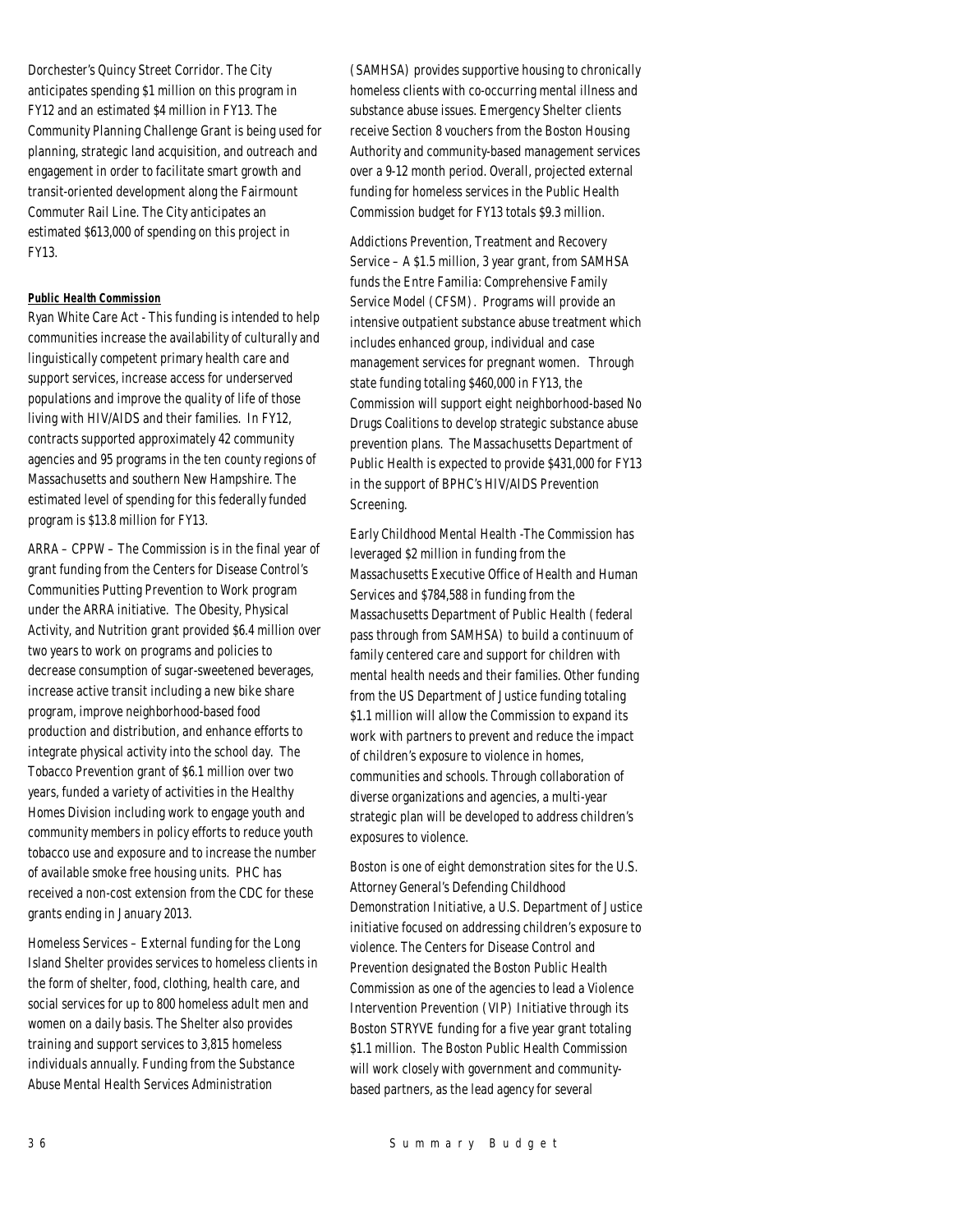innovative programs designed to address youth violence in our target neighborhoods.

Public Health Preparedness -The Commission manages a number of critical initiatives to ensure that the residents of the City are protected and well prepared in the event of a major emergency. Among these activities are those funded by federal/ state grants totaling \$1.57 million to support public communication strategies, communicable disease control, and the public health preparedness program. Other state and federally funded programs support training EMTs, hospital clinicians, and health center workers in various medical emergency protocols and procedures; leading collaborative citywide disaster planning with other healthcare, public safety, and emergency management officials; recruitment and training of a corps of medical and non-medical volunteers who can be mobilized as needed; and writing, translating, and disseminating educational materials to the City's most vulnerable populations.

Federal funding also supports violence prevention work in our neighborhoods and efforts to improve air quality in homes and small businesses. The Commission continues to receive support for the Boston Healthy Start Initiative, a multi-year project with a budget for \$2.1 million for FY13 to reduce the rate of infant mortality among Black babies.

#### *Office of Emergency Management*

The Mayor's Office of Emergency Management pursues funding opportunities and manages federal homeland security grants awarded to the Metro-Boston Homeland Security Region (MBHSR). The Urban Area Security Initiative (UASI) grant provides the bulk of the funding for this office. This federal grant serves to address the unique equipment, planning, training and operational needs for first responders in the MBHSR. The region encompasses the cities of Boston, Cambridge, Chelsea, Everett, Quincy, Revere, Somerville and the towns of Brookline and Winthrop. Despite a 40% reduction in UASI funding for FFY13, there is an estimated \$11.6 million that will be available for spending in FY13. UASI grants are awarded based on the Federal Fiscal Year; therefore, funding cuts will likely not impact the City until FY14.

Emergency Management received two grants provided by the American Recovery and Reinvestment Act (ARRA). The ARRA Port Security Grant allows the City's public safety agencies to procure equipment to protect against and respond to critical incidents including potential acts of terrorism in the Port of

Boston. The ARRA Local Energy Assurance and Planning (LEAP) Initiative grant of \$150 thousand supports planning for recovery from potential disruptions to energy supply, enhanced reliability and supports quicker restorations of outages.

In FY12 Emergency Management received a Public Safety Interoperable Communications (PSIC) Grant from the Department of Commerce and the Commonwealth of Massachusetts's Executive Office of Public Safety and Security. The PSIC Grant Program is a one-time grant opportunity to enhance interoperable capabilities with respect to voice, data, and/or video and encourage the use of innovative cost and spectrum efficient technology solutions. There will be an estimated \$517,000 of spending in FY12 and \$1.9 million in FY13.

Additionally, the office receives funding under the Regional Catastrophic Preparedness Grant Program (RCPGP). This federal grant is designed to enhance regional catastrophic planning efforts, with the goal of strengthening the Nation against risks associated with catastrophic events. The Region includes communities from Massachusetts, New Hampshire, and Rhode Island. Spending from RCPGP is expected to be \$2.3 million in FY12 and \$874,000in FY13.

#### *Police Department*

The Police Department's grant funding on both the federal and state level has historically focused for the most part on community policing. The majority of the federal grants awarded under the American Recovery and Reinvestment Act (ARRA) focused on hiring and retaining police officers and civilians who would have otherwise been laid off in 2009 and 2010.

ARRA- Community Oriented Policing Services (COPS) Hiring Recovery Grant - The department successfully secured a competitive grant totaling more than \$11.8 million over three years to retain fifty police officers who were scheduled to be laid off in October 2009. The department expects to spend an estimated \$4.3 million in FY12 and the remaining \$1.1 million in FY13. The City is responsible for the cost of retaining the 50 officers in the fourth year.

Community Oriented Policing Services (COPS) Hiring Program - The Police department will use this new grant to increase staffing on Safe Street Teams by 15 officers and expects to spend \$418 thousand in FY13. The successful award of this new COPS grant requires a local match that has been included in the FY13 operating budget. Safe Street Teams engage Boston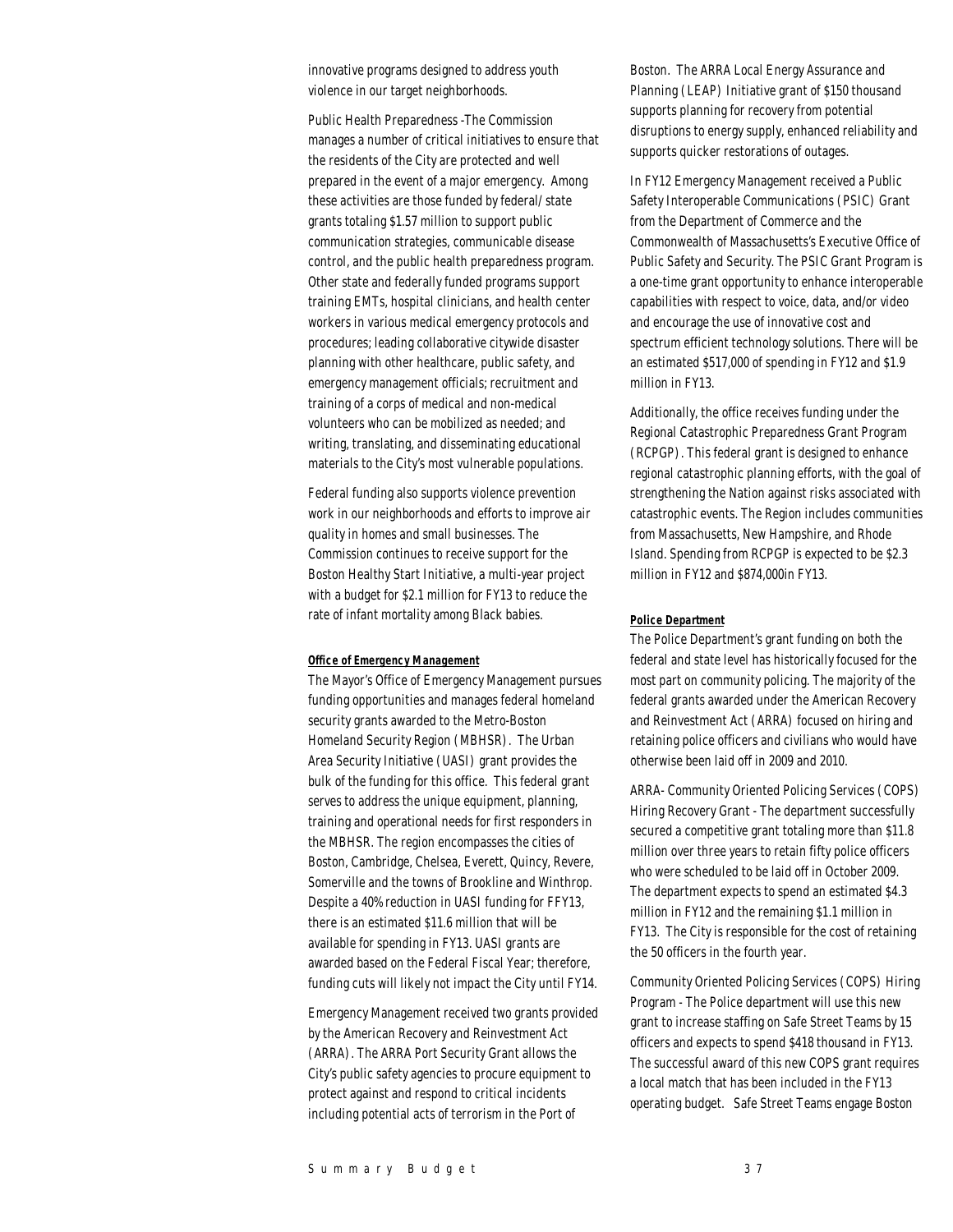police officers in community problem-oriented policing of violent crime hot spot areas.

Justice Assistance Grant (JAG) – This federal grant is awarded by the Department of Justice for prevention, intervention and enforcement efforts aimed at reducing crime and violence. These funds are used to support civilian analyst and advocacy personnel, as well as district social workers. The department expects to spend \$1 million in FY12 and \$548,000 in FY13.

Smart Policing Grant – This federal grant is awarded by the Department of Justice, Bureau of Justice Assistance for the purpose of improving Boston's homicide clearance rates. The funds will be used to develop and implement a business model for homicide investigators, increase accountability via structure and communication feedback loops, and increase resources available to BPD units involved in homicide investigations. The department expects to spend an estimated \$180,000 in FY12 and \$300,000 in FY13.

Community Based Violence Prevention Demonstration Grant – This three-year federal grant is awarded by the Department of Justice, Office of Juvenile Justice Delinquency Prevention for the purpose of implementing a coordinated strategy for the prevention of gun violence in the Mattapan neighborhood of Boston. The Boston Police Department, in partnership with the Boston Public Health Commission, Boston Center for Youth and Families, and the Mayor's Office of Jobs and Community Services will work to establish a program that focuses on the goal of reducing the number of shootings and homicides in the Mattapan neighborhood of Boston. New in FY13, the department expects to spend \$733,000.

Second Chance Act Adult Prisoner Reentry Initiative – This federal grant is awarded by the Department of Justice, Bureau of Justice Assistance for the purpose of providing a continuation of support and enhancement of services delivered through the Boston Reentry Initiative (BRI). Through the BRI, the Boston Police Department in partnership with the Suffolk County Sheriff's Department, the Suffolk County District Attorney's Office, the United States Attorney's Office, the Massachusetts Departments of Probation, Parole, and Revenue; Community Resources for Justice, Youth Options Unlimited, Boston Ten Point Coalition, Whittier Street Health Center, and Dorchester Bay Economic Development Corporation

supports individualized, sustained reentry plans for Boston's highest-risk offenders. The department expects to spend \$866,000 in FY12 and \$601,000 in FY13.

Boston Multicultural Advocacy Support Project (BMASP) – This federal grant is awarded by the Department of Justice, Office of Violence Against Women. Funds are used to support three full time civilian advocates at police stations in Boston and five part-time civilian advocates at the Family Justice Center and Dorchester Court who provide culturally and linguistically sensitive services, crisis intervention services, referrals, and safety plans to the City's African-American, Hispanic/Latino, Cape Verdean, Haitian and Vietnamese populations. The department expects to spend \$693,000 in FY12 and \$321,000 in FY13.

Shannon Community Safety Initiative – This state grant is awarded from the Commonwealth of Massachusetts, Executive Office of Public Safety to address gang and youth violence through the Senator Charles E. Shannon, Jr. Community Safety Initiative. The award has supported a number of prevention, intervention and enforcement initiatives and activities that focus on a comprehensive citywide strategy for youth gang and gun violence. The department expects to spend an estimated \$1.8 million in FY12 and \$1 million in FY13.

#### *Library Department*

Projected external fund spending is expected to increase in FY13 to \$8.2 million primarily related to additional Trust Fund Income allocated by the Trustees of the Boston Public Library. With significant reductions to the Library for the Commonwealth grant in the FY10 state budget and the elimination of the Boston Regional Library System in FY11, the Library is expected to have only \$2.8 million available in state resources for FY12 and FY13. The three state programs that have historically supported the Library's budget are described below.

Library for the Commonwealth (formerly Library of Last Recourse) - The Library for the Commonwealth grant provides reference and research services for individual residents of the Commonwealth at the Boston Public Library through developing, maintaining and preserving comprehensive collections of a research and archival nature to supplement library resources available throughout Massachusetts. The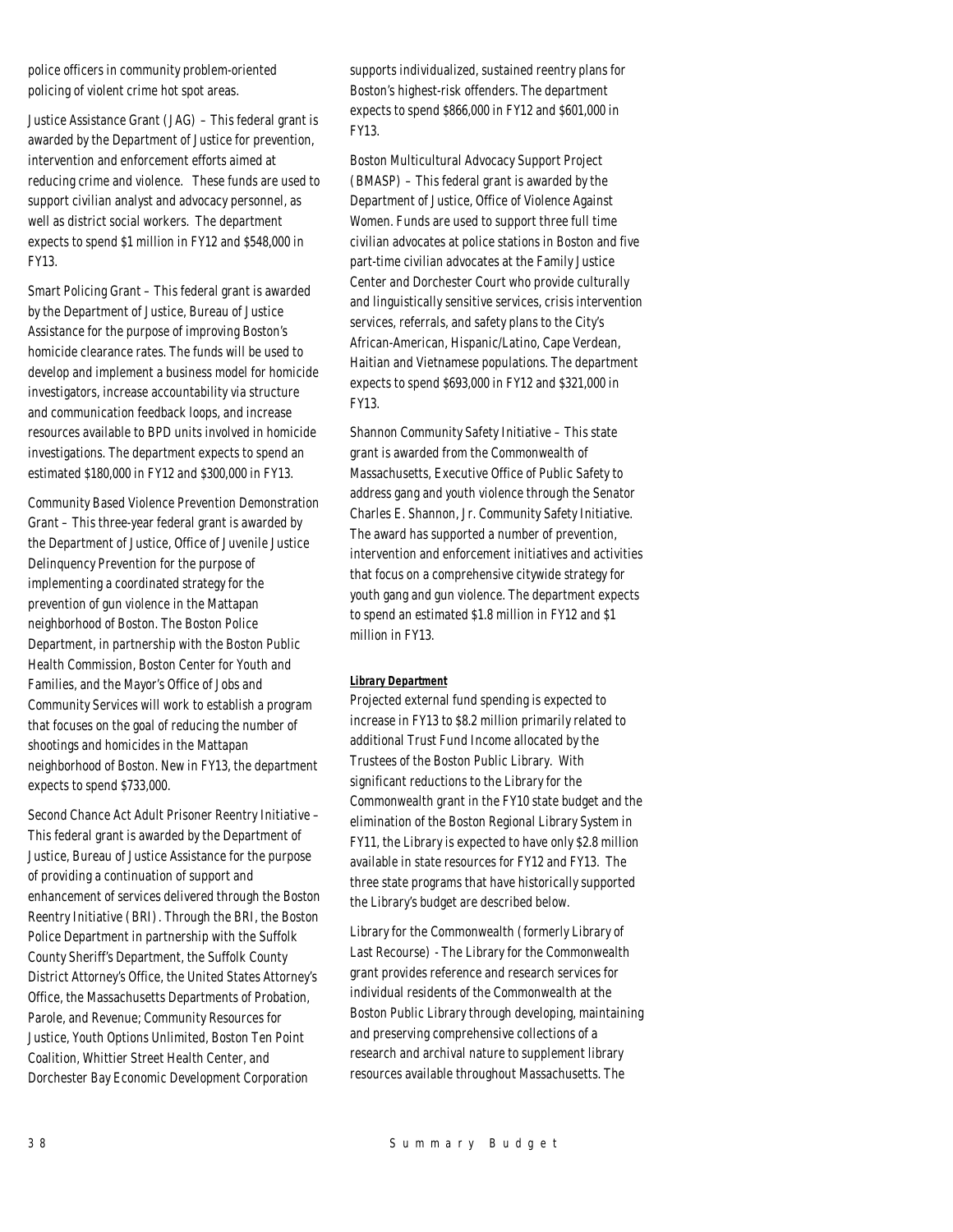Library maintains the personnel resources, expertise and bibliographic skills needed to develop and provide access to reference and research collections. Funding for this program is approximately \$2.2 million for FY12 and FY13.

Boston Regional Library System - The Boston Regional Library System Program (BRLS) was one of six systems that were part of a state-funded program to provide supplemental services to libraries in the cities of Boston, Malden and Chelsea. Due to cuts in the FY11 budget, the Massachusetts Board of Library Commissioners has led a process to consolidate regional services into a single organization called the Massachusetts Regional Library System. The BRLS, formerly housed at the Boston Public Library, was absorbed into this merged system in FY11. Funds for BRLS supported enhanced reference and information services, interlibrary loan and journal document delivery, continuing education and staff development, consulting on library operations and a variety of cooperative programs. Funding for the BRLS was eliminated in FY11.

State Aid to Libraries - This funding is provided by the Commonwealth of Massachusetts Board of Library Commissioners to the Trustees of the Public Library of the City of Boston annually. The Library is required to meet certain minimum standards of free public library service established by the Board to be eligible to receive the grant. The Boston Public Library expects to receive \$562,030 in both FY12 and FY13.

#### *Parks and Recreation Department*

The external funds budget for the Parks and Recreation Department is \$8 million in FY13. In FY13 there are four sources of external funds to support parks: the Fund for Parks and Recreation, the George W. Parkman Trust Fund, Park Floodlighting Fees and The Ryder Cup Trust Fund.

Fund for Parks and Recreation – This trust fund established in 1983 furthers the maintenance and preservation of parks belonging to the City of Boston, now or in the future, and provides recreational programs for the City's residents. Spending is expected to be \$4.7 million in FY12 and \$5.2 million in FY13.

George W. Parkman Trust Fund – The Parkman fund annually provides additional funding to maintain and improve the Parkman Parks including the Boston Common, Public Garden, Franklin Park and the Fens. This includes tree work, repairs to roads, turf, and

funding for maintenance employees working in these parks. In both FY12 and FY13 spending is expected to be \$1 million.

Park Floodlighting Fees – Floodlighting fees are charged to non-resident and resident adult member organizations that conduct permitted night-time activities which require the use of the floodlights at City parks. Spending is expected to be \$350,000 in FY12 and \$300,000 in FY13.

The Ryder Cup Trust Fund – The Ryder Cup/Youth Endowment Fund was formed from the proceeds of tickets to the 1999 Ryder Cup matches. The income from the fund is used to support youth golf programming and other youth recreation activities. Spending is an estimated \$25,000 in FY12 and \$30,000 in FY13.

Fairview Cemetery Trust Fund – This trust fund was appropriated by the Boston City Council in December 2011 from the general Cemetery Trust Fund established under Chapter 13 of the Acts of 1961. \$1.5 million is expected to be spent in FY13 to expand the number of burial plots.

### *FY13 ALL FUNDS BUDGET*

The following table consolidates the projected FY13 expenditures from the General Fund, Special Revenue Funds (external grants for the most part) and the Capital Fund by department. More detail on the expenditures made from each of these funds is shown in Volumes II and III of the City of Boston's FY13 budget document.

### *Budget Document Structure*

The Operating Budget for FY13 and Five Year Capital Plan for FY13-17 are presented in three volumes. Volume I is an overview of the City's financial position and policy direction.

Volumes II and III, which are organized by cabinet, present the budget detail for each department's operating budget and capital projects. Please refer to the chapter on Budget Organization and Glossary in Volume I for an illustration of the City's organizational chart.

The City's budget is built at the program level for each department, which is the basis for budget planning. However, line item budget detail is only provided in this budget document at the department level. Program line item detail is available upon request.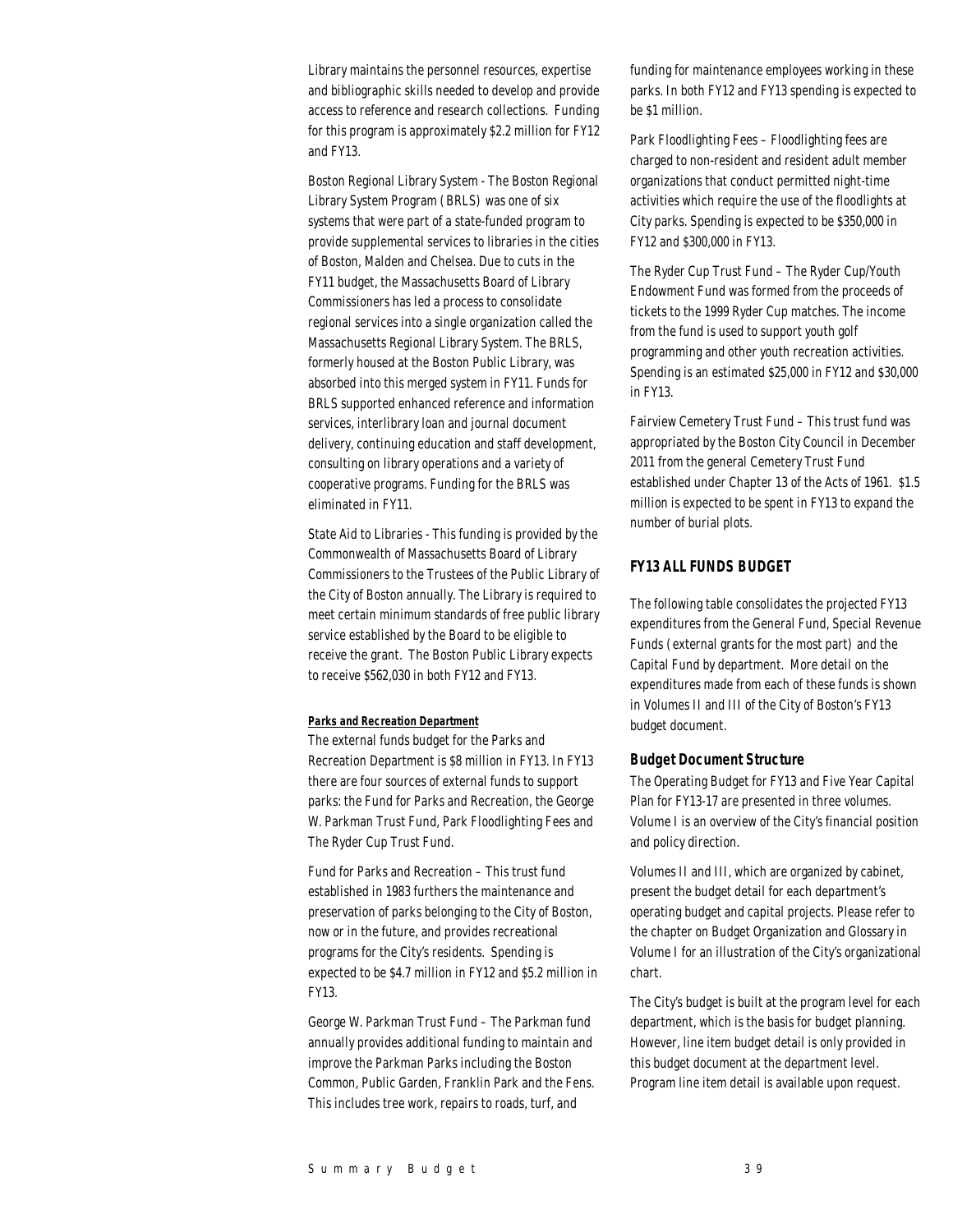In addition to program budgets, Volumes II and III provide a mission statement, key objectives, as well as past and promised performance levels for each departmental program. For those departments with capital projects, a project profile is provided for every capital project. The project profile includes authorization information as well as planned spending levels.

Definitions of the terms used throughout the budget document are presented in the glossary, which can be found in Volume I in the chapter titled Budget Organization and Glossary.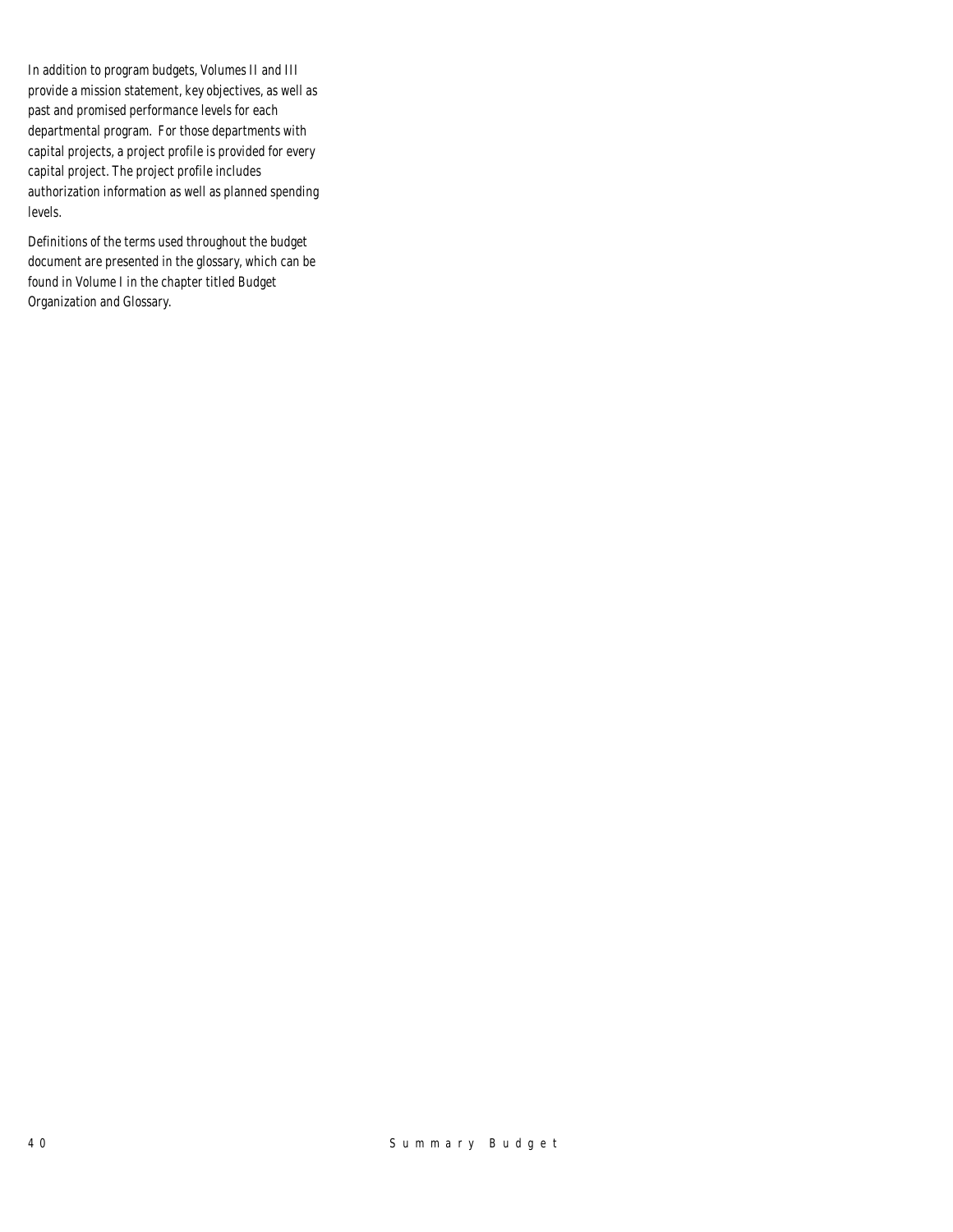|                                                  | <b>All Funds Budgets - FY13</b>                 |                    |                       |                                    |               |                                |  |  |  |
|--------------------------------------------------|-------------------------------------------------|--------------------|-----------------------|------------------------------------|---------------|--------------------------------|--|--|--|
|                                                  |                                                 |                    |                       | <b>General Fund External Funds</b> |               | <b>Capital Total All Funds</b> |  |  |  |
| Cabinet                                          | Department                                      |                    | <b>Budget</b>         | <b>Budget</b>                      | <b>Budget</b> | <b>Budget</b>                  |  |  |  |
| Mayor's Office                                   | Emergency Management                            |                    | 311,392               | 14,770,643                         |               | 15,082,034                     |  |  |  |
|                                                  | Law Department                                  |                    | 5,884,722             |                                    |               | 5,884,722                      |  |  |  |
|                                                  | Mayor's Office                                  |                    | 2,199,041             | 89,989                             |               | 2,289,030<br>1,255,887         |  |  |  |
|                                                  | Neighborhood Services<br>Public Information     |                    | 1,255,887             |                                    |               | 1,311,130                      |  |  |  |
|                                                  |                                                 | Total              | 1,311,130             |                                    | 0             | 25,822,803                     |  |  |  |
| Advocacy & Strategic Investment                  | Boston Residents Job Policy                     |                    | 10,962,172<br>478,894 | 14,860,632                         |               | 478,894                        |  |  |  |
|                                                  | Intergovernmental Relations                     |                    | 1, 197, 632           |                                    |               | 1, 197, 632                    |  |  |  |
|                                                  | Office of New Bostonians                        |                    | 346,841               | 167,500                            |               | 514,341                        |  |  |  |
|                                                  | Small/Local Business                            |                    | 616,134               |                                    |               | 616,134                        |  |  |  |
|                                                  |                                                 | Total              | 2,639,500             | 167,500                            | 0             | 2,807,000                      |  |  |  |
| <b>Administration &amp; Finance</b>              | Office of Administration & Finance              |                    | 886,337               |                                    |               | 886,337                        |  |  |  |
|                                                  | Assessing Department                            |                    | 6,518,856             |                                    |               | 6,518,856                      |  |  |  |
|                                                  | <b>Auditing Department</b>                      |                    | 2,417,373             | 1,095,005                          |               | 3,512,378                      |  |  |  |
|                                                  | <b>Budget Management</b>                        |                    | 2,641,827             |                                    |               | 2,641,827                      |  |  |  |
|                                                  | <b>Execution of Courts</b>                      |                    | 3,500,000             |                                    |               | 3,500,000                      |  |  |  |
|                                                  | Health Insurance                                |                    | 196,755,586           |                                    |               | 196,755,586                    |  |  |  |
|                                                  | Human Resources                                 |                    | 3,487,109             |                                    |               | 3,487,109                      |  |  |  |
|                                                  | <b>Labor Relations</b>                          |                    | 1,443,982             |                                    |               | 1,443,982                      |  |  |  |
|                                                  | <b>Library Department</b>                       |                    | 31, 177, 053          | 8,202,933                          | 18,768,832    | 58, 148, 818                   |  |  |  |
|                                                  | Medicare Payments                               |                    | 8,280,841             |                                    |               | 8,280,841                      |  |  |  |
|                                                  | Pensions & Annuities                            |                    | 4,200,000             |                                    |               | 4,200,000                      |  |  |  |
|                                                  | Purchasing Division                             |                    | 1,668,329             |                                    |               | 1,668,329                      |  |  |  |
|                                                  | <b>Registry Division</b>                        |                    | 1,012,774             |                                    |               | 1,012,774                      |  |  |  |
|                                                  | <b>Treasury Department</b>                      |                    | 3,911,663             |                                    |               | 3,911,663                      |  |  |  |
|                                                  | Unemployment Compensation                       |                    | 350,000               |                                    |               | 350,000                        |  |  |  |
|                                                  | <b>Workers' Compensation Fund</b>               |                    | 2,200,000             |                                    |               | 2,200,000                      |  |  |  |
|                                                  |                                                 | <b>Total</b>       | 270,451,731           | 9,297,938                          | 18,768,832    | 298,518,501                    |  |  |  |
| Chief Information Officer                        | Department of Innovation and Technology         |                    | 21,749,449            | 2,218,631                          | 19,500,000    | 43,468,079                     |  |  |  |
|                                                  |                                                 | Total              | 21,749,449            | 2,218,631                          | 19,500,000    | 43,468,079                     |  |  |  |
| <b>Public Safety</b>                             | <b>Fire Department</b>                          |                    | 185,483,773           | 407,887                            | 7,535,000     | 193,426,661                    |  |  |  |
|                                                  | <b>Police Department</b>                        |                    | 278,670,777           | 11, 134, 355                       | 3,974,918     | 293,780,050                    |  |  |  |
|                                                  |                                                 | Total              | 464, 154, 550         | 11,542,243                         | 11,509,918    | 487,206,711                    |  |  |  |
| Education                                        | <b>Boston Public Schools</b>                    |                    | 857,828,589           | 142,973,021                        | 43,892,096    | 1,044,693,706                  |  |  |  |
|                                                  |                                                 | Total              | 857,828,589           | 142,973,021                        | 43,892,096    | 1,044,693,706                  |  |  |  |
| Economic Development                             | <b>Boston Redevelopment Authority</b>           |                    | 0                     |                                    | 2,138,000     | 2,138,000<br>2,138,000         |  |  |  |
| <b>Public Property</b>                           | Arts, Tourism & Special Events                  | Total              | 0<br>1,759,761        | 0<br>133,320                       | 2,138,000     | 1,893,081                      |  |  |  |
|                                                  | Consumer Affairs & Licensing                    |                    | 432,631               | 51,300                             |               | 483,931                        |  |  |  |
|                                                  | Department of Voter Mobilization                |                    | 3,398,862             |                                    |               | 3,398,862                      |  |  |  |
|                                                  | Parks & Recreation Department                   |                    | 16,827,314            | 8,027,890                          | 18,947,111    | 43,802,315                     |  |  |  |
|                                                  | Property & Construction Mgmt.                   |                    | 20,225,288            | 178,299                            | 36,485,575    | 56,889,162                     |  |  |  |
|                                                  |                                                 | Total              | 42,643,856            | 8,390,809                          | 55,432,686    | 106,467,351                    |  |  |  |
| Public Works & Transportation                    | Central Fleet Management                        |                    | 2,055,381             |                                    |               | 2,055,381                      |  |  |  |
|                                                  | Office of Chief of PWD & Transportation         |                    | 1,384,570             |                                    |               | 1,384,570                      |  |  |  |
|                                                  | <b>Public Works Department</b>                  |                    | 82,408,248            | 37,900                             | 61,640,465    | 144,086,613                    |  |  |  |
|                                                  | Snow Removal                                    |                    | 17,843,045            |                                    |               | 17,843,045                     |  |  |  |
|                                                  | <b>Transportation Department</b>                |                    | 29,939,146            | 2,470,185                          | 11,054,839    | 43,464,170                     |  |  |  |
|                                                  |                                                 | Total              | 133,630,391           | 2,508,085                          | 72,695,304    | 208,833,780                    |  |  |  |
| Environment & Energy                             | <b>Environment Department</b>                   |                    | 2,077,449             | 1,152,970                          | 450,000       | 3,680,419                      |  |  |  |
|                                                  | <b>Inspectional Services Dept</b>               |                    | 16, 139, 849          | 214,922                            |               | 16,354,771                     |  |  |  |
|                                                  |                                                 | Total              | 18,217,298            | 1,367,892                          | 450,000       | 20,035,190                     |  |  |  |
| <b>Human Services</b>                            | Boston Centers for Youth & Families             |                    | 22,702,295            | 1, 152, 944                        | 8,630,606     | 32,485,844                     |  |  |  |
|                                                  | Civil Rights                                    |                    | 125,996               | 724,875                            |               | 850,870                        |  |  |  |
|                                                  | <b>Commission for Persons with Disabilities</b> |                    | 343,579               |                                    |               | 343,579                        |  |  |  |
|                                                  | <b>Elderly Commission</b>                       |                    | 2,886,514             | 6,736,285                          |               | 9,622,799                      |  |  |  |
|                                                  | <b>Veterans Services Department</b>             |                    | 5,534,052             |                                    |               | 5,534,052                      |  |  |  |
|                                                  | Women's Commission                              |                    | 161,092               |                                    |               | 161,092                        |  |  |  |
|                                                  | Youth Fund                                      |                    | 4,639,184             | 1,262,657                          |               | 5,901,841                      |  |  |  |
|                                                  |                                                 | Total              | 36,392,710            | 9,876,761                          | 8,630,606     | 54,900,077                     |  |  |  |
| Housing & Neighborhood Developme Leading the Way |                                                 |                    | 5,000,000             |                                    |               | 5,000,000                      |  |  |  |
|                                                  | Neighborhood Development                        |                    | 3,883,666             | 70,000,359                         | 2,300,000     | 76, 184, 025                   |  |  |  |
|                                                  |                                                 | Total              | 8,883,666             | 70,000,359                         | 2,300,000     | 81, 184, 025                   |  |  |  |
| <b>Public Health</b>                             | <b>Public Health Commission</b>                 |                    | 66,209,076            | 43,507,006                         | 1,768,137     | 111,484,219                    |  |  |  |
|                                                  |                                                 | Total              | 66,209,076            | 43,507,006                         | 1,768,137     | 111,484,219                    |  |  |  |
| Non-Mayoral Departments                          | <b>City Clerk</b>                               |                    | 1,009,886             | 45,910                             |               | 1,055,796                      |  |  |  |
|                                                  | City Council                                    |                    | 4,800,230             |                                    |               | 4,800,230                      |  |  |  |
|                                                  | Finance Commission                              |                    | 188,735               |                                    |               | 188,735                        |  |  |  |
|                                                  | Licensing Board                                 |                    | 687,357               |                                    |               | 687,357                        |  |  |  |
|                                                  |                                                 | Total              | 6,686,207             | 45,910                             | 0             | 6,732,117                      |  |  |  |
|                                                  |                                                 | <b>Grand Total</b> | 1,940,449,195         | 316,756,786                        | 237,085,579   | 2,494,291,560                  |  |  |  |
|                                                  |                                                 |                    |                       |                                    |               |                                |  |  |  |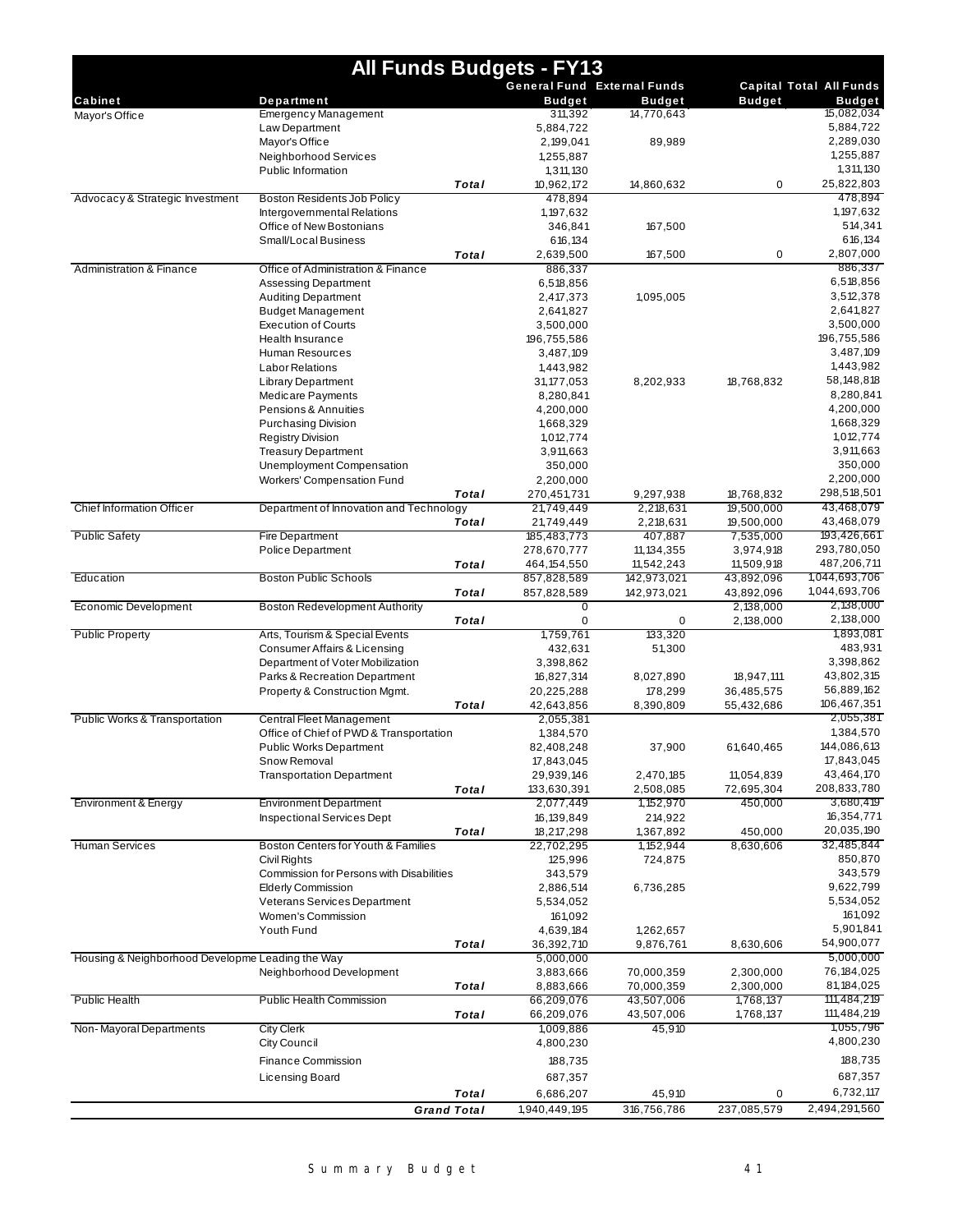### *MULTI-YEAR BUDGET PLAN*

### *Introduction*

While statutorily the City must maintain an annual budget process subject to the appropriating authority of the City Council, a two year projection provides a useful context for current decision making and planning purposes.

In projecting the City's operating budget for FY14 and FY15, the issues of health insurance cost growth and collective bargaining continue to be critical factors. The recent uncertainty around the nascent economic recovery has eased somewhat making revenue estimation less difficult. The property tax levy is expected to grow from its base by the allowable 2.5% and new growth in the levy is expected to inch up over the FY13 budgeted amount. In terms of state aid, there will continue to be risk to the City's allocation of aid until the economy fully recovers and even then growth is not assured.

The projections for FY14 and FY15 are based on the most current revenue information available. The plan reflects the best estimates of revenues as well as the major components of projected expenditures given current policy and cost trends. Please note that all of the City's collective bargaining agreements had expired in FY10 or shortly thereafter. The negotiations underway for successor collective bargaining agreements covering the fiscal years of FY11 - FY13 and beyond have been completed for some unions establishing a wage pattern for ongoing negotiations. A reserve for collective bargaining has been established for the outstanding contracts based on the wage pattern. Any changes to the pattern will add additional pressure to the bottom line in FY14 and FY15.

Another area of concern that has not been fully illustrated in the Budget Summary table is the unfunded liability related to other post-employment benefits. Beginning in FY08, the City was required to implement the provisions of GASB Statement No. 45. The statement establishes standards for the measurement, recognition and display of Other Post-Employment Benefits (OPEB) liabilities. The City currently provides post-employment health care and life insurance benefits to eligible retirees in accordance with state law and pays its share of the

cost on a pay-as-you-go basis in the current year's operating budget. This method of financing greatly understates the full obligation to provide these benefits after retirement. Although funding OPEB is currently not a legal requirement, the City has established an irrevocable OPEB Liability Trust Fund to which contributions of \$135 million have been made through appropriations approved in FY08 – FY12. An independent actuarial valuation estimates the City's total unfunded OPEB obligation at June 30, 2011 at \$3.1 billion. The City faces the challenge of addressing the funding needs of this liability while continuing to balance all of the other costs of running a major city. The FY13 budget authorizes another "acknowledgement payment" of \$40 million to the City's OPEB Liability Trust Fund; the FY14 and FY15 projections also include \$40 million payments.

#### *Revenue Trends*

The following chart displays the breakdown of revenue projected for FY13 – FY15. (Figure 12.)



Figure 12

Major revenue trends for FY14 & FY15 include:

Property Tax Levy: The levy in each year will grow by the allowed 2.5% increase and a projected \$27.0 million and \$30.0 million of new growth in FY14 and FY15, respectively. The net property tax assumes an overlay reserve set at 2.5%.

State Aid: State aid is projected to increase marginally in FY14 and then increase by over \$30.0 million in FY15. This increase is due almost entirely to an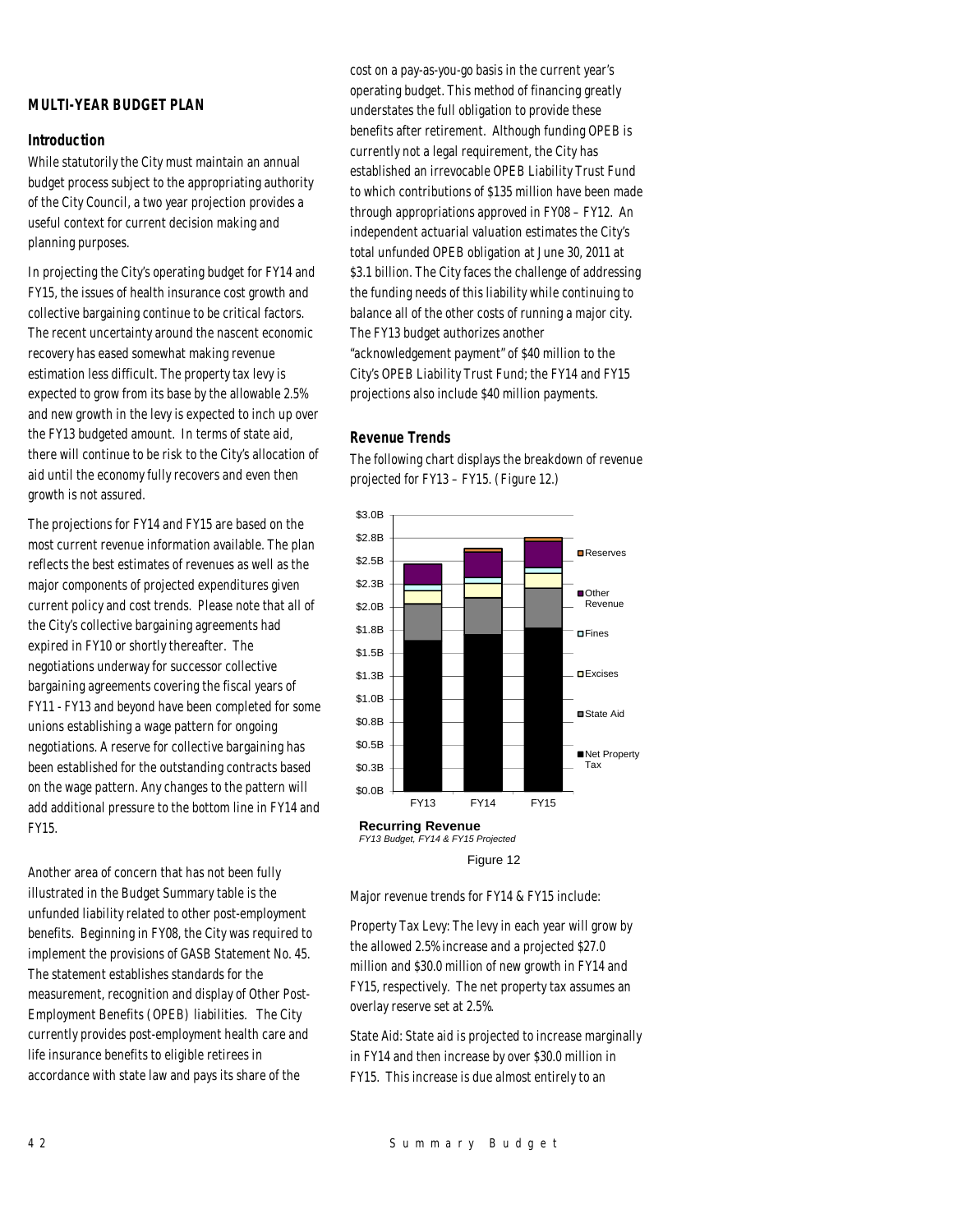increase in the Charter School Tuition Reimbursement, which will be accompanied by an increase to the Charter School Tuition Assessment and thus does not represent an increase in total resources. Unrestricted General Government Aid and Chapter 70 education aid are projected to remain level between FY13 and FY14. A small increase in Chapter 70 education aid is projected in FY15. Other minor state aid revenues are projected to be level as well.

Excises: Excises are expected to grow gradually in FY14 and FY15 with growth across all major taxes concurrent with a slowly recovering economy. No new taxes or increases to tax rates have been assumed.

Fines: Fines are expected to increase marginally in FY14 and FY15 due to an expected increase in issuance of parking fines. No changes in fine rates or enforcement have been assumed.

Other Revenue:

Interest on Investments: Interest income is expected to increase marginally in FY14 with a slightly larger increase projected in FY15 based on statements by the Federal Reserve as to future action on interest rates.

Payments in Lieu of Taxes (PILOT): PILOT revenue is projected to increase as tax-exempt institutions follow a 5-year ramp up of payments (beginning in FY12) to meet the Mayor's PILOT taskforce goal of paying 25% of the property tax they would pay if they were not exempt. Increases are projected for FY14 and FY15 based on the plan.

Miscellaneous Department Revenue: Usually projected from historical trends and economic assumptions, these revenues are expected to increase only slightly after the expiration of certain temporary revenues in FY13.

Licenses and Permits: Building permits are projected to gain with a recovering economy and historically low interest rates.

Budgetary Fund Balance: In FY13, the City is not using an allocation of reserves to support funding for OPEB liabilities, but instead is using recurring revenues. For FY14 and FY15, the use of Budgetary Fund Balance for OPEB expenses is projected to be \$40 million in each year.

These estimates are based on conservative revenue assumptions that the local economy will stabilize at a reasonable level of growth in the 24 to 36 months from the beginning of FY13 to the ends of FY14 and FY15.

#### *Expenditure Trends*

The following chart displays the allocation of expenditures projected for FY13-FY15. (Figure 13.)



Figure 13

It is important to note that the multi-year expenditure projections were developed with the assumption that financial support for achieving the City's goals of quality education for all, safe streets, shared economic recovery, and healthy, green neighborhoods will continue. Early recognition of possible FY14 and FY15 shortfalls, caused by carrying forward the costs of current operations, allows the City's administration time to make the necessary adjustments and policy decisions to get back to a balanced budget that continues to support these goals.

Inflationary increases have been estimated in FY14 and FY15 for certain centrally budgeted expenditures such as health insurance, Medicare and snow removal and within departmental budgets for residential trash collection, energy and equipment replacement. At the School Department, estimated inflationary increases for contracted educational and student transportation services along with increased costs to serve special education students will require significant increases in FY14 and FY15. Of particular concern at the School Department is the need to address the student assignment process and its associated bus routing costs prior to the expiration of the current transportation contract at the end of FY13. New requirements and increased demand for special education services in the areas of early childhood and autism are also creating significant expenditure pressure.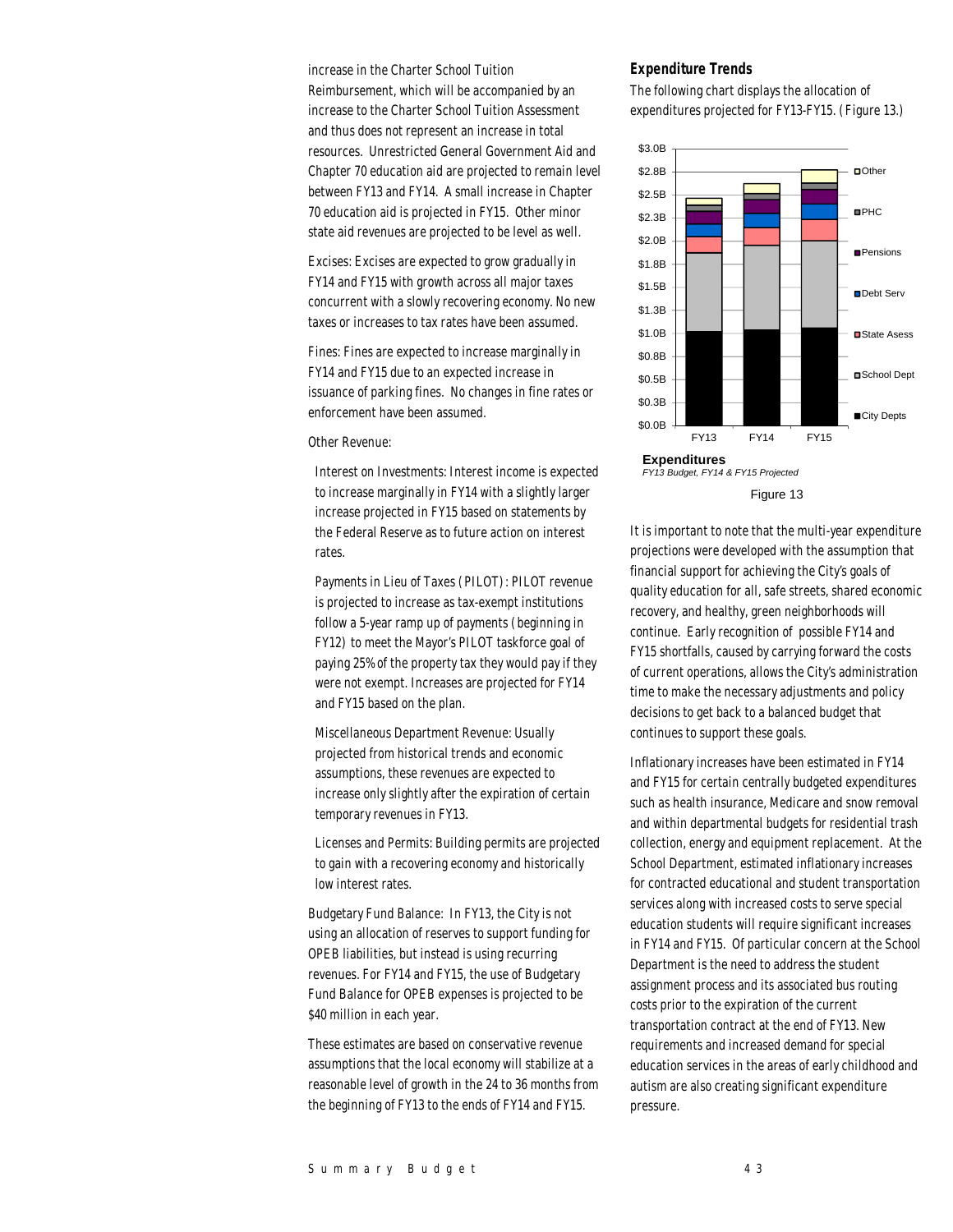Citywide the cumulative growth in the reserve for collective bargaining coupled with scheduled departmental salary step increases will result in increased personnel costs for FY14 and FY15. As union negotiations move forward, it will be important to quantify the impact of any material changes to the collective bargaining wage pattern we have included in these forecasts so that policy options and tradeoffs can be presented to accommodate those impacts.

All of the factors referred to above are estimated to increase total appropriations by \$113.8 million or 5.7% in FY14 and cumulatively increase appropriations by \$201.6 million or 10% in FY15.

Fixed Costs: In FY14, fixed costs are expected to increase by \$45.2 million or 10% and cumulatively increase by \$106.6 million or 23.5% in FY15. These increases can be attributed to several factors including; the continued expansion of Charter Schools and the resulting increase in the tuition assessment; an increase in debt due to the Dudley Square project; and increasing pension costs. It should be noted that when the pension schedule is updated for FY14 the amount shown here will change.

Under these revenue and expenditure trend assumptions, the FY14 budget is currently projected to have a budget shortfall of approximately \$28.4 million and the FY15 budget is currently projected to have a \$61.6 million shortfall. For the most part, the projections are based on current operations and any known changes that are anticipated in FY14. As the FY14 budget process goes forward and projections are further refined, the City will be looking at ways to operate more efficiently within the confines of projected revenues. The City will be watching external funding sources very closely prioritizing service areas and reviewing policy decisions and options that may result from external funding losses. Boston Public Schools and the Department of Neighborhood Development are two departments where federal external funds play a crucial role in allowing them to provide essential services. In the event of further grant losses in those departments, major policy decisions and/or tradeoffs will have to be made to continue to provide those services.

Current year hiring must continue to be scrutinized and controlled as the bulk of the projected increase in appropriations is employee-related. As noted previously, working in partnership with our unions, progress has been made in the area of health

insurance. Despite this work and the positive impact it had on FY13, premiums are expected to increase substantially in FY14 and FY15 - although the base is now lower than it would have been, "saving" the City a significant amount. The City will continue to look at ways to mitigate the impacts of annual increases in the cost to provide health insurance to its employees and retirees. A decision will need to be made on the level of budgetary fund balance that may be utilized prudently. The City's policy regarding the use of its fund balance has been to limit the use of this source of revenue to offset certain fixed costs such as pension contributions and related post-retirement health benefits and/or to fund extraordinary and nonrecurring events as determined and certified by the City Auditor. The projections shown here assume that budgetary fund balance will be used to support the OPEB appropriations for FY14 and FY15.

### *Planning a Balanced Budget*

Preparing a multi-year planning horizon is useful because it provides time to make adjustments to relieve the cost pressures on certain services. It also promotes cost-saving or new programming alternatives to improve the financial position projected in the out years, and helps us to monitor changes in assumptions as new needs or innovations present themselves.

Much of the City's budget remains fairly stable during the year, but variances of as little as 1% overall could add up to a \$25 million problem in the bottom line. Common areas of variance are snow removal, with year-to-year swings of millions of dollars; legal settlements, for which the City attempts to reserve for but may need to absorb on a pay-as-you-go basis; public safety overtime, particularly if a significant event occurs (acts of terrorism, natural disasters or major public events, for example), and outside funding sources for essential needs that may suddenly be eliminated.

It is important to note that the City's fiscal controls are effective in reducing the chance for an unmanageable deficit. Managing position vacancies through a committee consisting of staff from the Office of Human Resources, the Office of Budget Management and the Office of Administration and Finance ensures that the hiring of personnel is justified and fits within the City's fiscal parameters. In addition, the City's financial and human resources information system (BAIS) provides levels of systematic controls that can be used to project and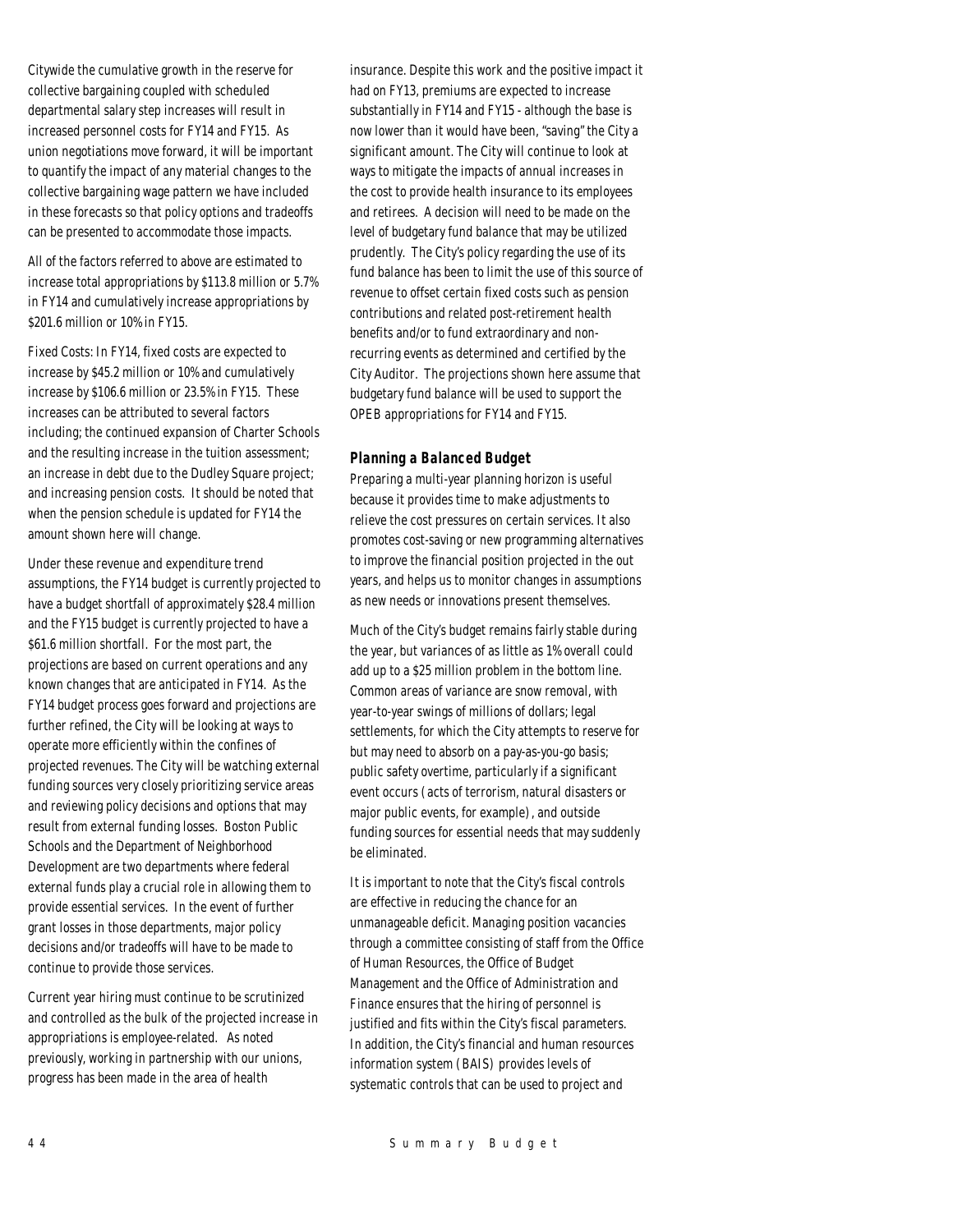plan for personnel funding requirements. Similar BAIS systematic controls are in place to control nonpersonnel expenditures. (These non-personnel spending controls were used in FY09 to mitigate the impacts of mid-year State Aid reductions. At that time, the City was able to restrict access to any discretionary expenditure accounts and reduce other spending accounts centrally.)

### *Conclusion*

This multi-year overview is provided as a guide to understand the impacts of the decisions presented in the budget, and to provide a framework for addressing future challenges and initiatives. Although it is not statutorily required, it is a useful tool in long-range planning and policy analysis.

From a budget planning and management standpoint, the parameters summarized here are being built through an interactive forecast model. This approach allows for the development of multi-year scenarios based on various assumptions for City operations set within the financial constraints of the City's revenue and fixed cost budgets.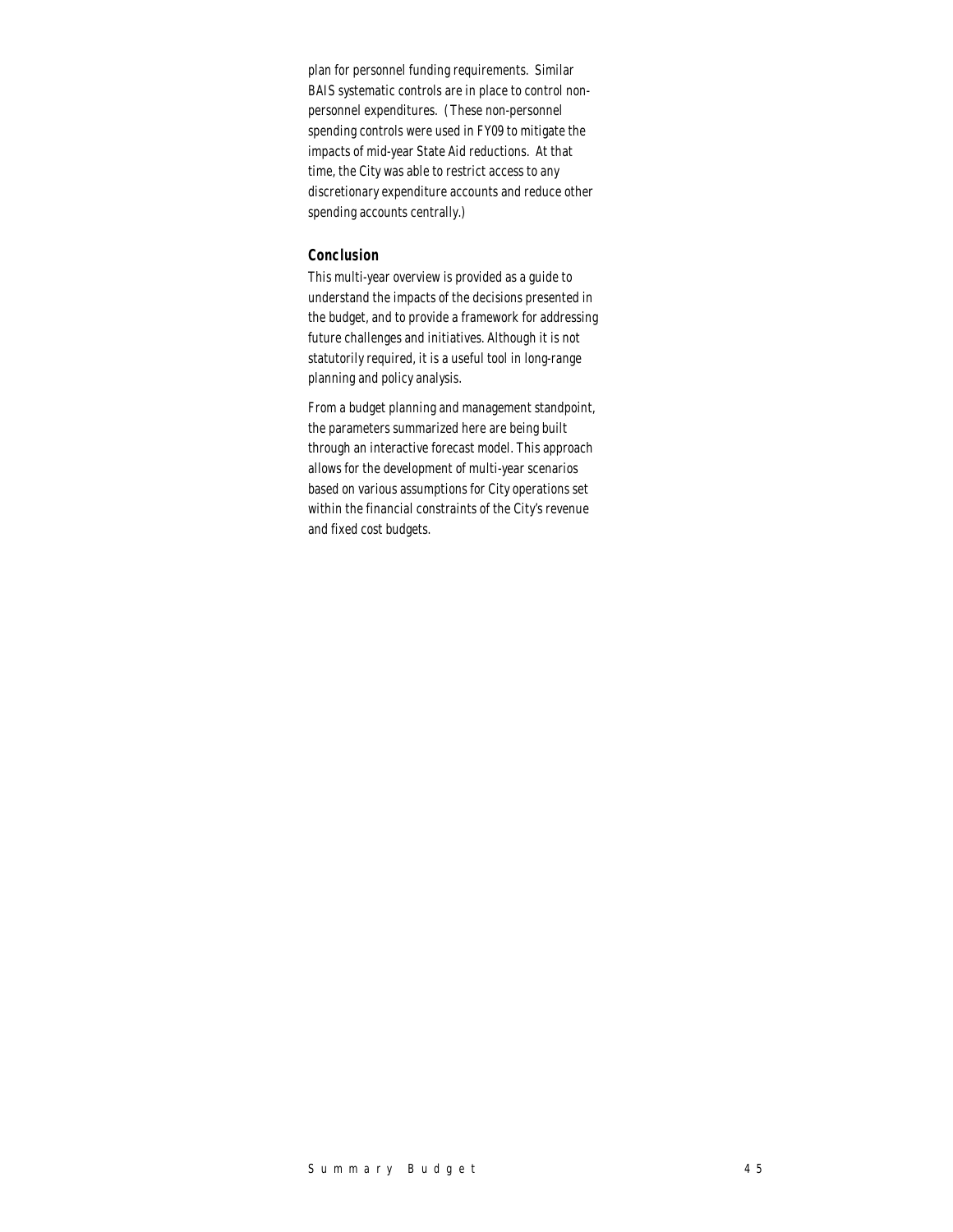### **CITY OF BOSTON BUDGET SUMMARY**

(Dollars in Millions)

|                                   | <b>FY13</b> | <b>FY14</b>     | <b>FY15</b> |
|-----------------------------------|-------------|-----------------|-------------|
|                                   | Adopted     | <b>Forecast</b> | Forecast    |
| <b>REVENUES</b>                   |             |                 |             |
| Property Tax                      | 1,675.10    | 1,741.98        | 1,815.53    |
| Overlay Reserve                   | (40.86)     | (42.49)         | (44.28)     |
| Excises                           | 145.23      | 153.93          | 159.23      |
| <b>Fines</b>                      | 65.14       | 65.32           | 66.15       |
| Interest On Investments           | 1.00        | 1.25            | 2.25        |
| Payments in Lieu of Taxes         | 42.84       | 45.93           | 49.29       |
| Urban Redev Chapter 121A          | 61.20       | 63.10           | 64.60       |
| Department Revenue                | 52.59       | 54.69           | 55.18       |
| Licenses & Permits                | 39.48       | 43.93           | 44.93       |
| Penalties & Interest              | 8.81        | 8.41            | 8.41        |
| Available Funds                   | 15.00       | 17.98           | 17.95       |
| State Aid                         | 401.49      | 403.53          | 435.36      |
| <b>Total Recurring Revenue</b>    | 2,467.01    | 2,557.56        | 2,674.57    |
| Approp. Fund Balance              | 0.00        | 40.00           | 40.00       |
| Approp. Surplus Property Fund     | 0.00        | 0.00            | 0.00        |
| <b>Total Revenues</b>             | 2,467.01    | 2,597.56        | 2,714.57    |
| <b>EXPENDITURES</b>               |             |                 |             |
| <b>City Departments</b>           | 1,019.09    | 1,035.75        | 1,060.45    |
| <b>Public Health</b>              | 66.21       | 67.07           | 68.71       |
| School Department                 | 857.83      | 921.00          | 946.15      |
| Reserve for Collective Bargaining | 30.12       | 63.20           | 99.57       |
| <b>OPEB</b>                       | 40.00       | 40.00           | 40.00       |
| <b>Total Appropriations</b>       | 2,013.25    | 2,127.03        | 2,214.88    |
| Pensions                          | 136.98      | 147.35          | 157.39      |
| Debt Service                      | 137.55      | 156.27          | 167.73      |
| <b>State Assessments</b>          | 174.58      | 191.41          | 231.37      |
| Suffolk County Sheriff Dept       | 3.92        | 3.92            | 3.92        |
| Reserve                           | 0.73        |                 | L,          |
| Total Fixed Costs                 | 453.76      | 498.95          | 560.41      |
| <b>Total Expenditures</b>         | 2,467.01    | 2,625.97        | 2,775.29    |
| <b>Surplus (Deficit)</b>          |             | (28.41)         | (60.72)     |

Numbers may not add due to rounding